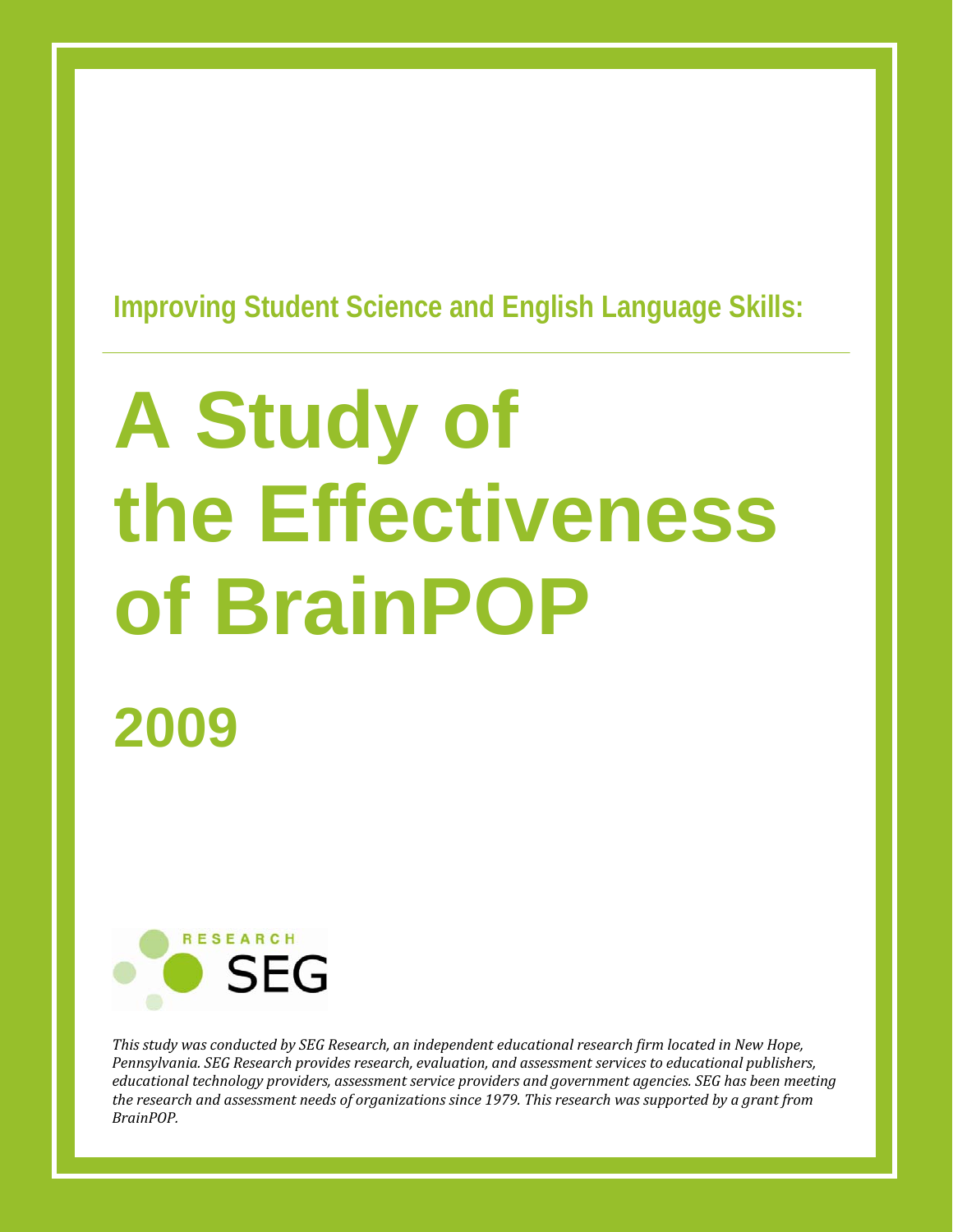### Executive Summary

#### **Background and Purpose**

During the 2008-2009 school year, SEG Research conducted a multi-site study of students in grades 3, 5 and 8 to evaluate the effectiveness of BrainPOP, a web-based animated instructional tool designed to support educators and engage students. BrainPOP is intended for use in both group and one-on-one settings and can be used in numerous ways, from introducing a new lesson or topic to illustrating complex subject matter to reviewing before a test. Content is aligned to state standards and searchable.

The goal of this study was to evaluate the effectiveness of BrainPOP. The findings indicate that students in classes using BrainPOP made significant improvement in Science, Reading Comprehension, Language, and Vocabulary skills during one school semester (January through June) as compared to students in classes that did not use BrainPOP.

#### **Study Design**

Between January 2009 and June 2009, approximately 1,100 students in 46 classrooms in Palm Beach County, Florida and New York City, New York participated in a controlled study of BrainPOP effectiveness. Using a quasi-experimental, pre-post design, this study compared the growth in Science, Reading Comprehension, Language and Vocabulary skills between students in classes using BrainPOP (Treatment Group) and a comparable group of students in classes that did not use BrainPOP (Control Group). Growth in Reading Comprehension, Vocabulary, Language and Science was measured by comparing scores on the Stanford 10 Achievement Test<sup>TM</sup> Abbreviated Battery (SAT 10) at the beginning of the second semester of the school year and at the end of the school year. Students in both the Treatment (BrainPOP Users) and Control Groups took a pretest (SAT 10) at the beginning of the second semester of the school year to obtain a baseline measure of student Science, Reading Comprehension, Language and Vocabulary skills. Students in the Treatment Group then received instruction that typically included two to three hours of BrainPOP weekly, while those in the Control Group received instruction without the benefit of BrainPOP. At

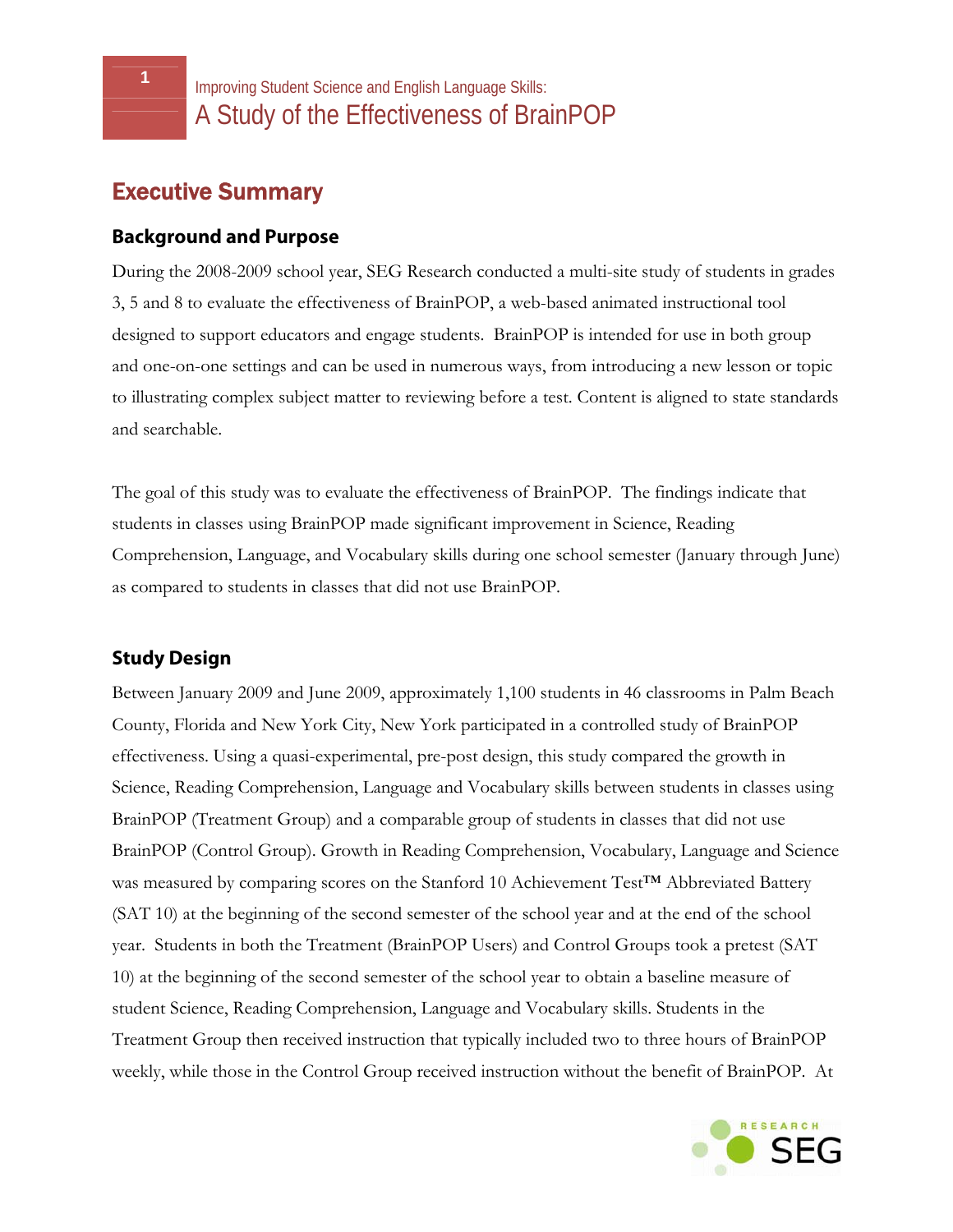the end of the school year, students in both the BrainPOP Users Group and Control Groups took a posttest (SAT 10). The results from the pretest and posttest were compared statistically to determine the level of growth in Science, Language, Reading Comprehension, and Vocabulary skills. Students in the BrainPOP Users and the Control Group were well-matched in ability and demographically. Any initial differences in the Science, Reading Comprehension, Language and Vocabulary skills of students in the Treatment and Control Groups were statistically controlled during analysis.

#### **Pre- Post Results for BrainPOP Users**

Students who were in classes that used BrainPOP showed substantial growth in Science, Language, and Reading Comprehension and more moderate gains in Vocabulary, during the course of the study. Students in classes using BrainPOP increased their SAT 10 Language scale-scores by 24 points, their Reading Comprehension scores by 17 points, their Science Scores by 17 points, and their Vocabulary scores by 11 points (see Figure 1). Students received approximately 16-20 weeks of instruction using BrainPOP, yet the amount of growth achieved is equivalent to between one and two grade levels of growth when compared to the national sample of students included in the Stanford 10 norm group (Harcourt Assessment, 2002).

To better understand the magnitude of growth for students in BrainPOP classrooms, we looked at the "effect size", a common metric that can be used to evaluate the amount of growth across studies, even when different measures are used. We found effect sizes of +.47 for Language, +.37 for Reading, +.36 for Science, and+.19 for Vocabulary (unadjusted for Control Group differences). This indicates that students in classes that used BrainPOP showed substantial growth in Reading, Language, and Science and moderate growth in Vocabulary from the beginning to the end of the study.

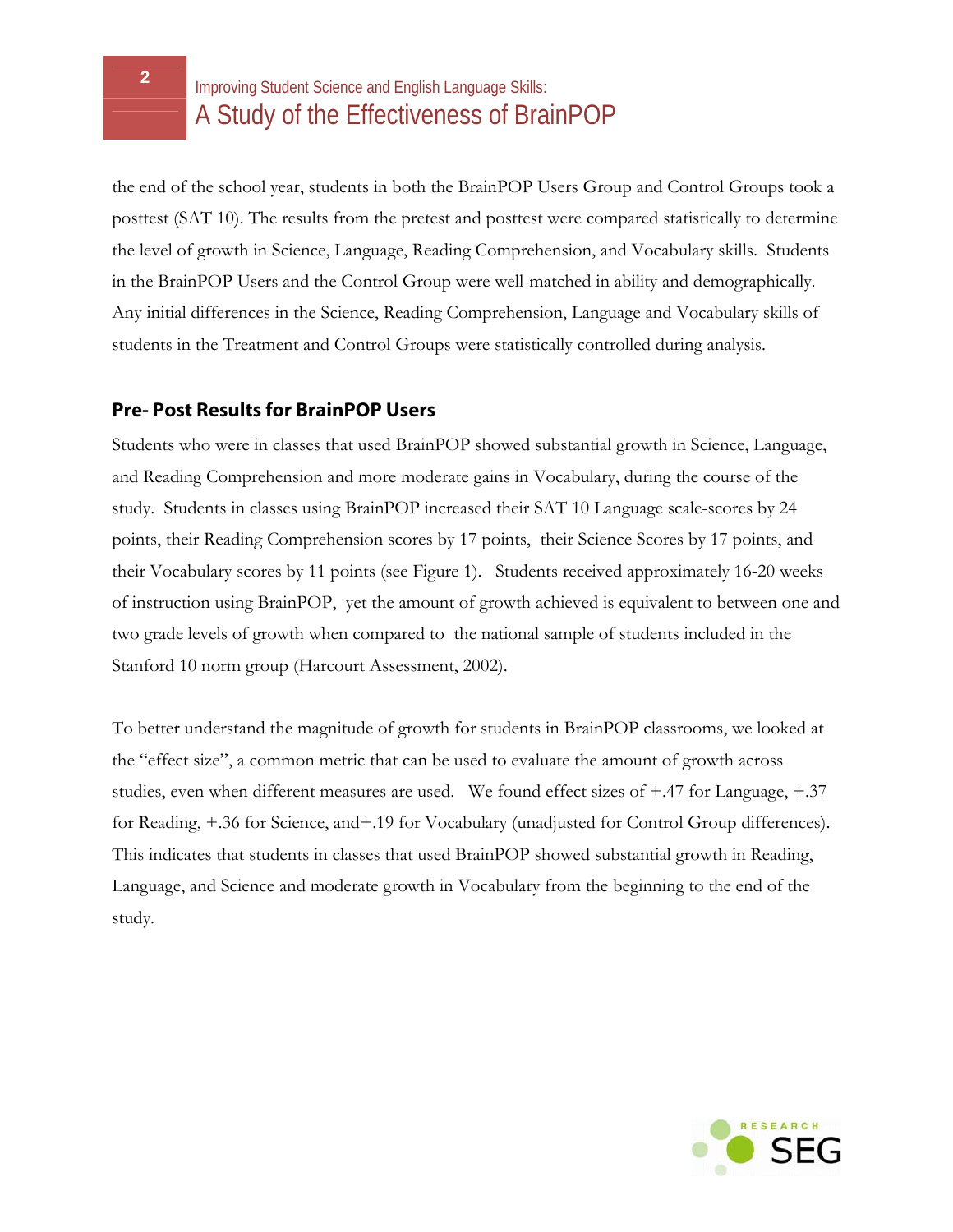

While the growth achieved by students using BrainPOP is an important indicator of the effectiveness of BrainPOP, a more complete way to assess growth is to compare the growth achieved by students in classes using BrainPOP (Treatment) to students in classes that did not use BrainPOP (Control).

#### **Comparison of BrainPOP Users to the Control Group**

We compared the gains made by students in classes using BrainPOP to those of a Control group of students in classes that did not use BrainPOP, controlling for any initial differences in the Science, Reading Comprehension, Language and Vocabulary skills of students in the two groups. We used a

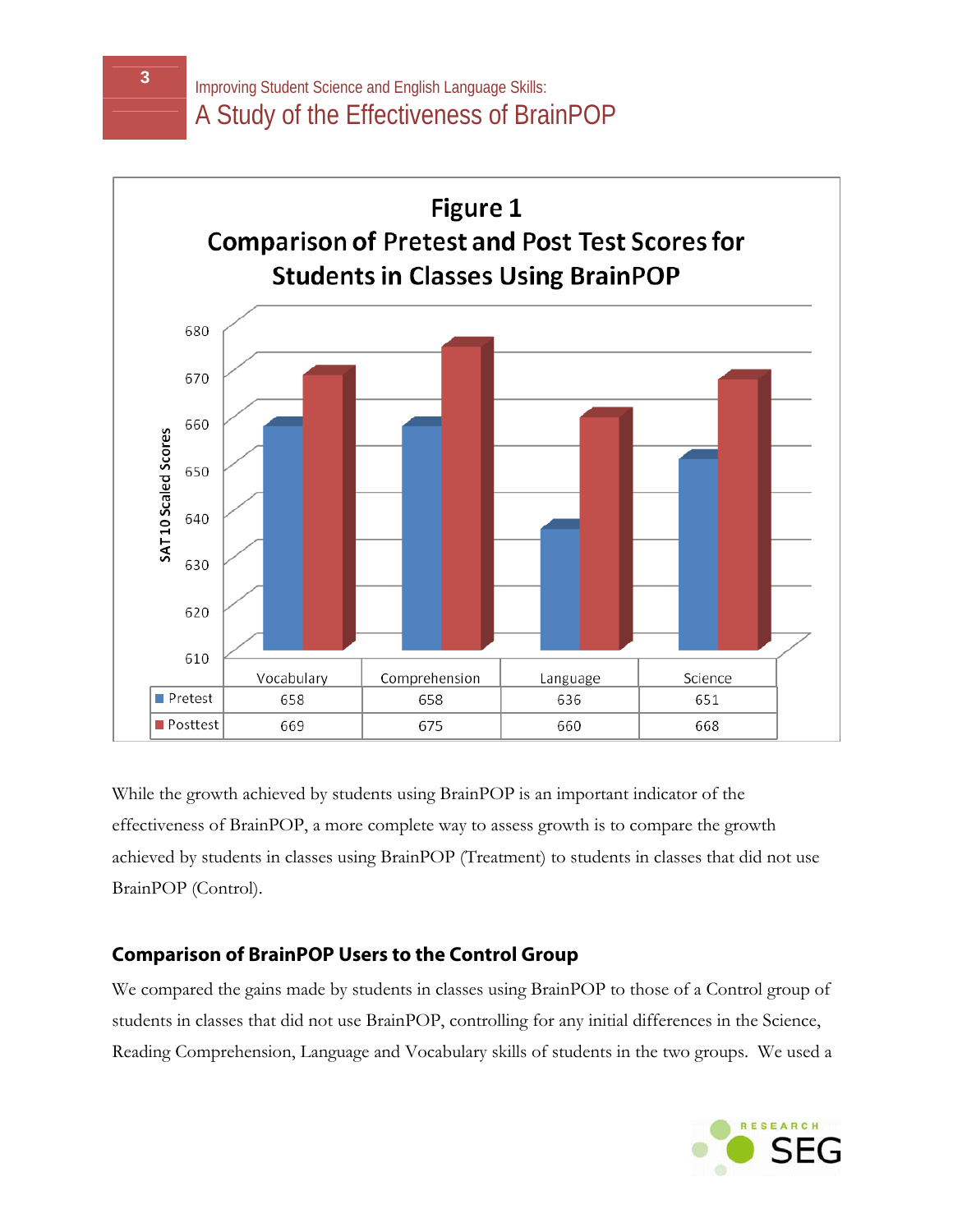statistical procedure known as analysis of covariance (ANCOVA), to provide a more accurate comparison of growth between groups. This analysis compares differences as if the two groups (BrainPOP Users and Control) were identically matched in initial Science, Reading Comprehension, Language and Vocabulary skills. The students using BrainPOP showed statistically greater gains in Science, Language, Vocabulary, and Reading Comprehension than those students in the Control Group who were not using BrainPOP. Gains by the BrainPOP users were statistically significant at the  $p<0.05$  level.

BrainPOP users showed substantially greater gains in Reading Comprehension, Science and Language and moderately greater gains in Vocabulary than students in classes that did not use BrainPOP. When controlling for students' initial ability, BrainPOP users finished the year with scores that were 16 scale-score points higher in Reading Comprehension, 13 scale-score points higher in Science, 8 scale-score points higher in Language, and 5 points higher in Vocabulary than the Control Group on the SAT 10 assessments (see Figure 2).

To better understand the magnitude of the difference between students in BrainPOP classes and those in classes that did not use BrainPOP, we again looked at the "effect size." We compared the average (mean) score for the BrainPOP users Group to the average (mean) score for the Control Group (adjusted for any initial differences in student ability).

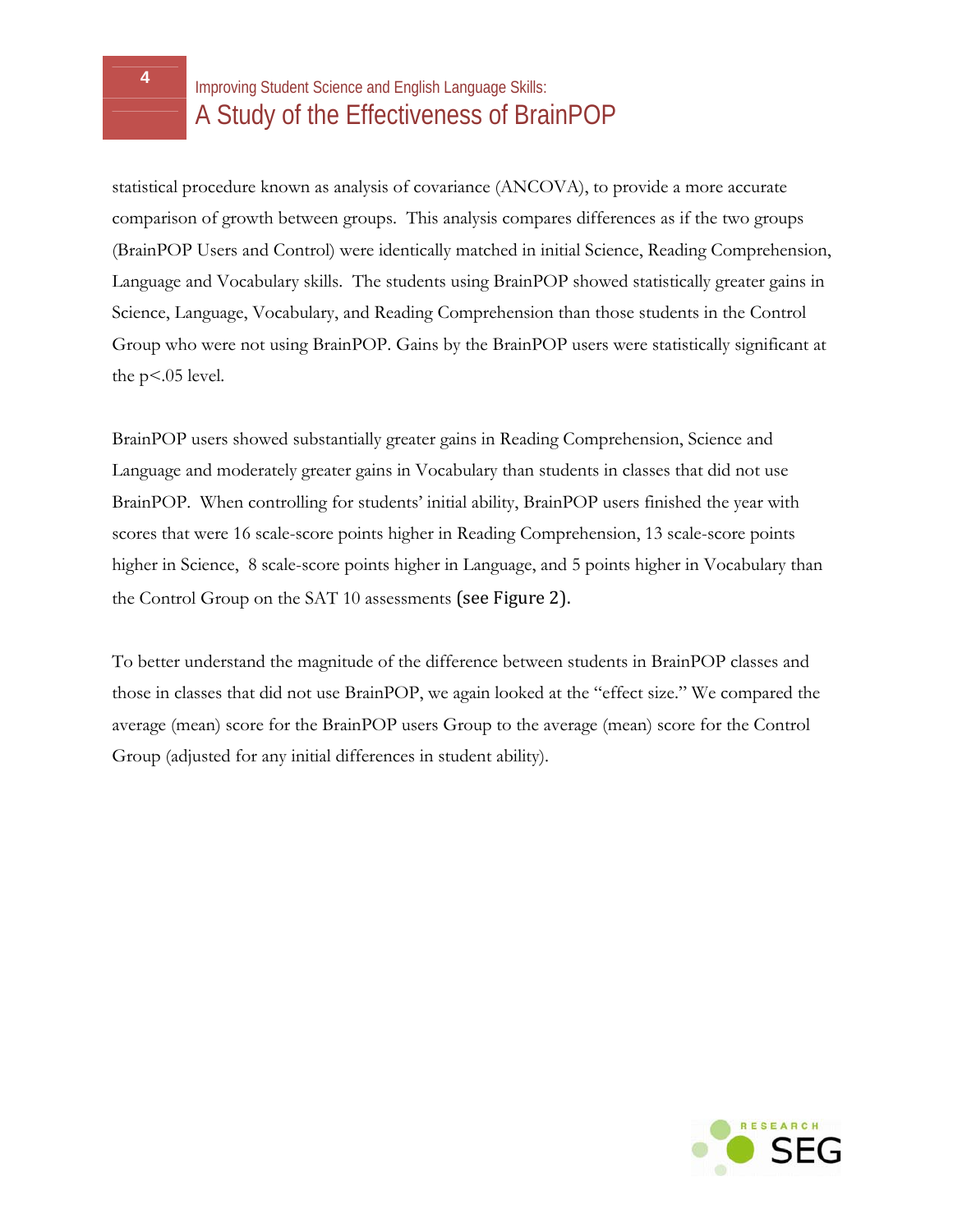

We found effect sizes of +.34 for Reading Comprehension, +.29 for Science, +.17 for Language, and + .09 for Vocabulary. The effects for Reading Comprehension, Science and Language are quite substantial, indicating that the students in classes that used BrainPOP performed well above the students in classes that did not use BrainPOP in these skill areas. For comparison, the effect sizes for Reading Comprehension and Science are above the typical effect sizes seen in other studies of instructional programs. Language and Vocabulary were more typical of the comparative gains seen in other studies of instructional programs. (For example, Slavin (2008) in his comprehensive synthesis of middle and high school Reading program research studies reports a mean effect size for instructional-process Reading programs of +.21.)

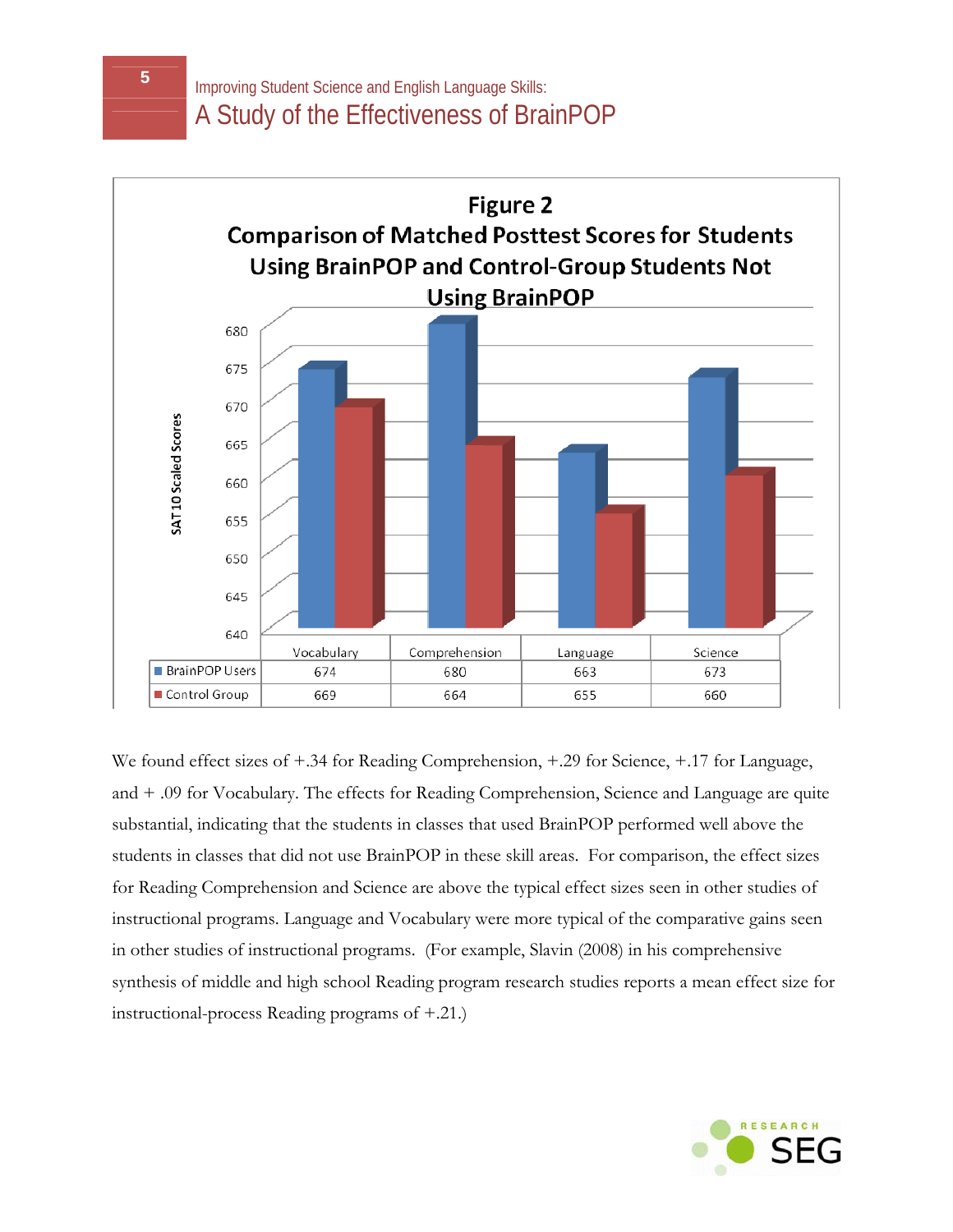The results by grade level indicated that BrainPOP produced significantly greater increases in a composite of Reading, Language, Vocabulary and Science. The effects were most pronounced at the 5th grade level, where the greatest gains were seen.

BrainPOP was found to be equally effective for boys and girls; for students of different ethnicities; and for both students receiving free or reduced lunch services and those not receiving this service. The interaction between BrainPOP use and gender, ethnicity and free or reduced lunch status was not statistically significant.

#### **Teacher Perceptions of Effectiveness**

 At the conclusion of the study, participating teachers were surveyed regarding their perceptions of BrainPOP. 90% felt that BrainPOP was good or excellent at improving students' attitudes toward school and learning. Similarly, 90% of teachers felt that BrainPOP was good or excellent at increasing students' cognitive/intellectual growth. All (100%) of the teachers indicated that they would definitely recommend BrainPOP to others.

#### **Summary**

Students who were in classes that used BrainPOP showed substantial growth in Language, Reading Comprehension and Science and more moderate gains in Vocabulary during the course of the study. Students in classes using BrainPOP increased their SAT 10 scores between 11 and 24 points. Students received approximately 16-20 weeks of instruction using BrainPOP, yet the amount of growth achieved is equivalent to between one and two grade levels of growth when compared to the national norm group.

Students enrolled in classrooms using BrainPOP achieved substantially greater gains in Science, Language, and Reading comprehension than students enrolled in classes that did not use BrainPOP. More moderate gains were also seen for Vocabulary. When controlling for students' initial ability using analysis of covariance, BrainPOP users showed substantially greater gains in Reading Comprehension, Science and Language and moderately greater gains in Vocabulary than students in

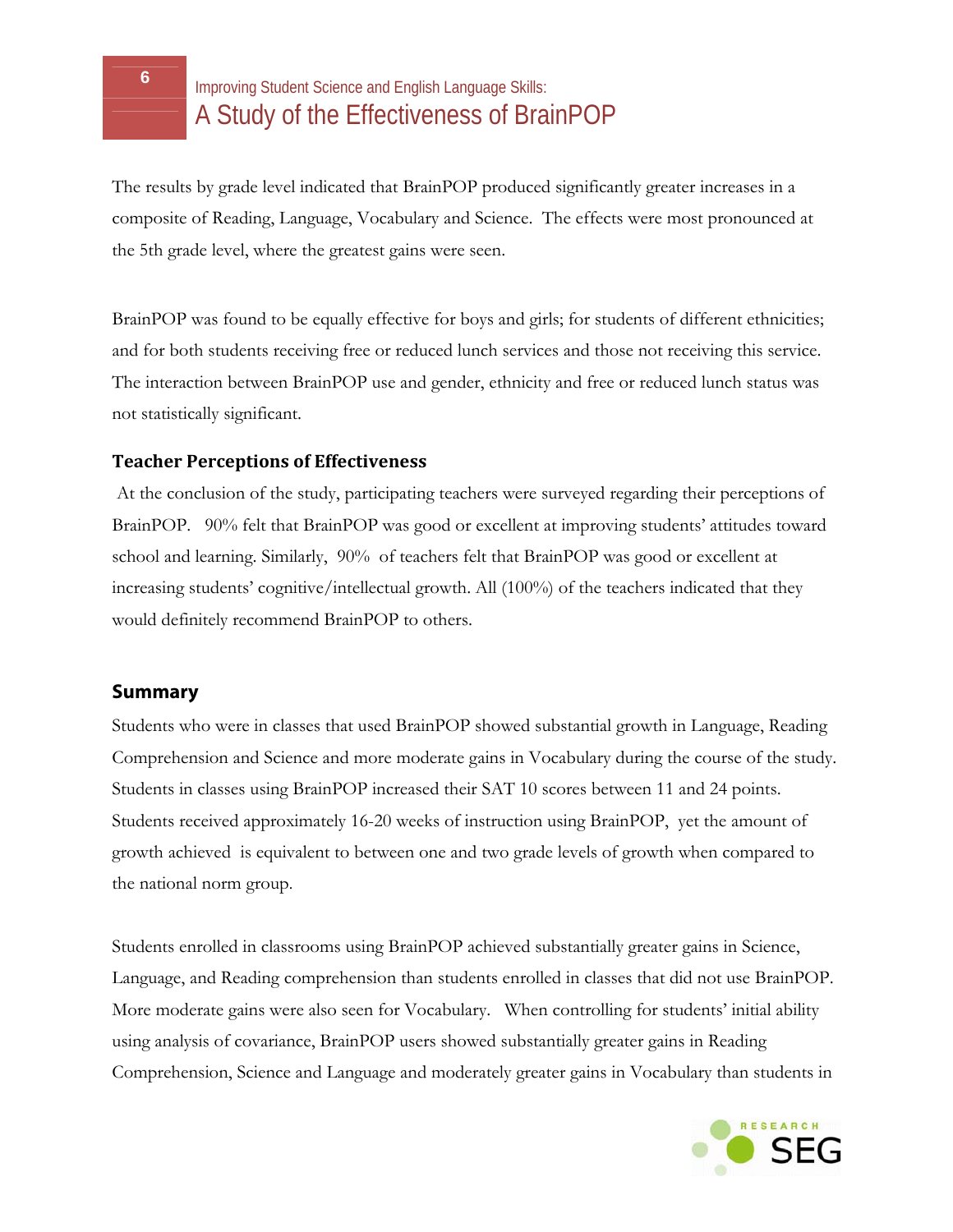

classes that did not use BrainPOP. BrainPOP users finished the year with scores that were 16 scalescore points higher in Reading Comprehension, 13 scale-score points higher in Science, 8 scalescore points higher in Language, and 5 points higher in Vocabulary than the Control Group on the SAT 10 assessments.

To understand the magnitude of the difference in growth between BrainPOP users and those who did not use BrainPOP, we looked at effect size. We found effect sizes of +.34 for Reading Comprehension, +.29 for Science, +.17 for Language, and + .09 for Vocabulary. This is a large effect, particularly for Reading Comprehension, Science, and Language, indicating that the students in classes using BrainPOP performed well above the students in classes that did not use BrainPOP.

BrainPOP was found to be effective at all three grade levels included in the study (grades 3, 5 and 8). BrainPOP was found to be equally effective for boys and girls; students of different ethnicities; and both students receiving free or reduced lunch services and those not receiving this service.

The findings of this study demonstrate that students in classes using BrainPOP achieve substantially more growth in Science, Reading comprehension and Language skills than students in classes that do not have the benefit of BrainPOP in their classroom.

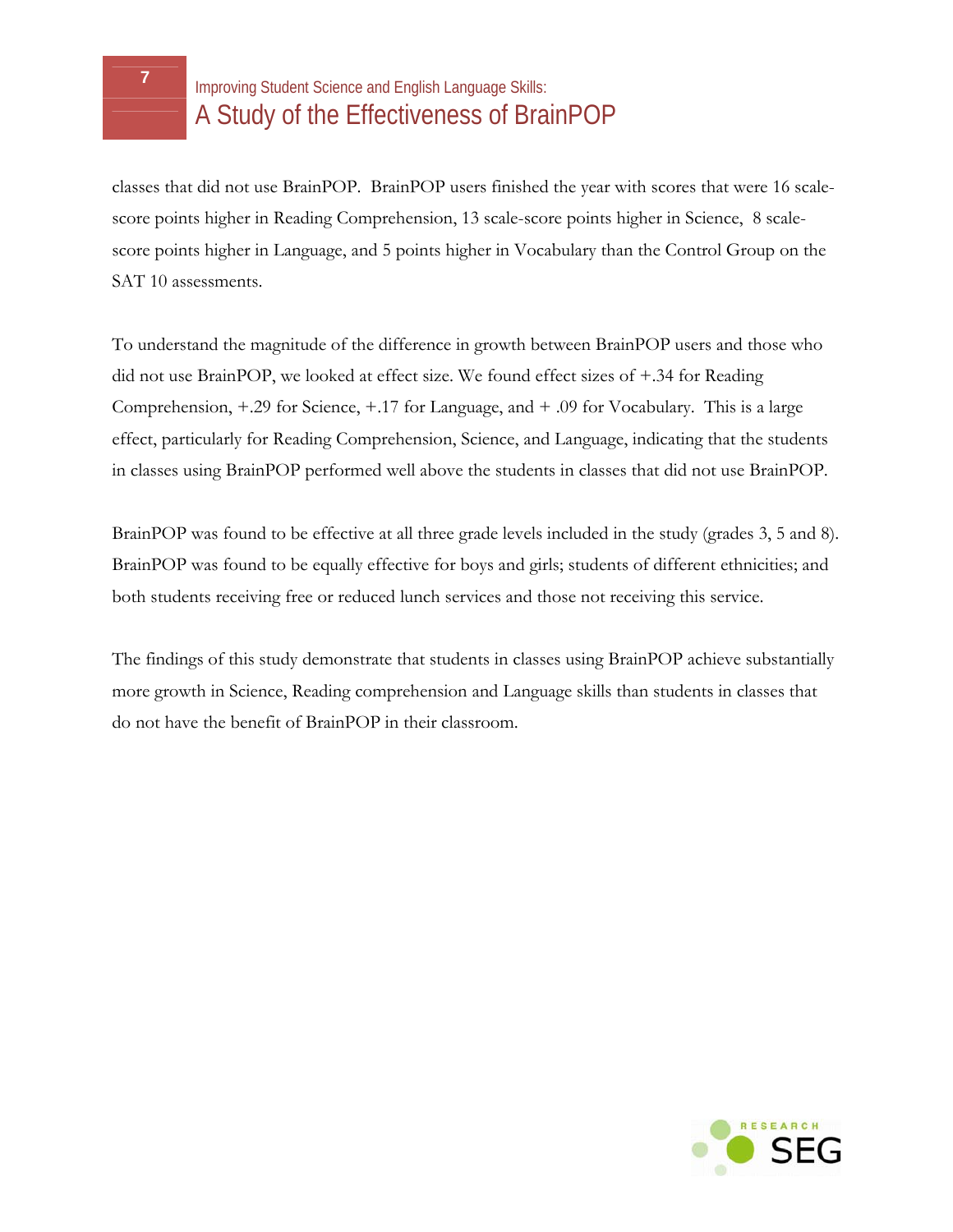### Improving Student Science and English Language Skills:

## **A Study of the Effectiveness of BrainPOP**

### BrainPOP Program Overview

BrainPOP is a web-based animated instructional tool designed to support educators and engage students. BrainPOP is designed for both group and one-on-one settings and can be used in numerous ways, from introducing a new lesson or topic to illustrating complex subject matter to reviewing before a test. Content is aligned to state standards and searchable.

#### **Multimedia-Based**

BrainPOP is based on what is often referred to as the *fundamental multimedia principle*: Information is more effective when presented in words and pictures than words alone (Mayer, 2005). Research has shown that the brain processes information using two channels: visual and auditory. The brain can accommodate more information when it is presented both visually and aurally. By taking advantage of this multimodal processing capability, we can dramatically enhance student learning through multimedia instruction.

BrainPOP is a multimedia learning application that delivers instructional content using multiple modes. These include presenting visual and auditory information, which students can then use to construct knowledge.

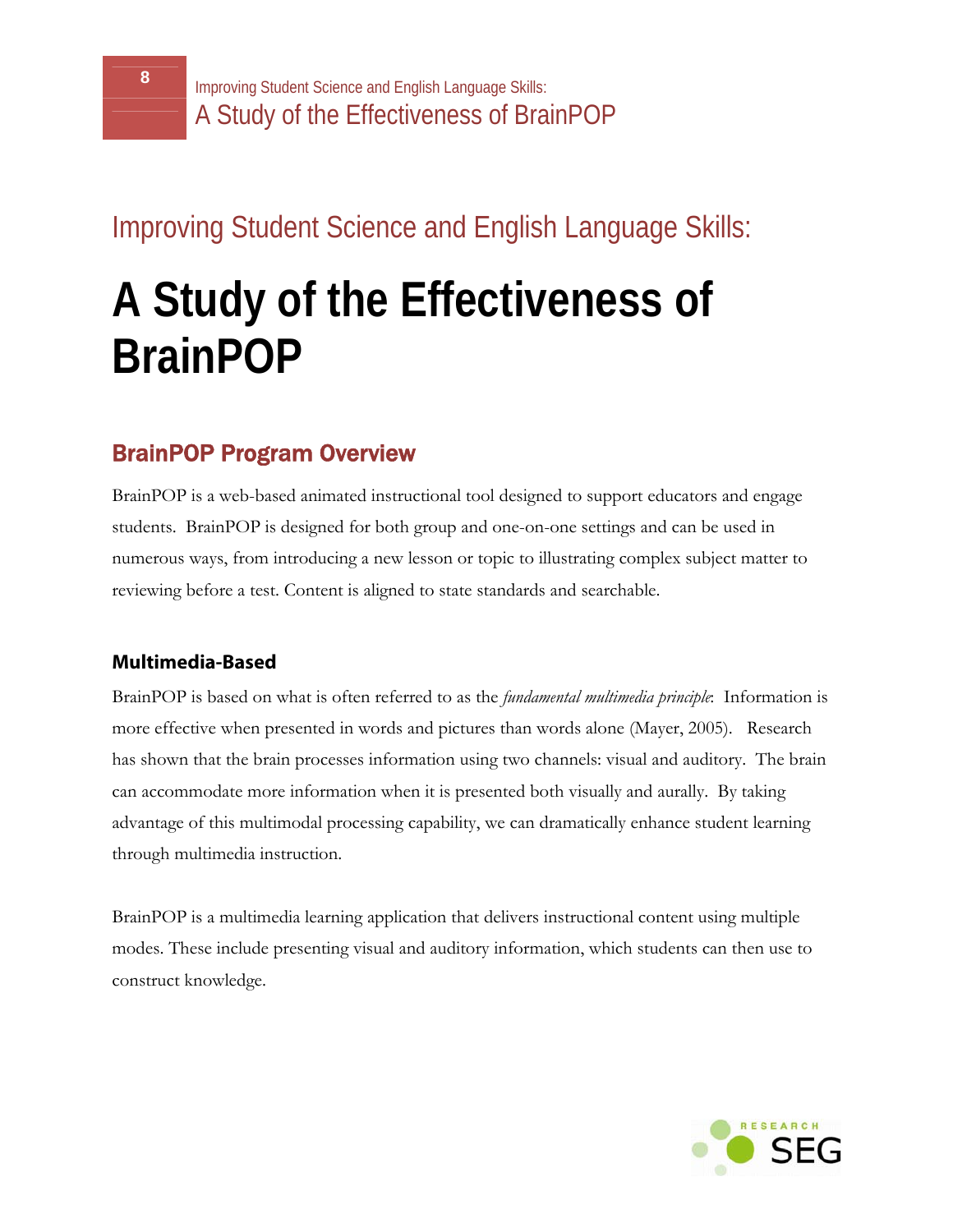#### **Information Processing**

Our ability to process information is a multi-step process that involves the perception, attention, selection, organization and integration of information (Sweller, 2003). At the center of this process is **long term memory**. Our long term memory stores our accumulated knowledge. Our accumulated knowledge is organized into "chunks" of information in what are known as **schema**. Schemas allow us to organize information in meaningful ways and help us integrate and organize new information (Chi, Glaser, and Rees, 1982). In short, our long term memory is where what we know is stored and where we integrate new information. If information does not find its way into long term memory, it is lost. Learning can be thought of as change in our long term memory.

**The limitations of working memory.** Before information can be integrated into long term memory it must be received and processed by our working memory. Working memory is very limited; it can only handle small amounts of information before it has to be integrated into our long term memory or lost. George Miller (1956) suggested that we can only process about seven pieces of information at one time. And, we must do so quickly, as working memory can only keep information for about 20 seconds.

**Multiple channels for information processing.** It is widely believed that there are multiple channels in working memory. Baddeley (1992) proposes an auditory and a visual channel. The auditory channel handles information that is heard, while the visual channel processes information that is seen. Text seems to have unique processing requirements, with words initially captured by the visual channel and then converted to sounds in the auditory channel (Mayer, 2005).

Research suggests that the visual channel handles less information than the auditory channel (Miler, 2005). However, when information is presented using both the visual and auditory channels, working memory can handle more information overall.

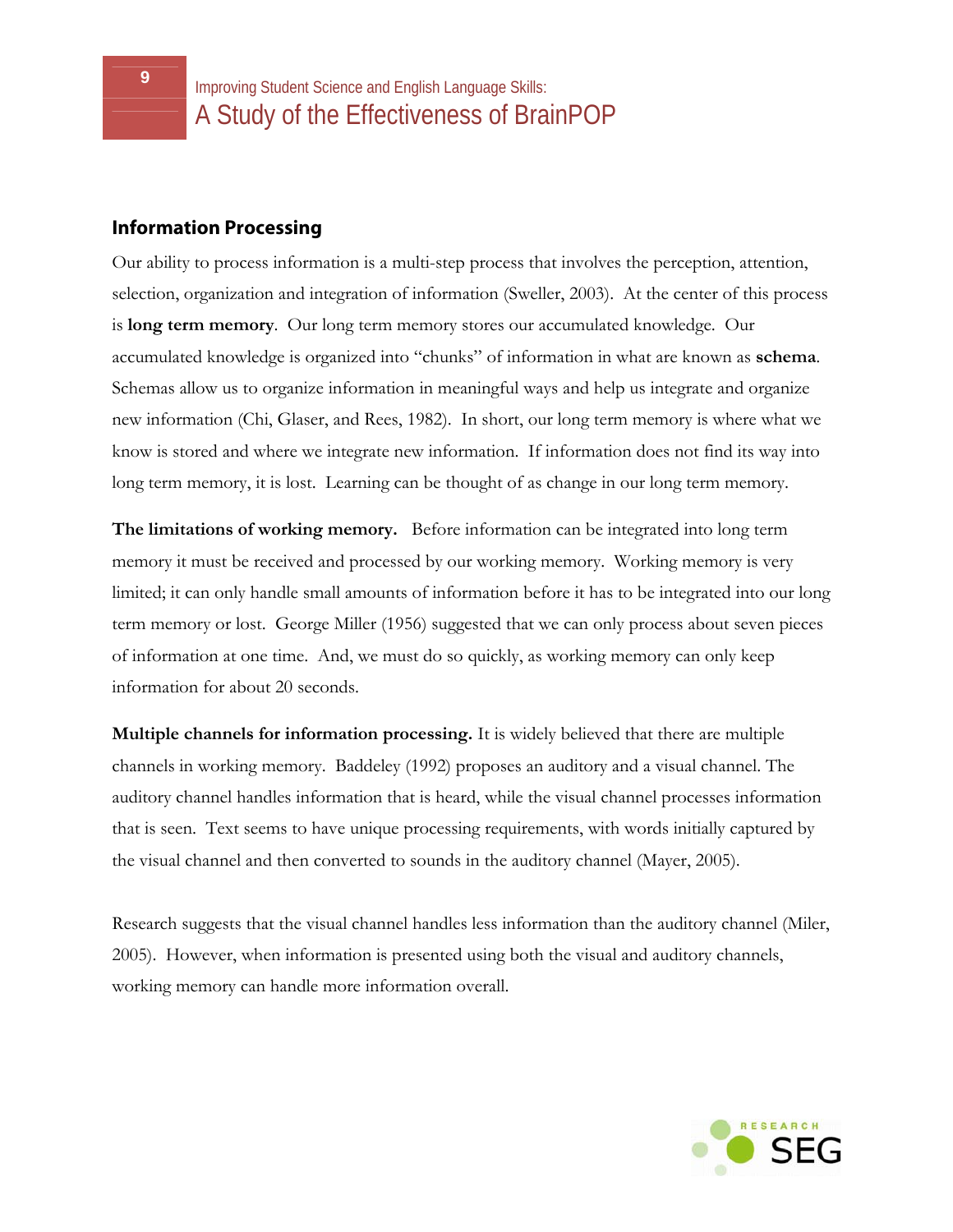Using multiple channels can increase the amount of information that the brain can process (Sweller, 2005). But, there is still the risk of cognitive overload. Too much information delivered in an ineffective manner can interfere with the brain's ability to successfully integrate information into long term memory.

**Organizing information using schema.** The information in working memory is integrated into long term memory using existing schema (Sweller, 2003). If there are no existing schema in which to "fit" the information, new schema need to be created and working memory may need to do some extra work to help organize the information (Baddeley 1999). If information is poorly organized, or if it is difficult to relate newly presented information to existing schema, working memory can handle even less information. This can be prevented somewhat by presenting organizing information along with the information to be learned.

**Brain Processing and Multimedia Learning.** So what do we know about brain processing that is relevant to multimedia learning? We know that:

- 1. Effective multimedia recognizes that working memory has a limited capacity to process information.
- 2. Effective multimedia presentations take advantage of both the auditory and visual channels in working memory to deliver content. Using multiple channels increases the overall amount of information the brain can process.
- 3. Effective multimedia understands that text may be particularly challenging to process, with involvement from both the visual and auditory channels required.
- 4. Effective multimedia presentations recognize that long-term memory organizes information into meaningful chunks called schema. Presenting information in a way that makes use of existing organizing structures

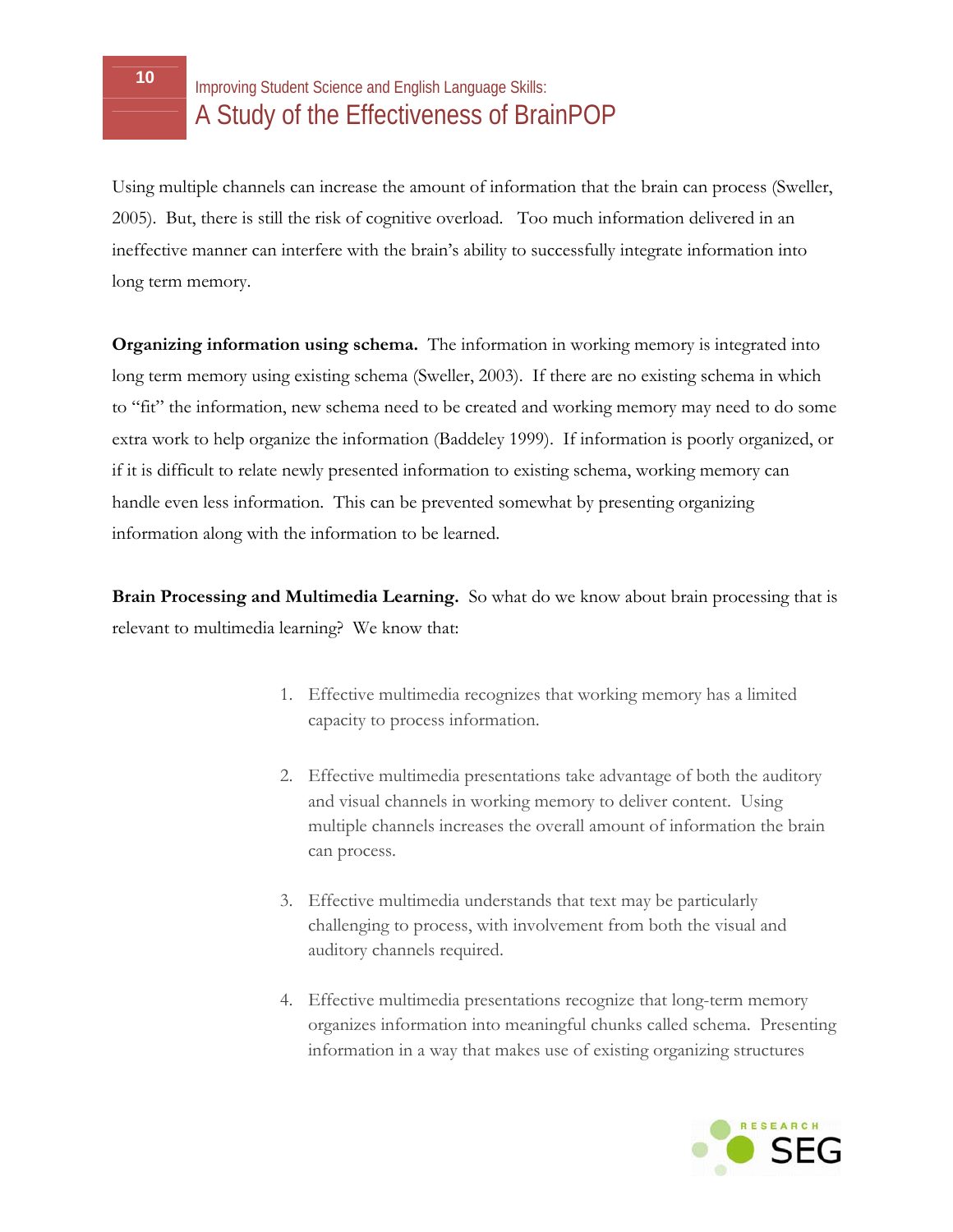(schema) or that helps students organize the information can greatly assist the learner in incorporating information into Long Term Memory.



**Figure 3: Information Processing Model based on Mayer (2005)**

### Effectiveness Study Goals and Overview

This report describes a study conducted during the 2008-2009 school year to evaluate the effectiveness of BrainPOP*.* The study compares the growth in Science, Reading Comprehension, Language and Vocabulary skills of students in grades 3, 5 and 8 who received instruction using BrainPOP (Treatment Group) to those receiving instruction that did not include BrainPOP (Control Group). The study compared student growth in the Treatment and Control Groups. We compared the growth in Language, Reading Comprehension, Vocabulary and Science performance attained by students in the Treatment Group and Control Group between January and June 2009, as measured by the growth in Stanford 10 Achievement Test™ Abbreviated Battery (SAT 10) scores from the pretest administered in January 2009 to the posttest administered at the end of May and in June 2009.

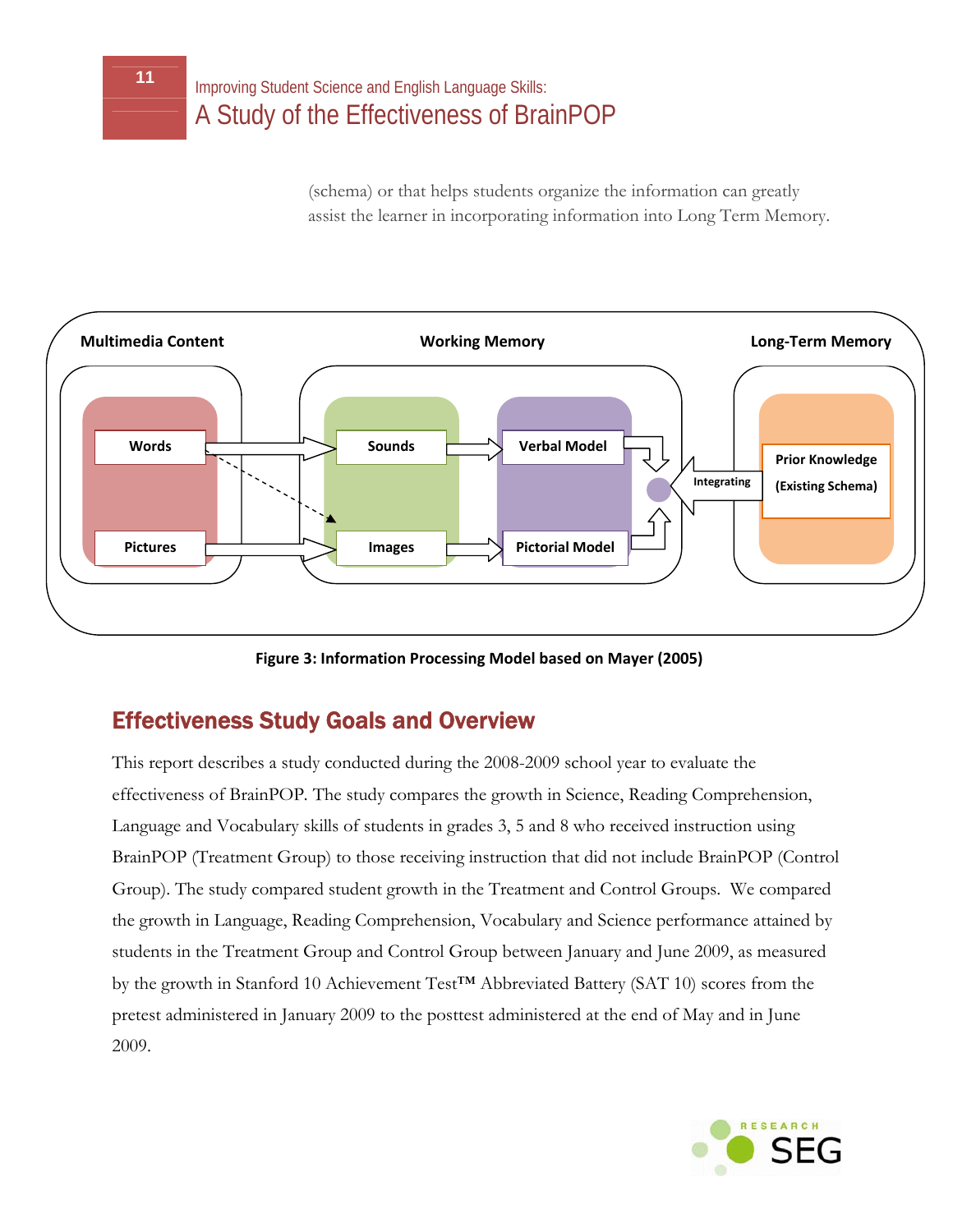#### **Research Questions**

This study investigated the following questions:

- 1. Do students in grades 3,5 and 8 using BrainPOP as part of their instruction show larger gains in Language, Reading Comprehension, Vocabulary and Science skills than a comparable group of students who do not use BrainPOP as part of their instruction?
- 2. Do boys and girls using BrainPOP as part of their instruction show larger gains in Language, Reading Comprehension, Vocabulary and Science skills than a comparable group of boys and girls who did not use BrainPOP as part of their instruction?
- 3. Do students of different ethnicities using BrainPOP as part of their instruction show larger gains in Language, Reading Comprehension, Vocabulary and Science skills than a comparable group of students who did not use BrainPOP as part of their instruction?
- 4. Do students receiving free or reduced lunch and those not receiving this service using BrainPOP as part of their instruction show larger gains in Language, Reading Comprehension, Vocabulary and Science skills than a comparable group of students who did not use BrainPOP as part of their instruction?

#### **Student Sample**

Between January 2009 and June 2009, approximately 1,100 students in 46 classrooms in Palm Beach County, Florida and New York City, New York participated in a controlled study of BrainPOP effectiveness. Classes either used BrainPOP (Treatment Group) or served as a Control Group during the course of the study. There were approximately 572 students in the Treatment group and approximately 518 students in the Control Group. Table 1 shows the number of students comprising each gender, ethnicity, and grade category as reported by their teachers. (The total

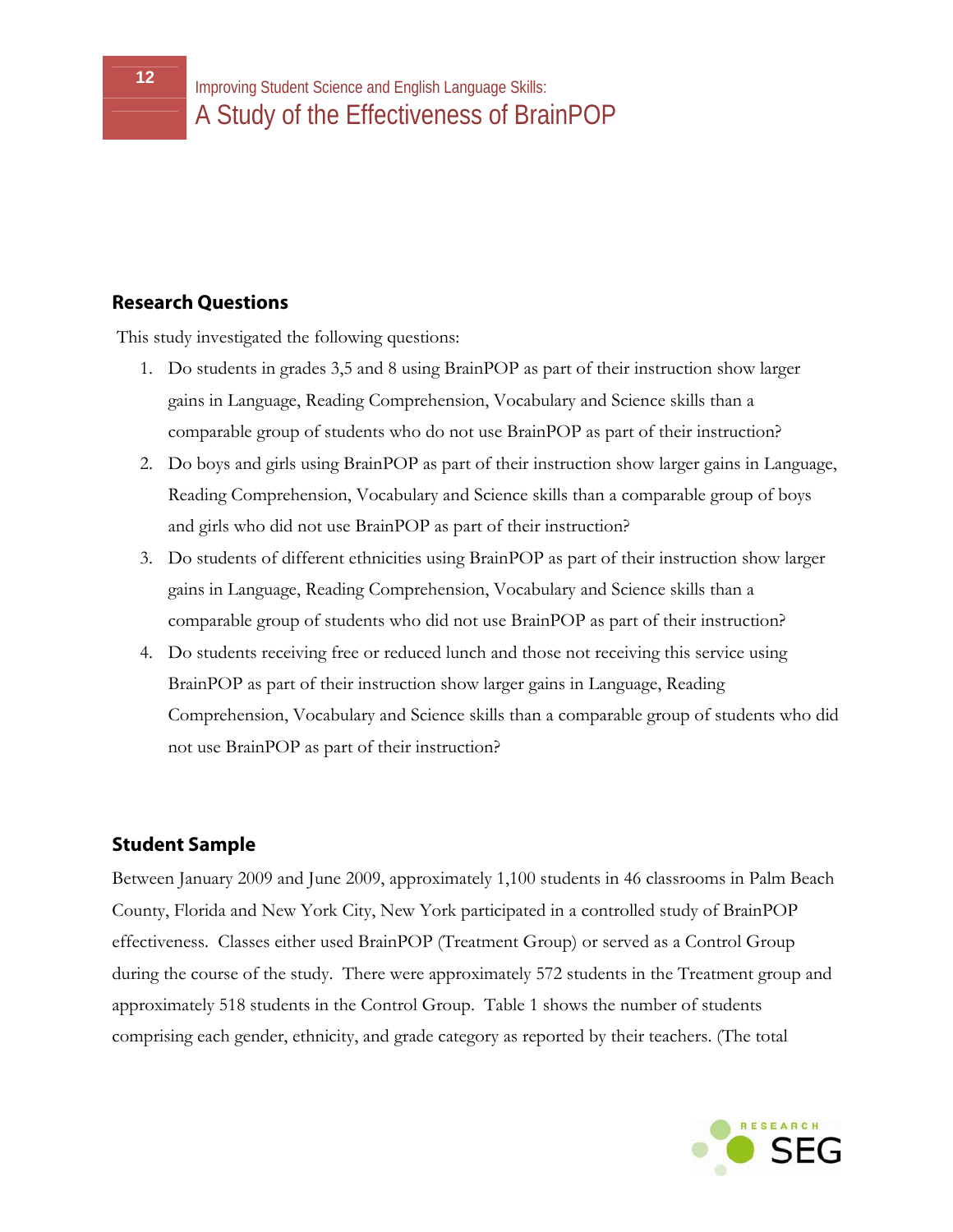number of students listed for each background variable may be different since some schools were unable to provide complete background information.)

| Variable                                   | Number (N)<br>of Students | <b>Percentage</b><br>of Students |
|--------------------------------------------|---------------------------|----------------------------------|
| <b>GENDER</b>                              |                           |                                  |
| <b>Male</b>                                | 432                       | 51%                              |
| <b>Female</b>                              | 409                       | 49%                              |
| <b>Total (All Gender)</b>                  | 841                       |                                  |
| <b>FREE OR REDUCED LUNCH</b>               |                           |                                  |
| <b>Receiving Free or Reduced Lunch</b>     | 450                       | 58%                              |
| <b>Not Receiving Free or Reduced Lunch</b> | 320                       | 42%                              |
| <b>TOTAL (Receiving and Not Receiving)</b> | 770                       |                                  |
| <b>ETHNICITY</b>                           |                           |                                  |
| <b>Caucasian</b>                           | 345                       | 41%                              |
| <b>African American</b>                    | 127                       | 15%                              |
| <b>Hispanic</b>                            | 207                       | 25%                              |
| <b>Asian/Pacific Islander</b>              | 107                       | 13%                              |
| <b>Mixed Race and Other</b>                | 55                        | 7%                               |
| <b>Total (All Ethnicity)</b>               | 841                       |                                  |
| <b>GRADE</b>                               |                           |                                  |
| Grade 3                                    | 285                       | 30%                              |
| Grade 5                                    | 357                       | 38%                              |
| Grade 8                                    | 305                       | 32%                              |
| <b>Total (All Grades)</b>                  | 947                       |                                  |

#### **Table 1. Demographic Profile of Student Participants**

In some cases, teachers did not provide complete background information for a student or a student did not take one of the tests included in the analyses. Where data was missing, the student's results were eliminated from those analyses.

#### **Comparability of Study Groups**

It is very important in a study comparing student growth to establish that the Treatment Group and Control Group are similar in background and ability. Demonstrating baseline equivalence of the

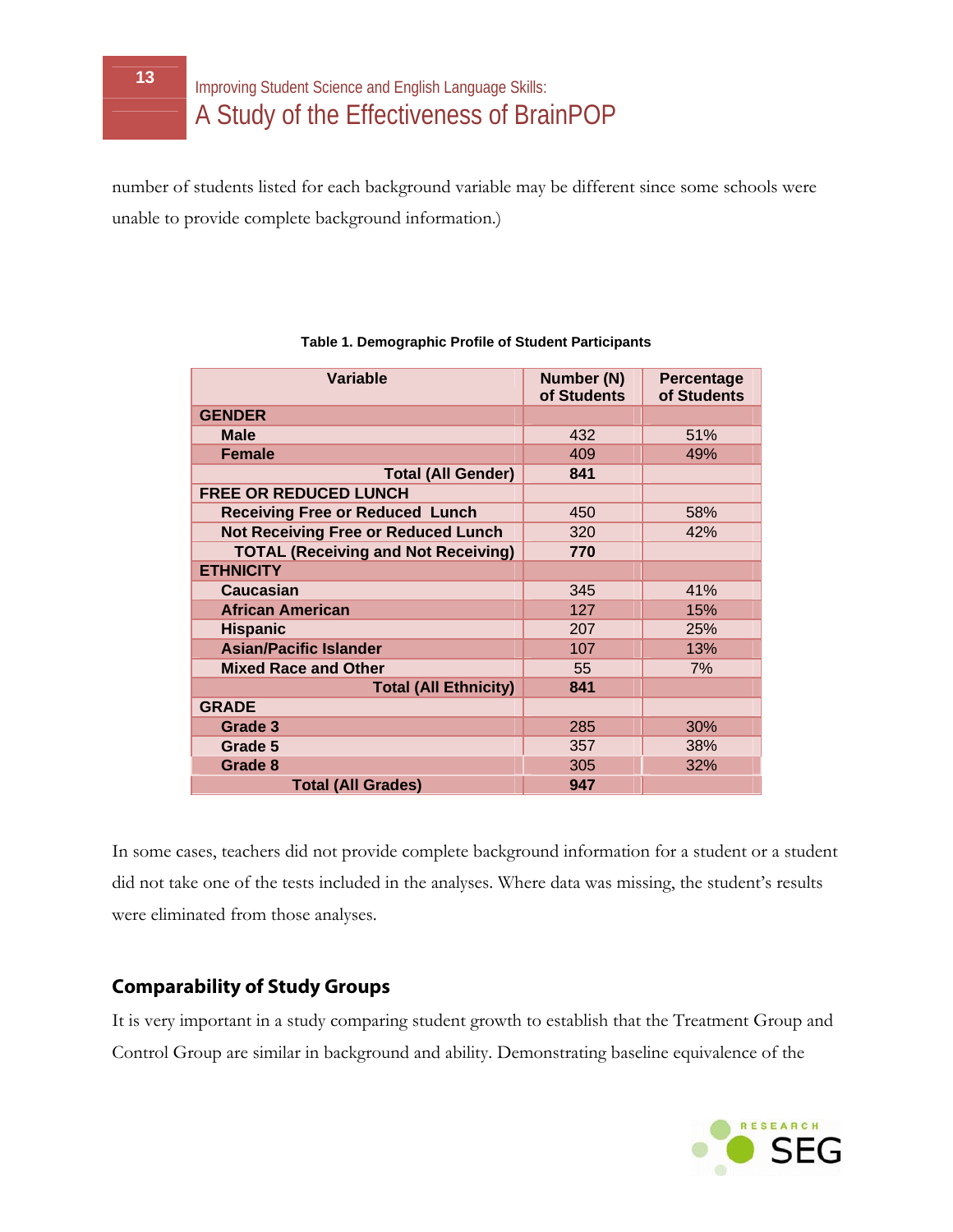sample (treatment and comparison groups) minimizes potential bias from selection in quasiexperimental designs that can alter effect size estimates. If the Treatment Group and the Control Group are not similar, we cannot be sure if the growth we see is due to the treatment (in this case, use of BrainPOP) or the result of some differences in the individuals that existed before we conducted the study.

Ideally, this matching is accomplished by sampling study participants of similar ability and with similar background characteristics. However, any observed differences can be adjusted for statistically using analysis of covariance (ANCOVA). The Treatment Group and Control Group were compared with respect to initial Language, Reading Comprehension, Vocabulary and Science ability, as well as their gender, ethnicity and free and reduced lunch status. The results indicate that the groups were similar in ability (see Table 2) and background (see Tables 3, 4 and 5).

**Ability Comparison.** The SAT 10 pretest scores were used to compare the initial Language, Reading Comprehension, Vocabulary and Science levels for students in both the Treatment and Control Groups. The mean test scores for students in both Groups are presented in Table 2.

| <b>STUDY</b><br><b>GROUP</b>    | <b>Vocabulary</b><br><b>Mean</b> | <b>Vocabulary</b><br><b>Standard</b><br><b>Deviation</b> | <b>Reading</b><br><b>Comprehens</b><br>ion Mean | <b>Reading</b><br><b>Comprehens</b><br>ion Standard<br><b>Deviation</b> | Language<br><b>Mean</b> | Language<br><b>Standard</b><br><b>Deviation</b> | <b>Science</b><br><b>Mean</b> | <b>Science</b><br><b>Standard</b><br><b>Deviation</b> |
|---------------------------------|----------------------------------|----------------------------------------------------------|-------------------------------------------------|-------------------------------------------------------------------------|-------------------------|-------------------------------------------------|-------------------------------|-------------------------------------------------------|
| <b>BrainPOP</b><br><b>Group</b> | 658.26                           | 58.30                                                    | 657.91                                          | 46.77                                                                   | 635.80                  | 55.22                                           | 651.53                        | 43.42                                                 |
|                                 | $(N=554)$                        |                                                          | $(N=556)$                                       |                                                                         | $(N=393)$               |                                                 | $(N=517)$                     |                                                       |
| <b>Control</b><br><b>Group</b>  | 653.94                           | 60.71                                                    | 657.28                                          | 44.55                                                                   | 642.30                  | 46.41                                           | 650.01                        | 45.65                                                 |
|                                 | $(N=469)$                        |                                                          | $(N=466)$                                       |                                                                         | $(N=391)$               |                                                 | $(N=432)$                     |                                                       |
| <b>Total</b><br><b>Group</b>    | 656.28                           | 59.42                                                    | 657.62                                          | 45.75                                                                   | 639.04                  | 44.43                                           | 650.84                        | 44.43                                                 |
|                                 | $(N=1023)$                       |                                                          | $(N=1022)$                                      |                                                                         | $(N=784)$               |                                                 | $(N=949)$                     |                                                       |

**Table 2. Comparison of Initial Language, Reading Comprehension, Vocabulary and Science levels (SAT 10 scores) for BrainPOP Group and Control Group** 

The Treatment and Control Groups were comparable in ability. There were no statistically significant differences between the Treatment and Control groups for Vocabulary (F=1.34,

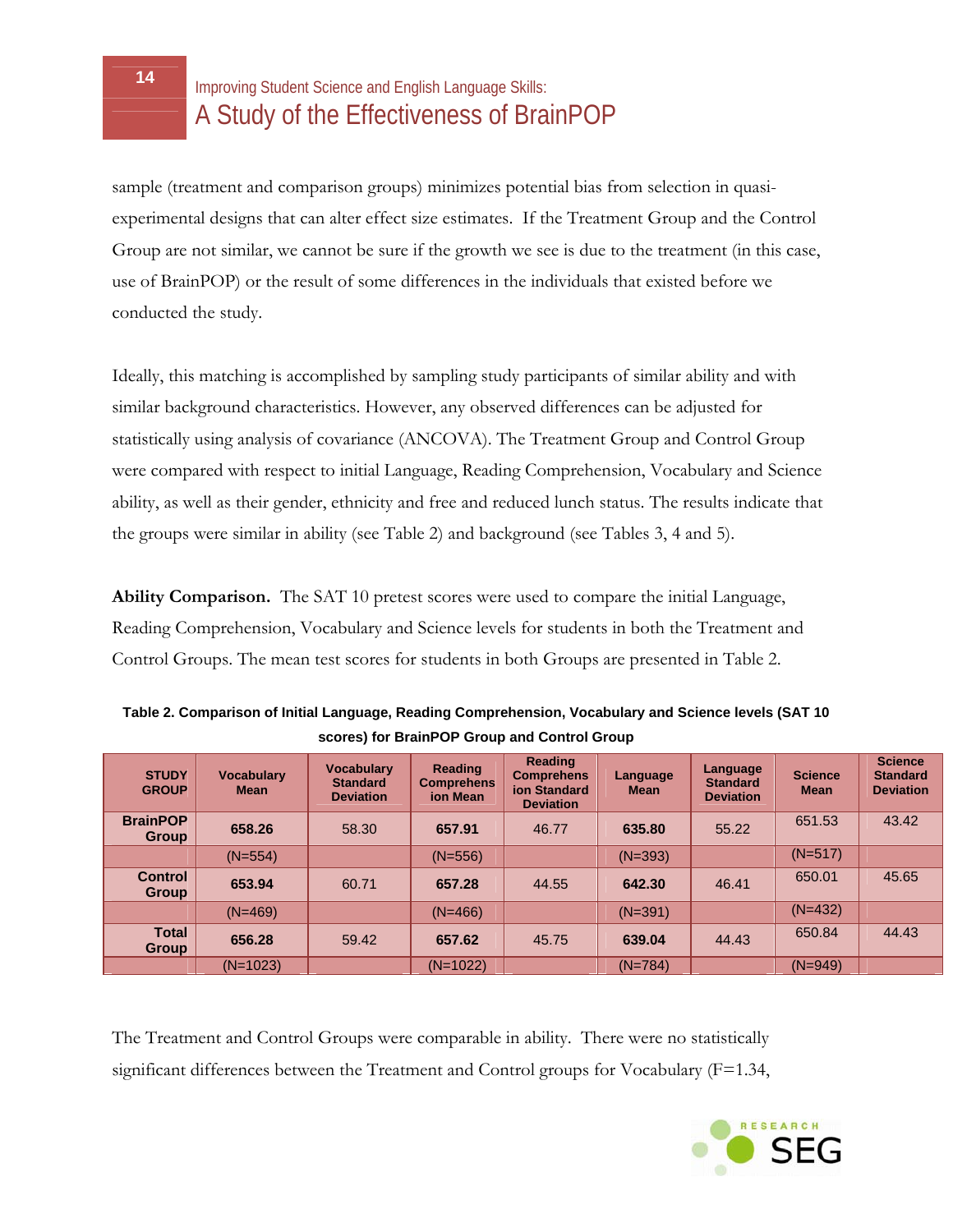df=1/1023, p<.25), Reading Comprehension (F=4.05, df=1/1022, p<.83), Language (F=3.18, df=1/784, p<.08), and Science (F=.277, df=1/949, p<.28).

**Gender, Ethnicity and Free or Reduced Lunch Status Comparison.** The number of female and male students, the number of students in each ethnic group, and the number of students receiving and not receiving free and reduced lunch in both the BrainPOP Users and Control groups were counted. These counts are presented in Tables 3, 4 and 5 below.

**Table 3. Comparison of Gender Composition of the BrainPOP Group and Control Group**

| <b>STUDY GROUP</b>    | <b>Gender</b> |      |       |  |  |  |
|-----------------------|---------------|------|-------|--|--|--|
|                       | Female        | Male | Total |  |  |  |
| <b>BrainPOP Group</b> | 229           | 229  | 458   |  |  |  |
| <b>Control Group</b>  | 196           | 171  | 367   |  |  |  |
| Total                 | 425           | 400  | 825   |  |  |  |

**Table 4. Comparison of the Ethnic Composition of the BrainPOP Group and Control Group**

| <b>STUDY GROUP</b>    | <b>Ethnicity</b> |                     |                 |                                      |                                  |              |  |  |
|-----------------------|------------------|---------------------|-----------------|--------------------------------------|----------------------------------|--------------|--|--|
|                       | Caucasian        | African<br>American | <b>Hispanic</b> | Asian/<br>Pacific<br><b>Islander</b> | <b>Mixed</b><br>Race or<br>Other | <b>Total</b> |  |  |
| <b>BrainPOP Group</b> | 206              | 65                  | 127             | 49                                   | 23                               | 470          |  |  |
| <b>Control Group</b>  | 130              | 59                  | 75              | 58                                   | 31                               | 353          |  |  |
| <b>Total</b>          | 336              | 124                 | 202             | 107                                  | 54                               | 823          |  |  |

#### **Table 5. Comparison of Free or Reduced Lunch Composition**

**of the BrainPOP Group and Control Group**

| <b>STUDY GROUP</b>    | <b>Free or Reduced Lunch</b> |              |     |  |  |  |  |
|-----------------------|------------------------------|--------------|-----|--|--|--|--|
|                       | Receiving                    | <b>Total</b> |     |  |  |  |  |
|                       |                              | Receiving    |     |  |  |  |  |
| <b>BrainPOP Group</b> | 221                          | 229          | 450 |  |  |  |  |
| <b>Control Group</b>  | 126                          | 194          | 320 |  |  |  |  |
| Total                 | 347                          | 423          | 770 |  |  |  |  |

A statistical comparison of the two study groups shows that the Treatment/BrainPOP Group and Control Group were very similar with respect to gender, ethnicity and free and reduced lunch status.

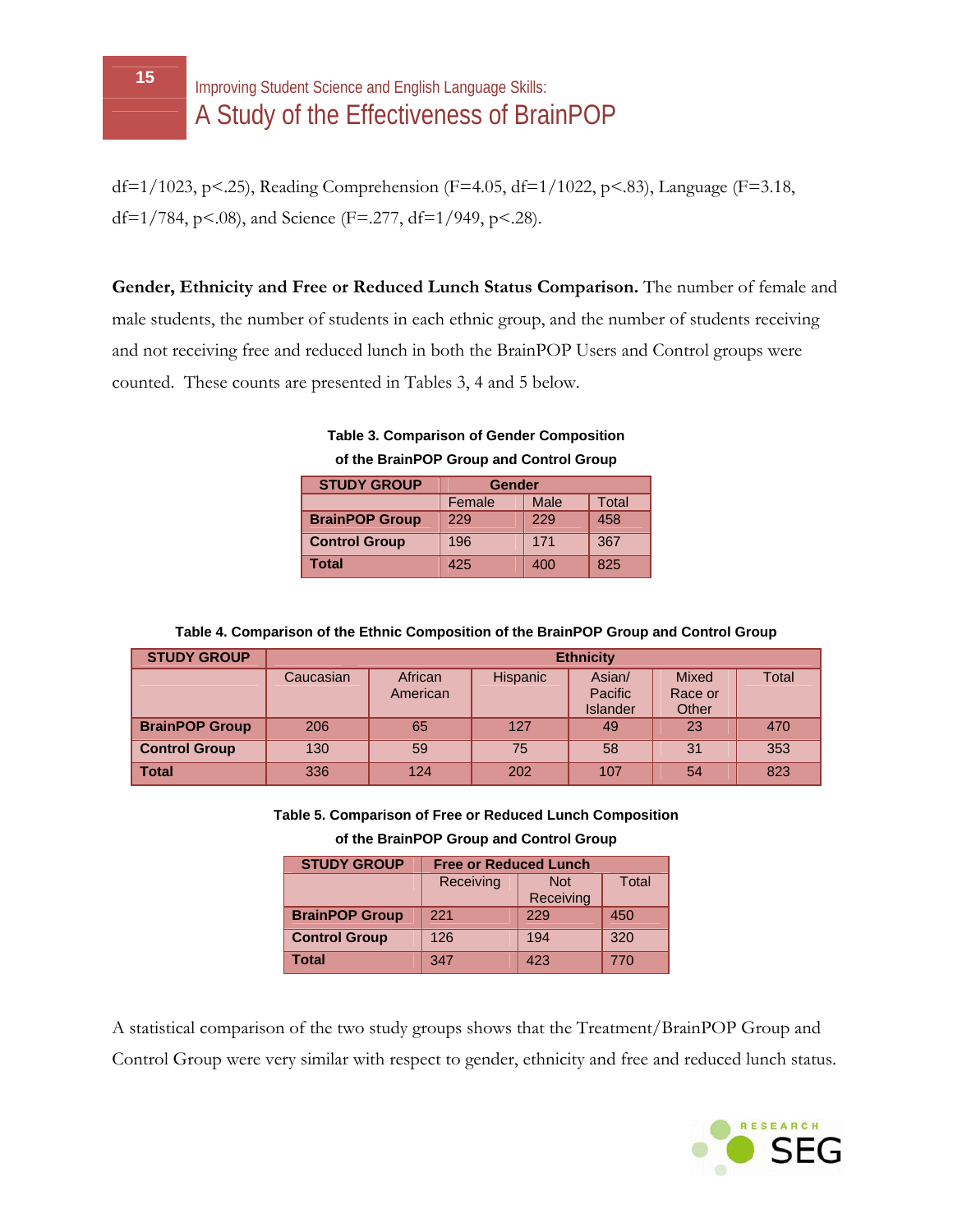There were no statistical differences in the expected and observed frequencies for gender (chi square  $=$ .95, df=1, p<.36). There was a statistically significant difference in ethnicity (chi square =16.51, df=4, p<.002) and free and reduced lunch (chi square  $=7.16$ , df=1, p<.008), however the correlation (contingency coefficient) was .14 for ethnicity and .10 for free and reduced lunch status, suggesting that there was no meaningful difference between the two groups with regard to ethnicity or free and reduced lunch status.

#### **Description of the Pretest and Posttest**

The Science, Language, Reading Comprehension, and Vocabulary skills of students participating in the study were measured using the Stanford Achievement Test™, Tenth Edition (SAT 10), Abbreviated Battery, Form A, 2002. The SAT 10 was used as both the pretest and posttest measure; students took the SAT 10 in January at the beginning of the second semester of the school year and then again at the end of May or in June at the end of the school year.

The Language, Reading Comprehension, and Vocabulary subtests of the SAT 10 were used for this study. The Language subtest measures students' achievement in applying the principles that form effective writing from word- and sentence-level skills to whole composition features. The Reading Comprehension subtest measures students' achievement within the framework of three types of materials or purposes for Reading: literary, informational, and functional text. Within each type of text, questions measure achievement in four modes of comprehension: initial understanding, interpretation, critical analysis, and awareness and usage of Reading strategies. The Vocabulary subtest measures students' achievement in Reading Vocabulary skills through use of synonyms, multiple-meaning words, and context clues items that target appropriate words for each grade level. The Science subtest measures student's achievement in Life, Physical and Earth Sciences as well as scientific process. Each subtest ranges from 20-30 items in length (Stanford Achievement Test Series™, Tenth Edition, Technical manual; Harcourt, 2002).

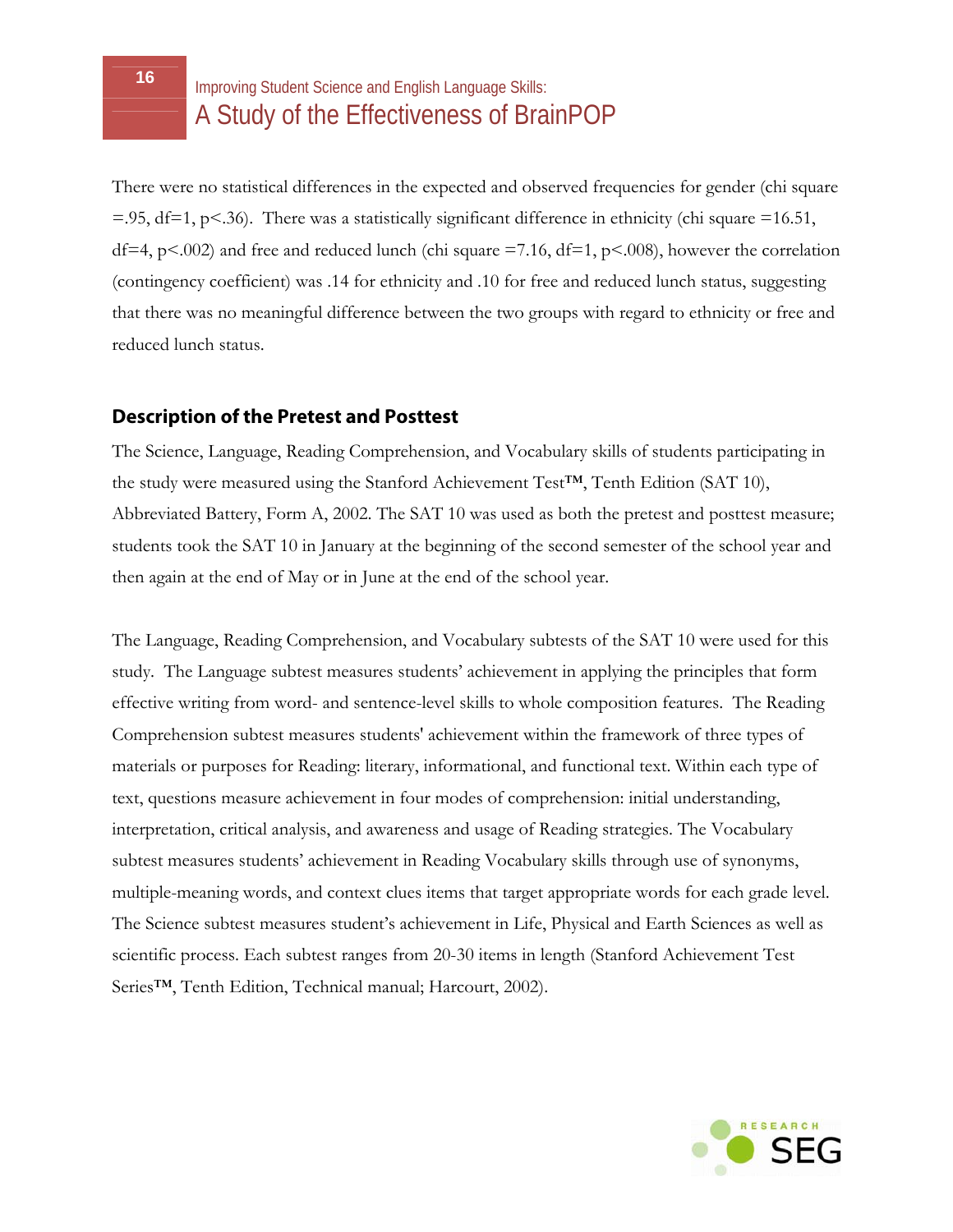The SAT 10 measures students' skill levels on a single vertical scale ranging from 200-900. The scale-scores represent equal units; differences between scores at any point in the scale represent the same amount of achievement variation. This allows for an accurate comparison of changes over time. The scale is equivalent across forms and grade levels, to provide an accurate comparison across grade levels; a score at one grade level means that same thing at another grade level.

Teachers participating in the study also provided the student results for the New York State Testing Program as an additional posttest measure. However, the results were not usable for this study. Nearly all of the students participating in the study passed the assessment; there was insufficient statistical power to detect differences.

#### **Reliability and Validity**

The reliability of the SAT 10 ranges from .89 to .97 (KR-20 reliability coefficient; Harcourt, 2002). Several validity studies conducted for the SAT 10 have found strong evidence for the validity of SAT 10 scores; for example, content expert review found strong alignment with important Reading skills. Strong relationships were found between the SAT 10 and other measures of Reading ability. For a more complete discussion of the SAT 10 reliability and validity, readers are referred to the SAT 10 Technical Manual (Harcourt, 2002).

#### **Description of the Treatment**

The Treatment in this study was BrainPOP use. BrainPOP is a web-based animated instructional tool designed to support educators and engage students. BrainPOP is intended for use in both group and one-on-one settings and can be used in numerous ways, from introducing a new lesson or topic to illustrating complex subject matter to reviewing before a test.

BrainPOP comprises a collection of 3-6 minute animated movies used to introduce a new science concept or for review. The movies are accompanied by several tools that can be used to differentiate instruction and engage students' reading, writing, and communication skills. These include instructional Activity Pages and Vocabulary Pages that can be used to reinforce concepts

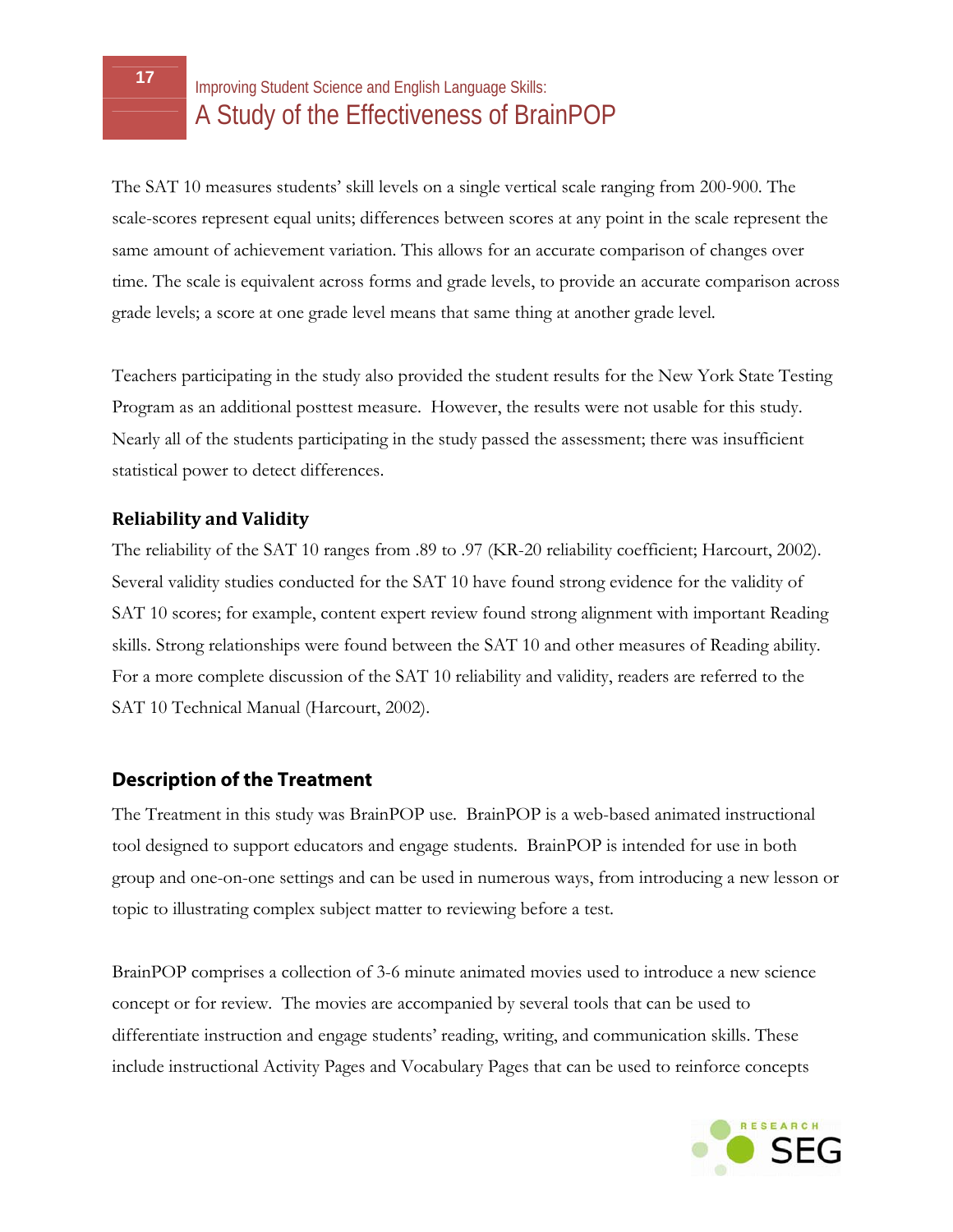and define new terminology. BrainPOP includes quizzes that can be used to assess prior knowledge before the movie as well as for post-assessment. BrainPOP also includes graphic organizers that can be used to help scaffold student understanding while interacting with the movie as well as short, high-interest readings designed for guided and independent nonfiction reading

Teachers in the Treatment group were provided with access to BrainPOP Educators, an online resource providing video tutorials, webinars, demos and tools to help educators understand how to best use BrainPOP in the classroom.

BrainPOP can be used in several of ways and we observed teachers taking advantage of the BrainPOP tools in a variety of ways in this study. Typically teachers customized their selection of topics and used BrainPOP to fit their pacing calendars. The teachers spent about 15 minutes using a movie and integrating a class discussion during that time period. Teachers " actively viewed" BrainPOP movies with their students, pausing when new concepts or vocabulary is introduced for class discussion, and using the movies' introductory letters to the characters for "quick writes", journaling, or writing prompts. In addition, teachers utilized the various accompanying features described above to further student comprehension.

According to the survey of participating teachers conducted at the conclusion of the study, the vast majority (70%) of the teachers used BrainPOP about 2-3 hours per week. Some teachers indicated greater use and 20% reported using BrainPOP about 1 hour or less per week. BrainPOP movies were used every week or every other week by 90% of the teachers and 75% of the teachers reported using the quizzes and activity pages every week or every other week.

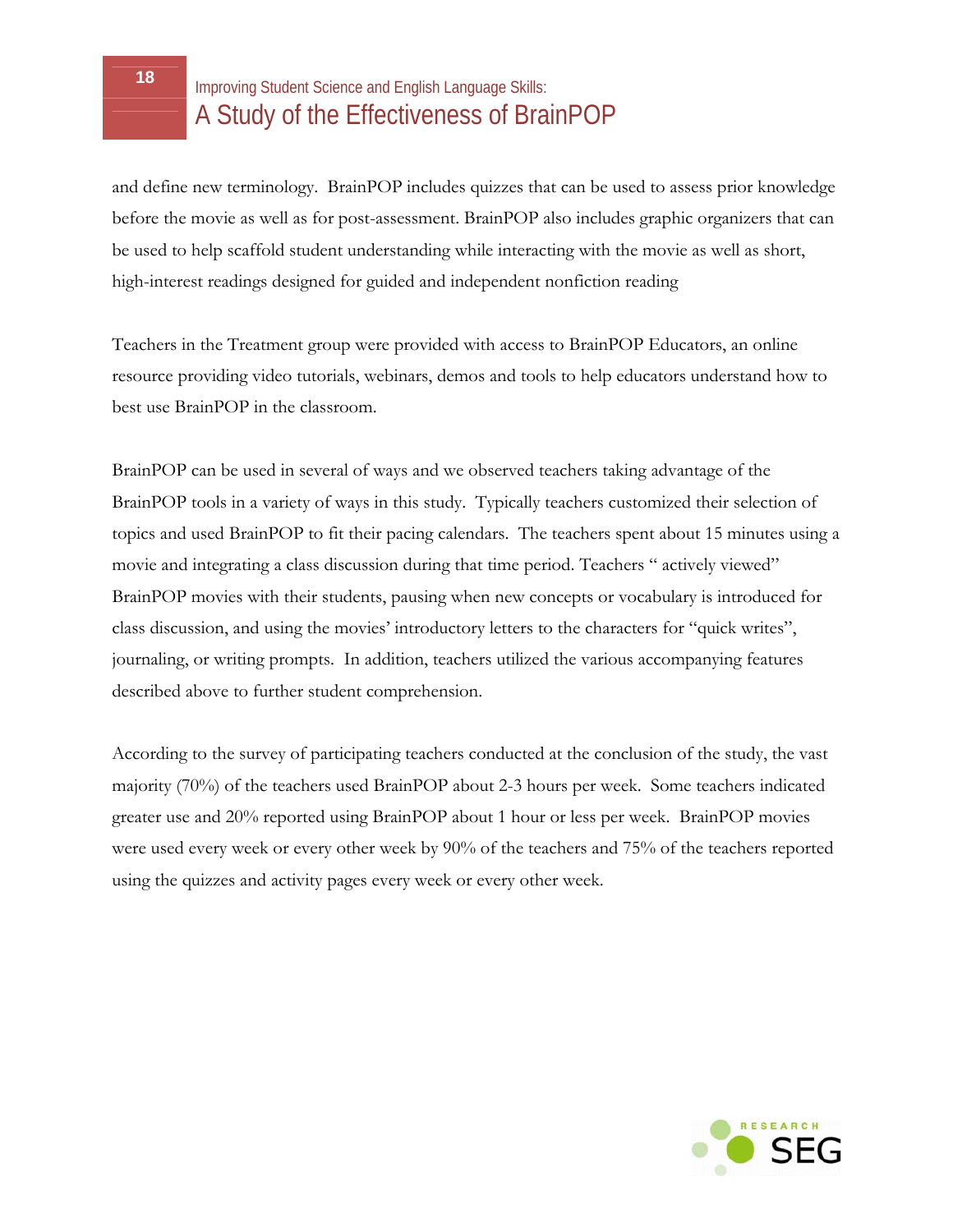#### **Study Design**

The goal of this effectiveness study was to compare the growth in Language, Reading Comprehension, Vocabulary and Science for students in classes receiving instruction that included BrainPOP to a group of students in classes that did not use BrainPOP. Students' growth in Language, Reading Comprehension, Vocabulary, and Science was measured by comparing their proficiency at the beginning of the second semester of the school year and again at the end of the school year after receiving instruction. Students in the BrainPOP Group and the Control Group were administered the SAT 10 test as a pretest at the beginning of the second semester in January of 2009 and at the conclusion of the school year at the end of May or in June 2009. Students received approximately 16-20 weeks of instruction between the pretest and posttest. Students in the BrainPOP Group received instruction using BrainPOP*,* while those in the Control Group received instruction without the benefit of BrainPOP. The results were then compared statistically (.

The study employed a pre-post, Treatment-Control Group design. Since the students were not randomly assigned to the groups, this is considered a quasi-experimental design. This design is illustrated in Figure 3 below.



**Figure 3. Study Design**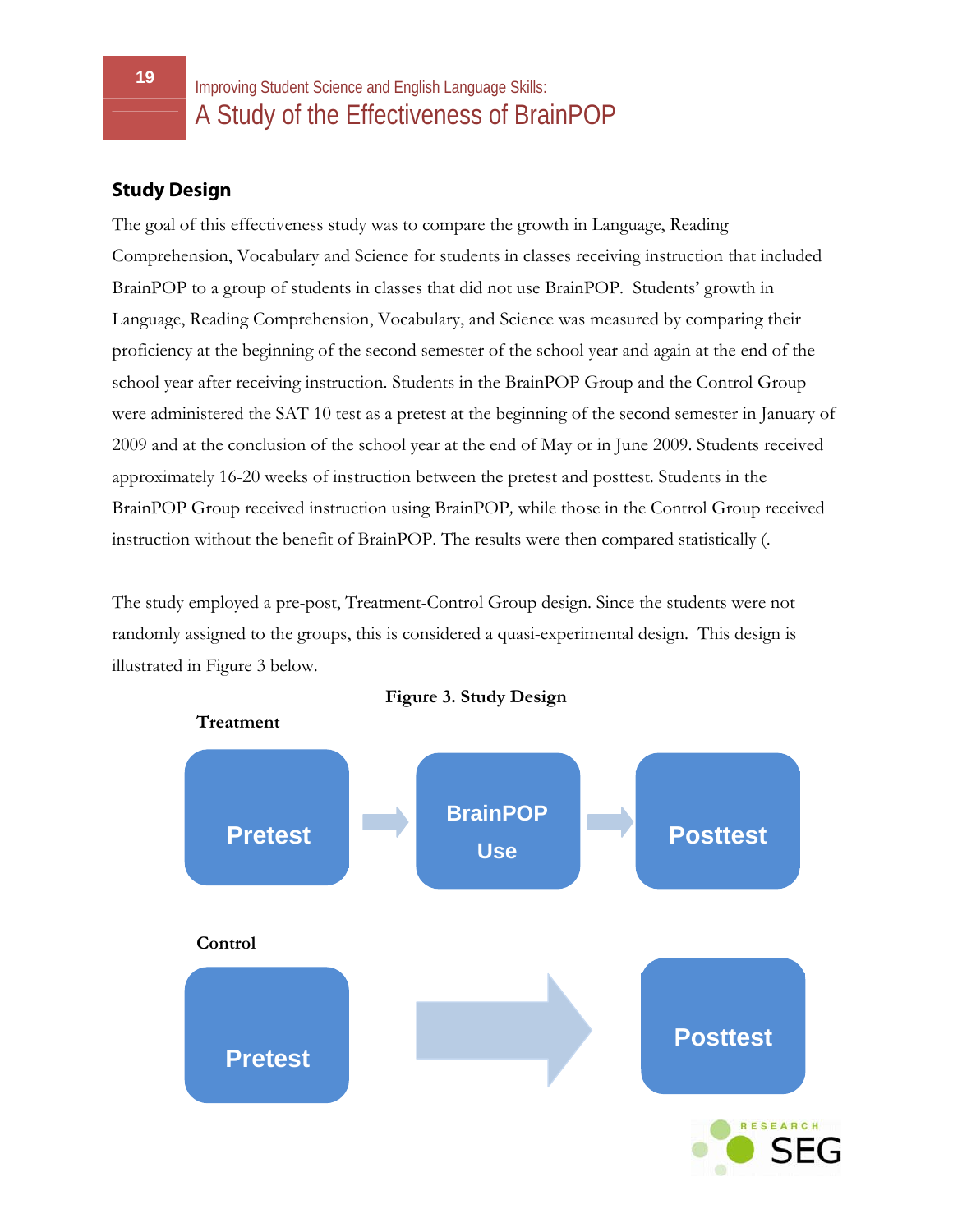#### **Data Collection**

At the outset of the study, teachers were asked to provide background information about the participating students in order to characterize the sample, compare the differences between the study groups and facilitate the analysis of Language, Reading Comprehension, Vocabulary, and Science gains between the study groups. This information included:

- Student grade level
- Student gender
- Student ethnicity
- Student free or reduced lunch participation
- Study group membership (Treatment/BrainPOP or Control)

Teachers were also asked to provide some additional demographic and instructional information regarding Individual Education Plans (IEP) and disabilities. Due to the unavailability of information and/or privacy concerns, many teachers did not provide this additional information. Therefore, there was insufficient information to provide additional analyses examining these specific variables.

Teachers participating in the study were provided with SAT 10 test booklets and administration manuals for their grade level in January 2009. The teachers then administered the SAT 10 pretest (Language, Reading Comprehension, Vocabulary and Science subtests) according to the administration instructions provided. The completed test booklets and answer sheets were then returned for processing. The answer sheets were scanned and entered into a database. Any questions that the students did not answer were scored as incorrect. Students answering fewer than four questions were removed from the analysis. All data was reviewed and checked for accuracy before scoring and analysis.

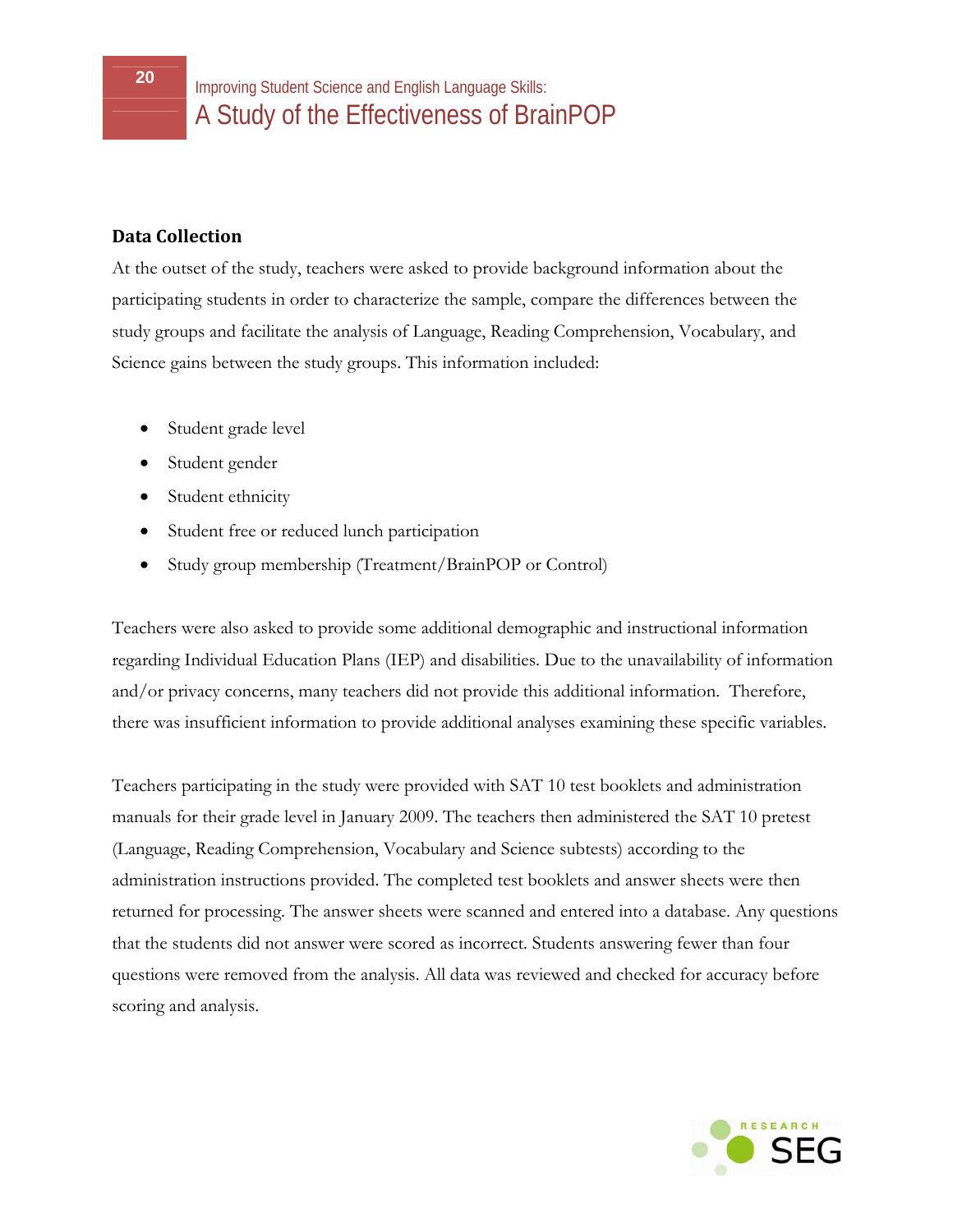At the conclusion of the school year at the end of May or in June 2009, following approximately 16- 20 weeks of instruction, teachers administered the SAT 10 posttest (Language, Reading Comprehension, Vocabulary and Science subtests). The SAT 10 pretest and posttest results were compared as a basis for evaluating the growth reported in this study.

#### **Findings**

#### **Measuring Growth**

The growth in Science, Language, Reading Comprehension, and Vocabulary skills for the Treatment (BrainPOP*)* Group and the Control Group was compared using a statistical procedure known as analysis of covariance (ANCOVA). This approach provides an accurate way to compare growth over time controlling for any potential differences in student skills between the two study groups that may have been present at the beginning of the study. Any differences in skill levels between the BrainPOP Users Group and Control Group that may have existed at the beginning of the study were controlled for to ensure that any differences in subsequent growth were the result of BrainPOP use and not merely the result of differences that existed at the start of the study. Using this method, we were able to compare differences as if the two groups were matched in initial Reading, Language, Vocabulary and Science proficiency. While no procedure can completely eliminate differences that may exist at the outset of a study, ANCOVA is widely recognized as an effective way to control for differences.

Only students for whom matched pretest and posttest results were available were included in the analysis. The analysis looked only at those students who had taken the SAT 10 at the beginning of the second semester of the school year (pretest) and those who had taken the SAT 10 at the end of the school year (posttest). Students who left the class during this period or who joined the class during this period were not included in the growth comparisons.

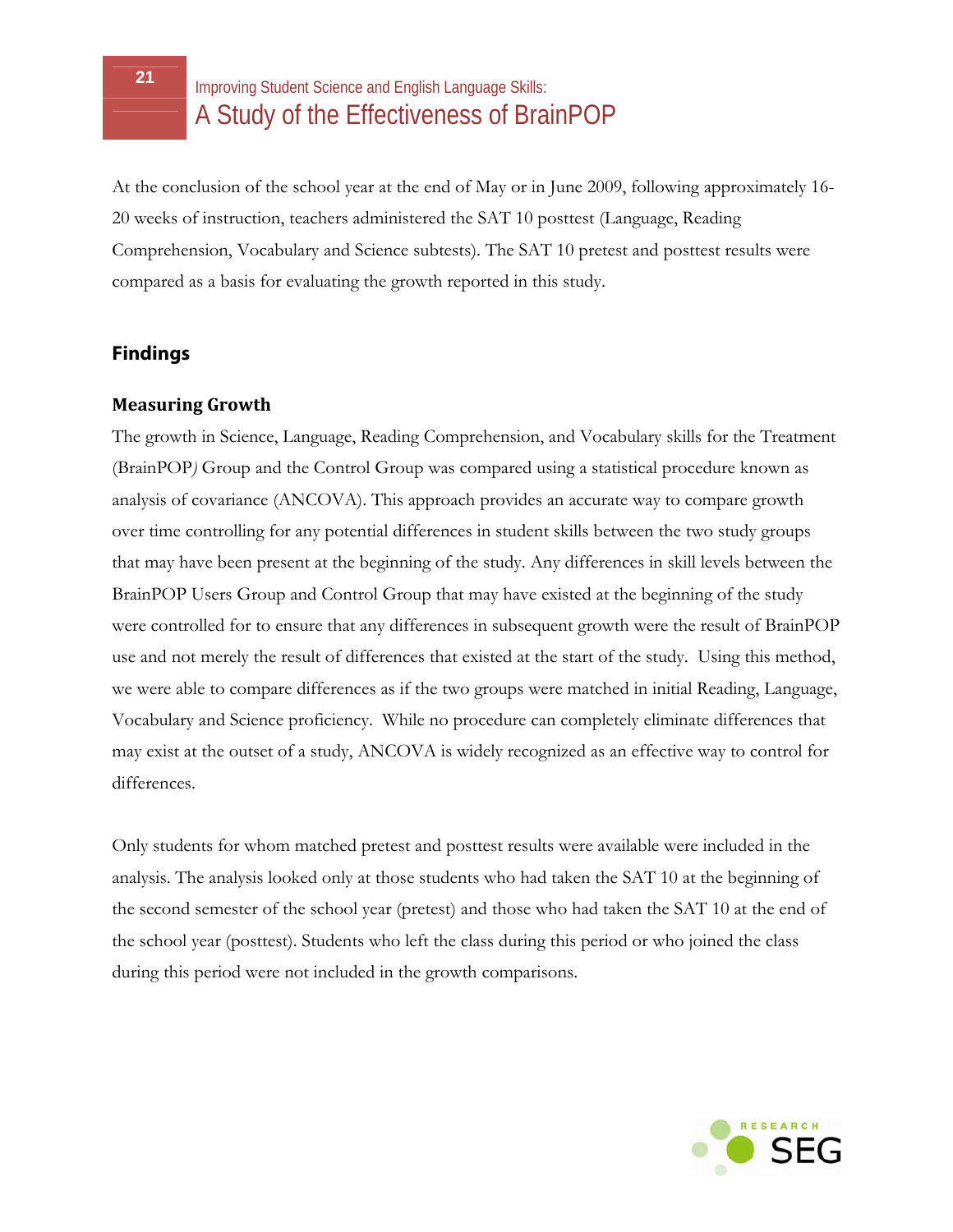#### **PrePost Growth for BrainPOP users**

Students who were in classes that used BrainPOP showed substantial growth from pre- to posttest in Vocabulary, Language, Reading Comprehension and Science. During the course of the study, students in classes using BrainPOP increased their SAT 10 Language scale-scores by 24 points (Mean pretest=636; Mean posttest score=660); their Reading Comprehension scale-scores by 17 points (Mean pretest=658; Mean posttest score=675), their Vocabulary scale-scores by 11 points (Mean pretest=658; Mean posttest score=669) and their Science scale-scores by 17 points (Mean pretest=651; Mean posttest score=668) . This level of growth is about twice the level of one-year growth in Science seen for 3rd, 5th and 8th grade students in the national sample of students included in the Stanford 10 norm group. The level of growth seen in Language and Reading Comprehension was equal to or about one-and-a-half times the annual gain seen in Language and Reading Comprehension among 3rd, 5th and 8th graders in the national sample (Harcourt Assessment, 2002).

To better understand the magnitude of growth for students in BrainPOP classrooms we looked at the "effect size", a common metric that can be used to evaluate the amount of growth across studies, when different measures are used. We found effect sizes of +.37 for Reading, +.47 for Language, +.19 for Vocabulary and +.36 for Science (unadjusted for Control Group differences). This indicates that students in classes that used BrainPOP showed substantial growth in Reading, Language, Vocabulary and Science from the beginning of the second semester of the school year to the end of the school year.

While the growth achieved by students using BrainPOP is an important indicator of the effectiveness of BrainPOP, a more complete way to assess growth is to compare the growth achieved by students in classes using BrainPOP to students in classes that did not use BrainPOP. This allows us to see the unique contribution BrainPOP made to students' growth.

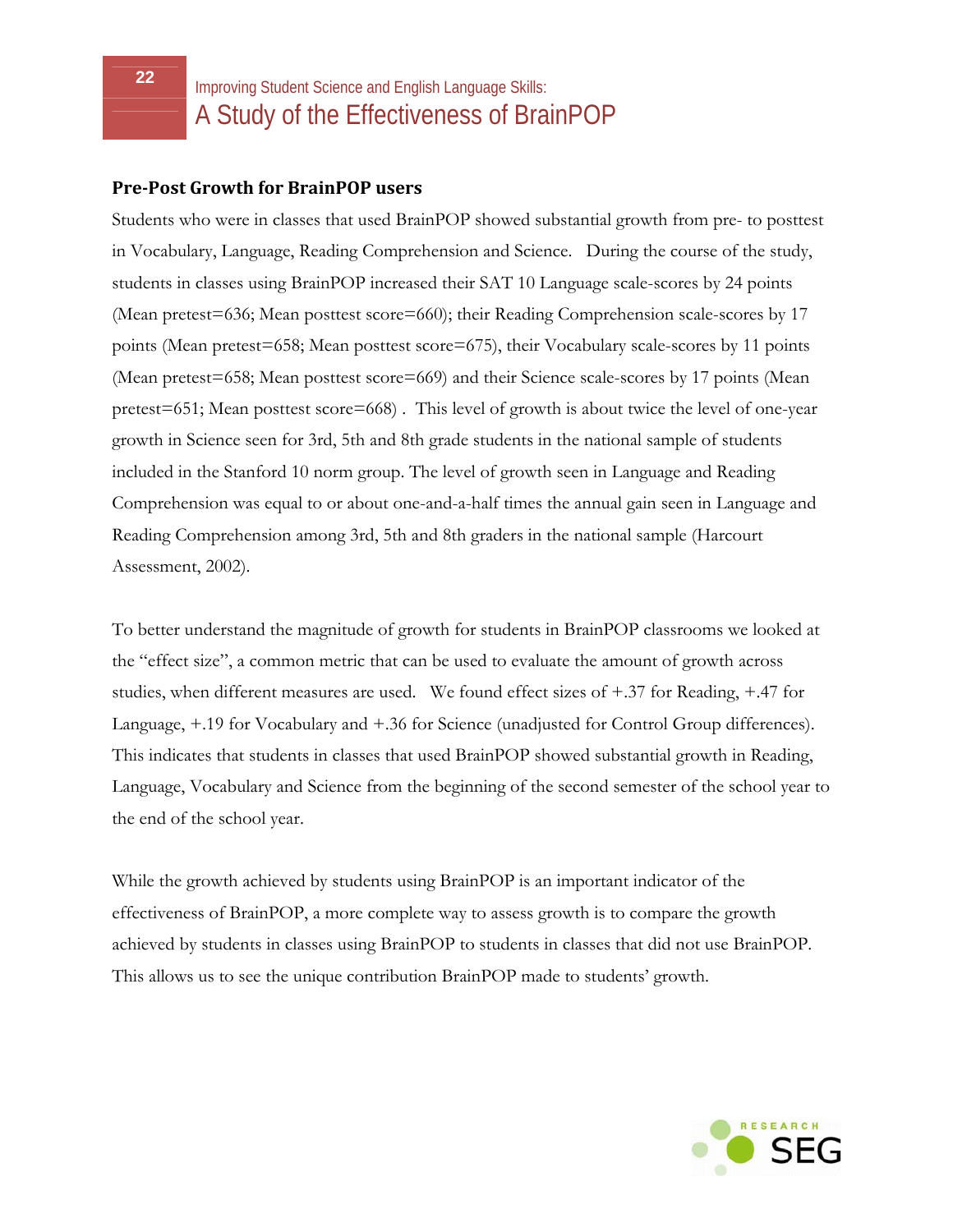#### **Overall Comparison of Growth**

The overall growth in Science, Reading Comprehension, Language and Vocabulary skills as measured by the Language, Reading Comprehension, Vocabulary and Science subtests of the SAT 10 for those students in classes using the BrainPOP program (Treatment Group) were compared to the Language, Reading Comprehension, Vocabulary and Science subtests of the SAT 10 of those students in classes who did not use BrainPOP (Control Group). Multivariate Analysis of Covariance (MANCOVA) was used to evaluate the difference in a composite Science, Reading Comprehension, Language and Vocabulary skill score (dependent variable) between BrainPOP users and non-BrainPOP users (independent variable) controlling for the initial Reading, Language, Vocabulary and Science levels of the students (covariate). The SAT 10 pretest scores were used as the covariate to place students in the BrainPOP Group and Control Group on the same baseline. The comparisons were based on 272 BrainPOP Group students and 275 Control Group students for whom all four pretest measures and all four posttest measures were available.

The results show a significant difference in a composite of the SAT 10 Language, Reading Comprehension, Vocabulary and Science subtest posttest scores between the BrainPOP Group and the Control Group (df=4/538; F=14.81; p<.001) when initial Reading, Language and Science skills are controlled. BrainPOP use accounted for approximately 10% of the variation in a composite of the Language, Reading Comprehension, Vocabulary and Science SAT 10 posttest scores. (Eta squared  $=$  .10). This means that about 10% of the growth in overall Reading, Language, Vocabulary and Science skills can be explained by whether or not teachers and their students used BrainPOP. The results, using Pillai's Trace, are summarized in Table 6 below. (The results for Wilks Lamda and Hotelling's T are not reported since with only two groups the results are the same as those shown for Pillai's Trace.)

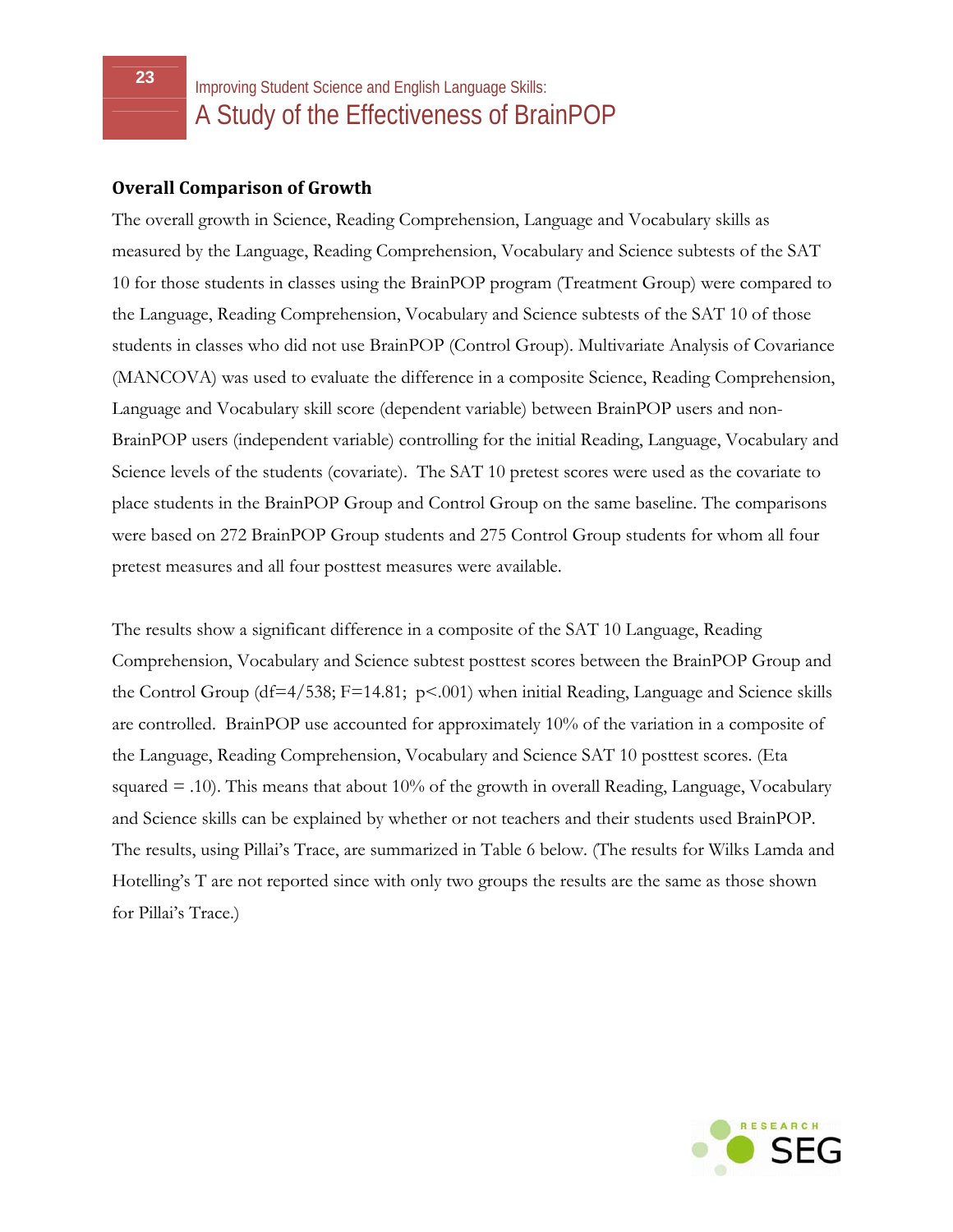#### **Table 6. Multivariate Analysis of Covariance Comparison of BrainPOP Group and Control Group Language, Reading Comprehension, Vocabulary and Science Posttest Scores**

| <b>Effect</b>             |                       | <b>Value</b> | F                 | <b>Hypothesis</b><br>df | <b>Error</b><br>df | <b>Significance</b> | <b>Partial Eta</b><br><b>Squared</b> |
|---------------------------|-----------------------|--------------|-------------------|-------------------------|--------------------|---------------------|--------------------------------------|
| Intercept                 | <b>Pillai's Trace</b> | .189         | $31.43^{4}$       | $\overline{4}$          | 538                | .001                | .19                                  |
| Language Pretest          | <b>Pillai's Trace</b> | .079         | 11.59             | $\overline{4}$          | 538                | .001                | .08                                  |
| <b>Reading Pretest</b>    | <b>Pillai's Trace</b> | .165         | $26.6^3$          | $\overline{4}$          | 538                | .001                | .17                                  |
| <b>Vocabulary Pretest</b> | Pillai's Trace        | .268         | 49.2 <sup>1</sup> | $\overline{4}$          | 538                | .001                | .27                                  |
| <b>Science Pretest</b>    | <b>Pillai's Trace</b> | .234         | 41.03             | $\overline{4}$          | 538                | .000                | .23                                  |
| <b>Study Group</b>        | <b>Pillai's Trace</b> | .099         | 14.81             | $\overline{4}$          | 538                | .001                | .10                                  |

To provide a more complete understanding of these results for the separate Language, Reading,

Vocabulary, and Science skill areas, the individual effects for the Language, Reading

Comprehension, Vocabulary, and Science subtests were examined separately using ANCOVA (see Table 7).

| <b>Source</b>          | <b>Dependent Variable</b>  | <b>Type III Sum</b><br>of Squares | df | <b>Mean</b><br><b>Square</b> | F       | Signi-<br>ficance | Eta<br><b>Squared</b> |
|------------------------|----------------------------|-----------------------------------|----|------------------------------|---------|-------------------|-----------------------|
| <b>Corrected Model</b> | <b>Vocabulary Posttest</b> | 1.487E6                           | 5  | 297320.711                   | 345.086 | .001              | .76                   |
|                        | <b>Reading Posttest</b>    | 698344.322 <sup>b</sup>           | 5  | 139668.864                   | 190.513 | .001              | .64                   |
|                        | <b>Science Posttest</b>    | 743479.617°                       | 5  | 148695.923                   | 256.376 | .001              | .70                   |
|                        | <b>Language Posttest</b>   | 639721.968 <sup>d</sup>           | 5  | 127944.394                   | 125.248 | .001              | .54                   |
| Intercept              | <b>Vocabulary Posttest</b> | 3325.465                          | 1  | 3325.465                     | 3.860   | .050              | .01                   |
|                        | <b>Reading Posttest</b>    | 40021.854                         |    | 40021.854                    | 54.591  | .001              | .09                   |
|                        | <b>Science Posttest</b>    | 38328.088                         |    | 38328.088                    | 66.084  | .001              | .11                   |
|                        | Language Posttest          | 42566.886                         |    | 42566.886                    | 41.670  | .001              | .07                   |
| Language Pretest       | <b>Vocabulary Posttest</b> | 11101.560                         |    | 11101.560                    | 12.885  | .001              | .02                   |
|                        | <b>Reading Posttest</b>    | 13732.825                         | 1  | 13732.825                    | 18.732  | .001              | .03                   |
|                        | <b>Science Posttest</b>    | 3791.275                          |    | 3791.275                     | 6.537   | .001              | .01                   |
|                        | <b>Language Posttest</b>   | 37282.250                         | 1  | 37282.250                    | 36.497  | .001              | .06                   |
| <b>Reading Pretest</b> | <b>Vocabulary Posttest</b> | 11649.491                         |    | 11649.491                    | 13.521  | .001              | .02                   |
|                        | <b>Reading Posttest</b>    | 76325.373                         |    | 76325.373                    | 104.110 | .001              | .16                   |
|                        | <b>Science Posttest</b>    | 3257.135                          |    | 3257.135                     | 5.616   | .018              | .01                   |
|                        | <b>Language Posttest</b>   | 17234.283                         |    | 17234.283                    | 16.871  | .001              | .03                   |

**Table 7. Analysis of Covariance Comparison of BrainPOP Group and Control Group Language, Reading Comprehension, Vocabulary and Science Posttest Scores** 

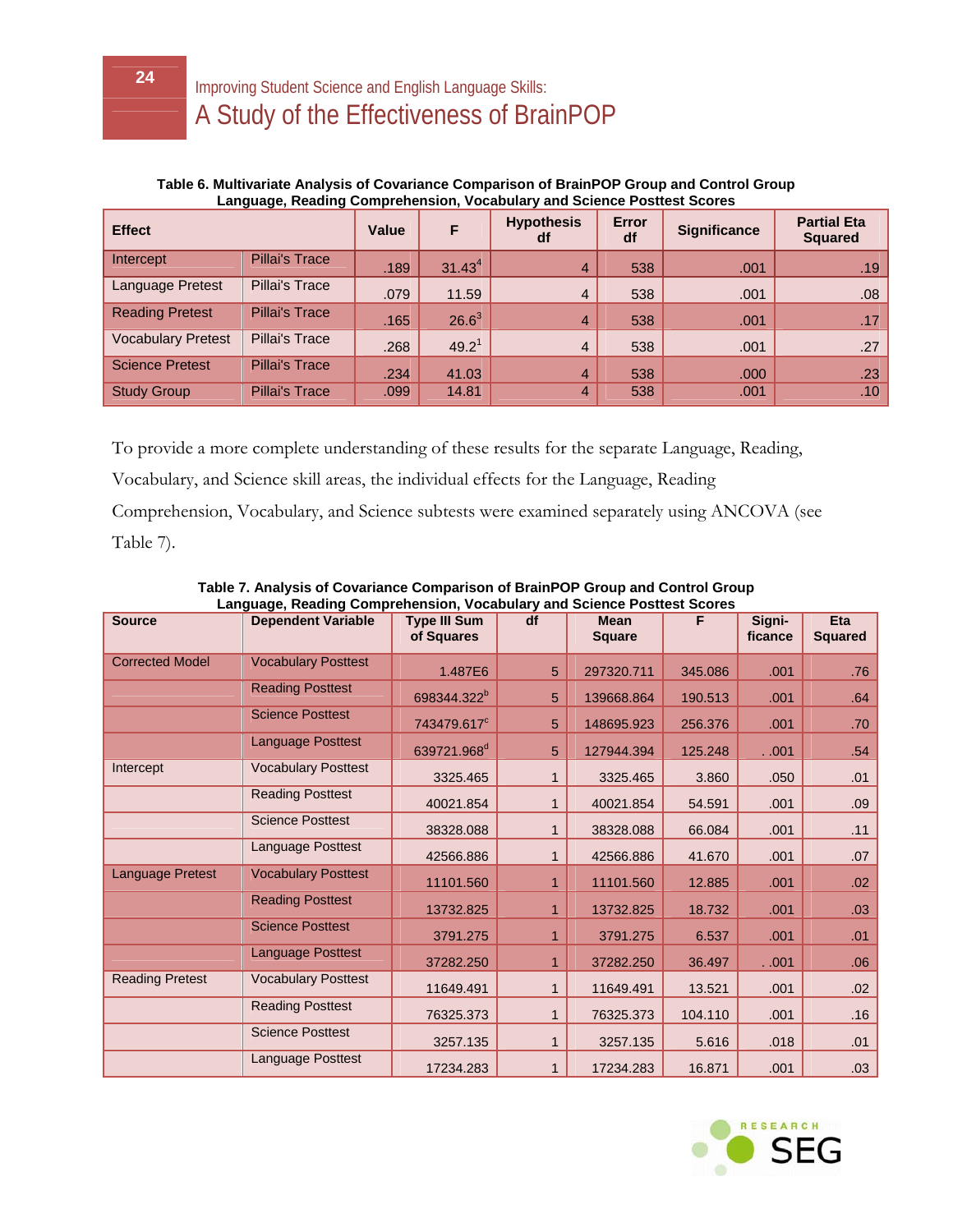| <b>Vocabulary Pretest</b> | <b>Vocabulary Posttest</b> | 151267.520  | 1            | 151267.520 | 175.569 | .001 | .25 |
|---------------------------|----------------------------|-------------|--------------|------------|---------|------|-----|
|                           | <b>Reading Posttest</b>    | 5820.469    | 1            | 5820.469   | 7.939   | .005 | .01 |
|                           | <b>Science Posttest</b>    | 20907.873   | 1            | 20907.873  | 36.049  | .001 | .06 |
|                           | Language Posttest          | 14791.326   | 1            | 14791.326  | 14.480  | .001 | .03 |
| <b>Study Group</b>        | <b>Vocabulary Posttest</b> | 3713.435    | 1            | 3713.435   | 4.310   | .038 | .01 |
|                           | <b>Reading Posttest</b>    | 30786.692   | 1            | 30786.692  | 41.994  | .001 | .07 |
|                           | <b>Science Posttest</b>    | 21141.548   | $\mathbf{1}$ | 21141.548  | 36.451  | .001 | .06 |
|                           | Language Posttest          | 8094.852    | 1            | 8094.852   | 7.924   | .005 | .01 |
| Error                     | <b>Vocabulary Posttest</b> | 466116.889  | 541          | 861.584    |         |      |     |
|                           | <b>Reading Posttest</b>    | 396617.499  | 541          | 733.119    |         |      |     |
|                           | <b>Science Posttest</b>    | 313775.370  | 541          | 579.991    |         |      |     |
|                           | Language Posttest          | 552645.491  | 541          | 1021.526   |         |      |     |
| <b>Total</b>              | <b>Vocabulary Posttest</b> | 2.484E8     | 547          |            |         |      |     |
|                           | <b>Reading Posttest</b>    | 2.482E8     | 547          |            |         |      |     |
|                           | <b>Science Posttest</b>    | 2.440E8     | 547          |            |         |      |     |
|                           | Language Posttest          | 2.389E8     | 547          |            |         |      |     |
| <b>Corrected Total</b>    | <b>Vocabulary Posttest</b> | 1952720.442 | 546          |            |         |      |     |
|                           | <b>Reading Posttest</b>    | 1094961.820 | 546          |            |         |      |     |
|                           | <b>Science Posttest</b>    | 1057254.987 | 546          |            |         |      |     |
|                           | <b>Language Posttest</b>   | 1192367.459 | 546          |            |         |      |     |



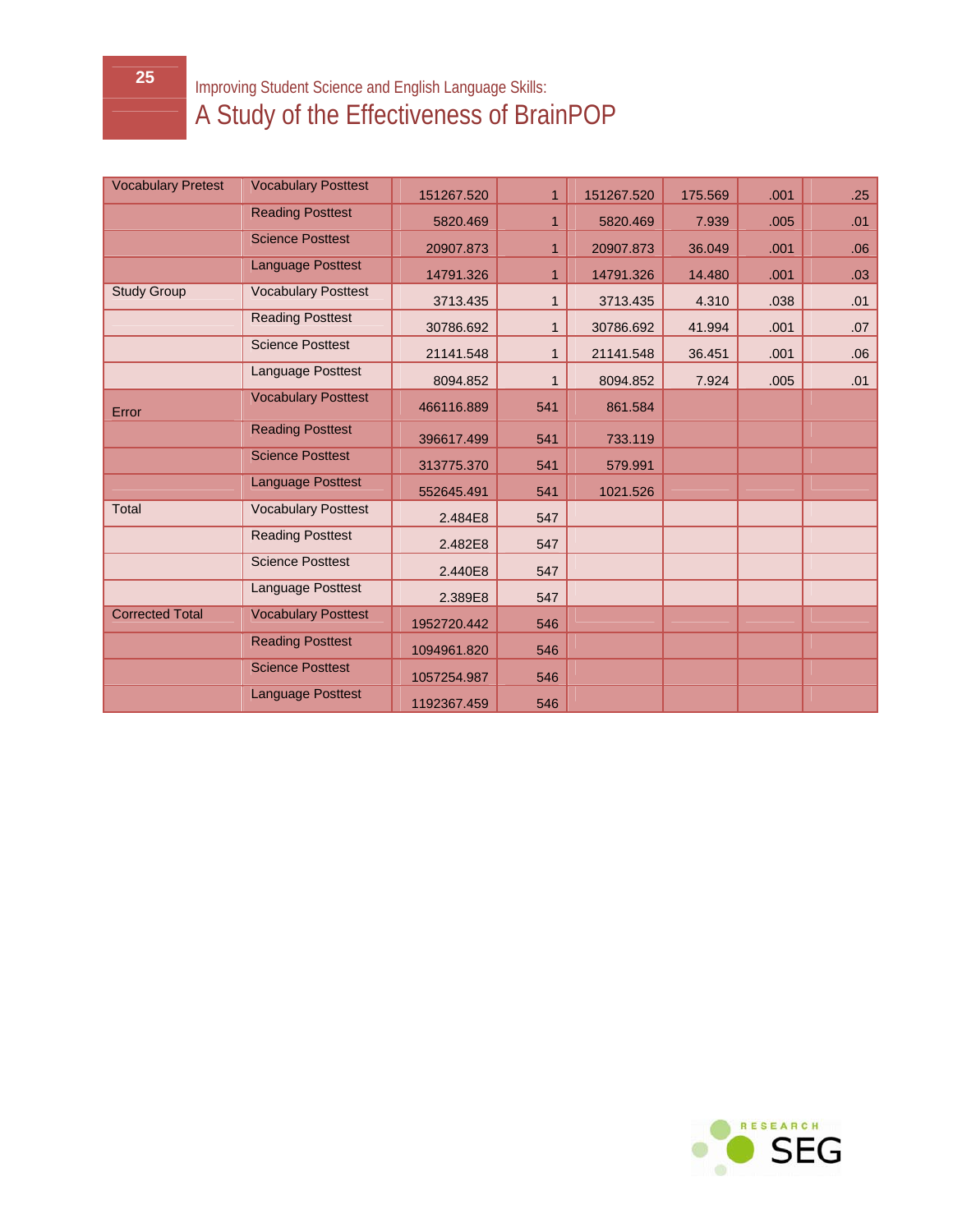#### **Table 8. Descriptive Statistics Comparison of BrainPOP Group and Control Group Language, Reading Comprehension, Vocabulary, and Science Posttest Scores (Adjusted for Pretest Covariate)**

| <b>Dependent Variable</b>               | <b>Group</b>    | N   | <b>Mean</b><br><b>SAT 10</b> | <b>Standard</b><br><b>Deviation</b><br><b>SAT 10</b> |
|-----------------------------------------|-----------------|-----|------------------------------|------------------------------------------------------|
|                                         | <b>BrainPOP</b> | 272 | 663.17                       | 49.25                                                |
| <b>Language Posttest</b>                | Control         | 275 | 655.26                       | 43.54                                                |
|                                         | Total           | 547 | 659.22                       | 46.73                                                |
| Reading                                 | <b>BrainPOP</b> | 272 | 679.86                       | 45.08                                                |
| <b>Comprehension</b><br><b>Posttest</b> | Control         | 275 | 664.44                       | 42.51                                                |
|                                         | Total           | 547 | 672.15                       | 44.78                                                |
|                                         | <b>BrainPOP</b> | 272 | 673.87                       | 58.66                                                |
| <b>Vocabulary Posttest</b>              | Control         | 275 | 668.52                       | 60.16                                                |
|                                         | Total           | 547 | 671.19                       | 59.80                                                |
|                                         | <b>BrainPOP</b> | 272 | 672.85                       | 45.02                                                |
| <b>Science Posttest</b>                 | Control         | 275 | 660.08                       | 41.02                                                |
|                                         | Total           | 547 | 666.46                       | 44.00                                                |

#### **Language Growth**

The SAT 10 Language subtest scores, for those students in classes using BrainPOP (Treatment Group) were compared to the SAT 10 Language subtest scores of those students in classes that did not use BrainPOP (Control Group). ANCOVA was used to evaluate the difference in Language subtest scores (dependent variable) between BrainPOP users and non-BrainPOP users (independent variable) controlling for initial proficiency levels of the students (covariate). The SAT 10 pretest scores were used as the covariate to place students in the BrainPOP Group and the Control Group on the same baseline.

The results show a significant difference in Language scores between the BrainPOP Group and the Control Group (df= $1/547$ ; F=7.92; p<.01) when initial Language proficiency is controlled. The average Language subtest score for students in the BrainPOP Group (Mean= 663.17) was significantly greater than the average Language subtest score achieved by students in the Control Group (Mean= 655.26). This represents an effect size of +.17. The results are summarized in Table 7 and 8 (see above).

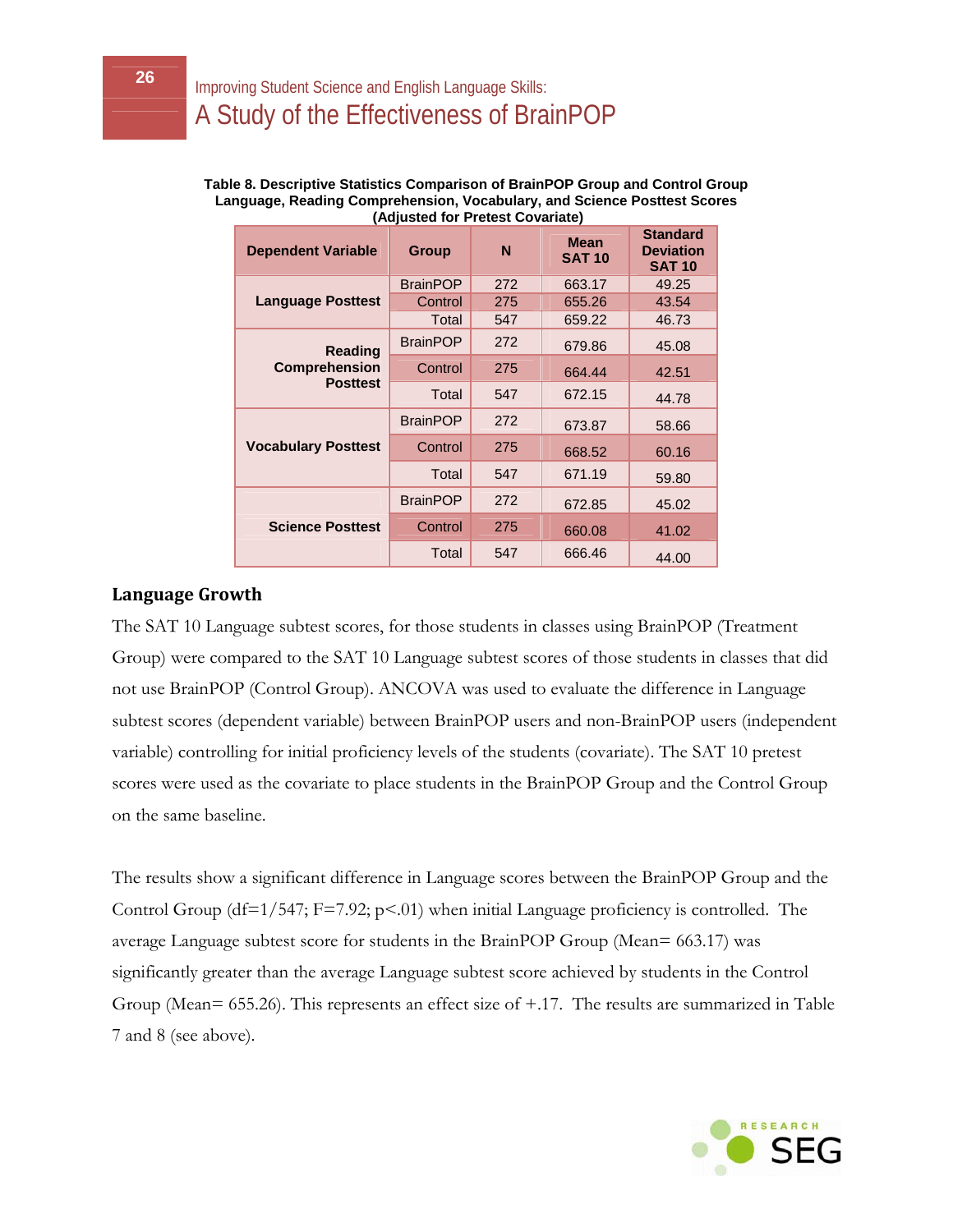#### **Reading Comprehension Growth**

The SAT 10 Reading Comprehension subtest scores, for those students in classes using BrainPOP (Treatment Group) were compared to the SAT 10 Reading Comprehension subtest scores of those students in classes that did not use BrainPOP (Control Group). ANCOVA was used to evaluate the difference in Reading subtest scores (dependent variable) between BrainPOP users and non-BrainPOP users (independent variable) controlling for initial proficiency levels of the students (covariate). The SAT 10 pretest scores were used as the covariate to place students in the BrainPOP Group and the Control Group on the same baseline.

The results show a significant difference in Reading Comprehension between the BrainPOP Group and the Control Group (df=1/547; F=41.99; p<.001) when initial Reading proficiency is controlled. The average Reading Comprehension subtest score for students in the BrainPOP Group (Mean= 679.86) was significantly greater than the average Reading Comprehsnion subtest score achieved by students in the Control Group (Mean= 664.44). This represents an effect size of +.34. The results are summarized in Table 7 and 8 (see above).

#### **Vocabulary Growth**

The SAT 10 Vocabulary subtest scores, for those students in classes using BrainPOP (Treatment Group) were compared to the SAT 10 Vocabulary subtest scores of those students in classes that did not use BrainPOP (Control Group). ANCOVA was used to evaluate the difference in Vocabulary subtest scores (dependent variable) between BrainPOP users and non-BrainPOP users (independent variable) controlling for initial proficiency levels of the students (covariate). The SAT 10 pretest scores were used as the covariate to place students in the BrainPOP Group and the Control Group on the same baseline.

The results show a significant difference in Vocabulary achievement between the BrainPOP Group and the Control Group (df= $1/547$ ; F=4.31; p<.05) when initial Vocabulary proficiency is controlled. The average Vocabulary subtest score for students in the BrainPOP Group (Mean= 673.87) was significantly greater than the average Vocabulary subtest score achieved by students in

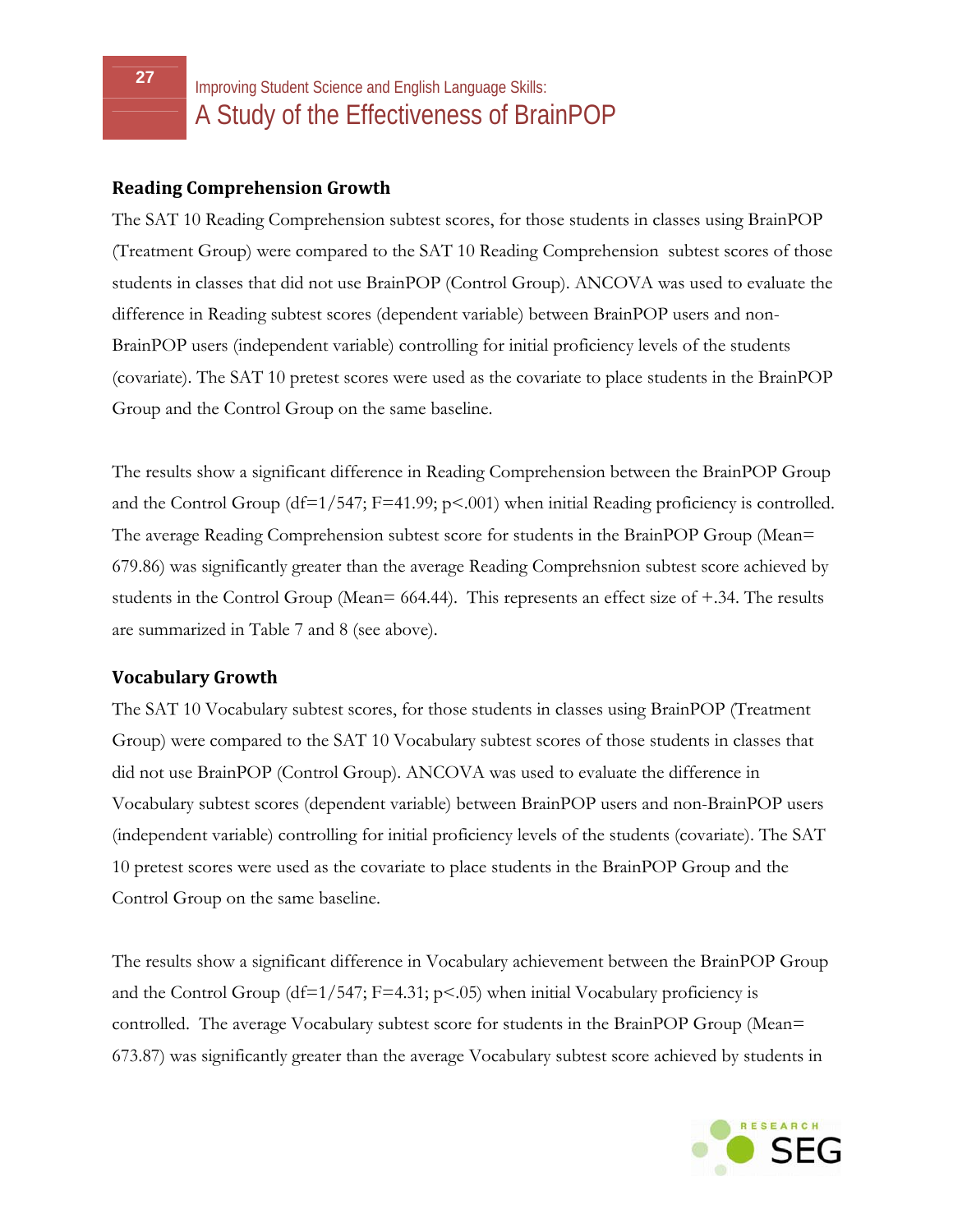the Control Group (Mean= 668.52). This represents an effect size of +.09. The results are summarized in Table 7 and 8 (see above).

#### **Science Growth**

The SAT 10 Science subtest scores, for those students in classes using BrainPOP (Treatment Group) were compared to the SAT 10 Science subtest scores of those students in classes that did not use BrainPOP (Control Group). ANCOVA was used to evaluate the difference in Science subtest scores (dependent variable) between BrainPOP users and non-BrainPOP users (independent variable) controlling for initial proficiency levels of the students (covariate). The SAT 10 pretest scores were used as the covariate to place students in the BrainPOP Group and the Control Group on the same baseline.

The results show a significant difference in Science achievement between the BrainPOP Group and the Control Group (df=1/547; F=36.45; p<.001) when initial Science proficiency is controlled. The average Science subtest score for students in the BrainPOP Group (Mean= 672.85) was significantly greater than the average Science subtest score achieved by students in the Control Group (Mean= 660.08). This represents an effect size of +.29. The results are summarized in Table 7 and 8 (see above).

#### **Results by Grade level**

We analyzed the results for each of the three grade levels examined in this study: 3rd, 5th and 8th grades. The results are presented separately for each grade level below.

#### **Grade 3 Overall Comparison of Growth**

The overall growth in Science, Reading Comprehension, Language and Vocabulary skills as measured by the Language, Reading Comprehension, Vocabulary and Science subtests of the SAT 10 for those students in grade 3 classes using the BrainPOP program (Treatment Group) were compared to the Language, Reading Comprehension, Vocabulary and Science subtests of the SAT 10 of those students in grade 3 classes who did not use BrainPOP (Control Group). Multivariate

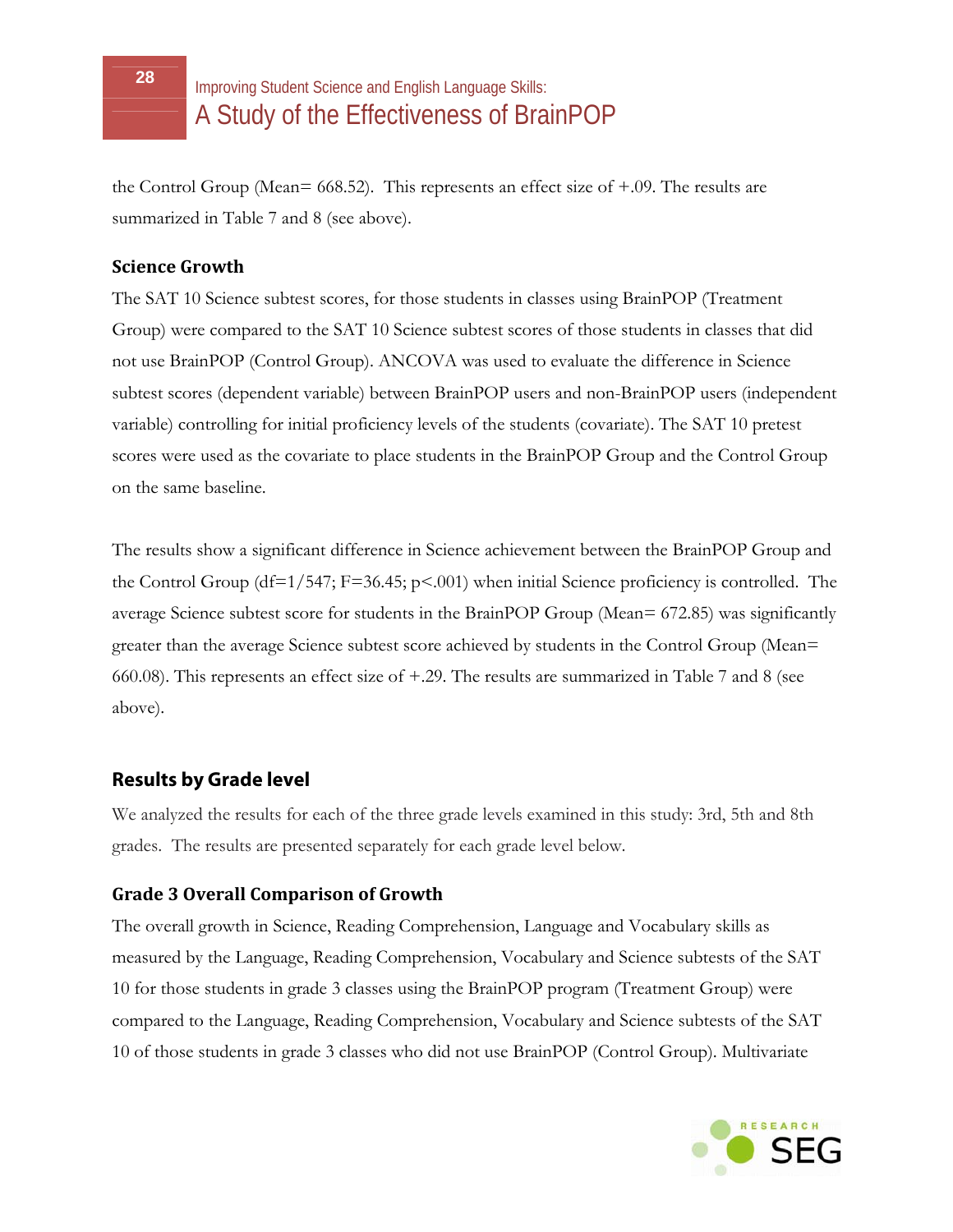Analysis of Covariance (MANCOVA) was used to evaluate the difference in a composite Science, Reading Comprehension, Language and Vocabulary skill score (dependent variable) between BrainPOP users and non-BrainPOP users (independent variable) controlling for the initial Reading, Language, Vocabulary and Science levels of the students (covariate). The SAT 10 pretest scores were used as the covariate to place students in the BrainPOP Group and Control Group on the same baseline. The comparisons were based on 81 BrainPOP Group students and 76 Control Group students in grade 3 for whom all four pretest measures and all four posttest measures were available.

The results for grade 3 show a significant difference in a composite of the SAT 10 Language, Reading Comprehension, Vocabulary and Science subtest posttest scores between the BrainPOP Group and the Control Group (df=4/148; F=2.52;  $p \le 0.05$ ) when initial Reading, Language and Science skills are controlled. BrainPOP use accounted for approximately 6% of the variation in a composite of the Language, Reading Comprehension, Vocabulary and Science SAT 10 posttest scores. (Eta squared  $=$  .06). This means that about 6% of the growth in overall Reading, Language, Vocabulary and Science skills can be explained by whether or not teachers and their students used BrainPOP. The results, using Pillai's Trace, are summarized in Table 9 below.

| Language, Reading Comprenension, Vocabulary and Science Posttest Scores for Grade 3 Students |                       |       |      |                         |                    |                     |                                      |  |
|----------------------------------------------------------------------------------------------|-----------------------|-------|------|-------------------------|--------------------|---------------------|--------------------------------------|--|
| <b>Effect</b>                                                                                |                       | Value | F    | <b>Hypothesis</b><br>df | <b>Error</b><br>df | <b>Significance</b> | <b>Partial Eta</b><br><b>Squared</b> |  |
| Intercept                                                                                    | <b>Pillai's Trace</b> | .157  | 6.89 | 4.00                    | 148.00             | .001                | .16                                  |  |
| Language Pretest                                                                             | Pillai's Trace        | .095  | 3.89 | 4.00                    | 148.00             | .005                | .10 <sub>1</sub>                     |  |
| <b>Reading Pretest</b>                                                                       | Pillai's Trace        | .112  | 4.67 | 4.00                    | 148.00             | .001                | .11                                  |  |
| <b>Vocabulary Pretest</b>                                                                    | Pillai's Trace        | .129  | 5.50 | 4.00                    | 148.00             | .001                | .13                                  |  |
| <b>Science Pretest</b>                                                                       | <b>Pillai's Trace</b> | .186  | 8.46 | 4.00                    | 148.00             | .001                | .19                                  |  |
| <b>Study Group</b>                                                                           | Pillai's Trace        | .064  | 2.52 | 4.00                    | 148.00             | .044                | 00.                                  |  |

**Table 9. Multivariate Analysis of Covariance Comparison of BrainPOP Group and Control Group Language, Reading Comprehension, Vocabulary and Science Posttest Scores for Grade 3 Students**

To provide a more complete understanding of these results for the separate Language, Reading, Vocabulary, and Science skill areas, the individual effects for the Language, Reading

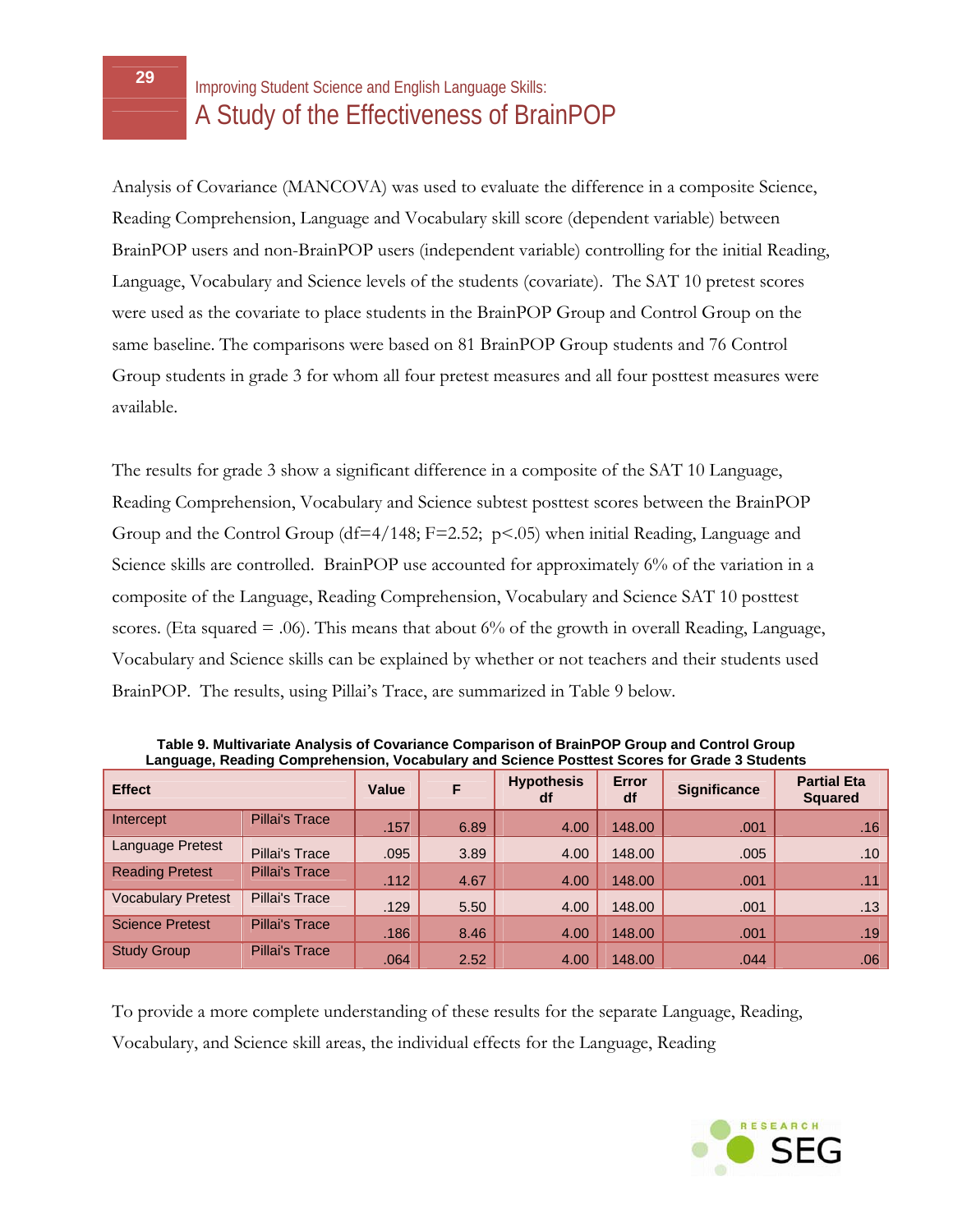Comprehension, Vocabulary, and Science subtests were examined separately for grade 3 students using ANCOVA (see Table 10).

|                           |                            |                                   |              |                       | Language, Reading Comprenension, vocabulary and Science Posttest Scores for Grade 3 Students |                   |                       |
|---------------------------|----------------------------|-----------------------------------|--------------|-----------------------|----------------------------------------------------------------------------------------------|-------------------|-----------------------|
| <b>Source</b>             | <b>Dependent Variable</b>  | <b>Type III Sum</b><br>of Squares | df           | Mean<br><b>Square</b> | F                                                                                            | Signi-<br>ficance | Eta<br><b>Squared</b> |
| <b>Corrected Model</b>    | <b>Reading Posttest</b>    | 155527.713 <sup>a</sup>           | 5            | 31105.543             | 22.313                                                                                       | .000              | .425                  |
|                           | <b>Science Posttest</b>    | 96429.638 <sup>b</sup>            | 5            | 19285.928             | 29.092                                                                                       | .000              | .491                  |
|                           | <b>Vocabulary Posttest</b> | 154104.934°                       | 5            | 30820.987             | 34.307                                                                                       | .000              | .532                  |
|                           | <b>Language Posttest</b>   | 122074.980 <sup>d</sup>           | 5            | 24414.996             | 25.927                                                                                       | .000              | .462                  |
| Intercept                 | <b>Reading Posttest</b>    | 6952.235                          | $\mathbf{1}$ | 6952.235              | 4.987                                                                                        | .027              | .032                  |
|                           | <b>Science Posttest</b>    | 17124.562                         | $\mathbf{1}$ | 17124.562             | 25.832                                                                                       | .000              | .146                  |
|                           | <b>Vocabulary Posttest</b> | 5356.831                          | 1            | 5356.831              | 5.963                                                                                        | .016              | .038                  |
|                           | Language Posttest          | 7014.878                          | $\mathbf{1}$ | 7014.878              | 7.449                                                                                        | .007              | .047                  |
| <b>Language Pretest</b>   | <b>Reading Posttest</b>    | 1691.527                          | $\mathbf{1}$ | 1691.527              | 1.213                                                                                        | .272              | .008                  |
|                           | <b>Science Posttest</b>    | 508.761                           | 1            | 508.761               | .767                                                                                         | .382              | .005                  |
|                           | <b>Vocabulary Posttest</b> | 137.796                           | $\mathbf{1}$ | 137.796               | .153                                                                                         | .696              | .001                  |
|                           | <b>Language Posttest</b>   | 11458.615                         | $\mathbf{1}$ | 11458.615             | 12.168                                                                                       | .001              | .075                  |
| <b>Reading Pretest</b>    | <b>Reading Posttest</b>    | 20189.725                         | $\mathbf{1}$ | 20189.725             | 14.483                                                                                       | .000              | .088                  |
|                           | <b>Science Posttest</b>    | 961.303                           | $\mathbf{1}$ | 961.303               | 1.450                                                                                        | .230              | .010                  |
|                           | <b>Vocabulary Posttest</b> | 2153.018                          | $\mathbf{1}$ | 2153.018              | 2.397                                                                                        | .124              | .016                  |
|                           | Language Posttest          | 9052.441                          | $\mathbf 1$  | 9052.441              | 9.613                                                                                        | .002              | .060                  |
| <b>Vocabulary Pretest</b> | <b>Reading Posttest</b>    | 1035.159                          | $\mathbf{1}$ | 1035.159              | .743                                                                                         | .390              | .005                  |
|                           | <b>Science Posttest</b>    | 3811.507                          | 1            | 3811.507              | 5.749                                                                                        | .018              | .037                  |
|                           | <b>Vocabulary Posttest</b> | 14432.546                         | $\mathbf{1}$ | 14432.546             | 16.065                                                                                       | .000              | .096                  |
|                           | <b>Language Posttest</b>   | 187.374                           | $\mathbf{1}$ | 187.374               | .199                                                                                         | .656              | .001                  |
| <b>Study Group</b>        | <b>Reading Posttest</b>    | 10167.139                         | $\mathbf{1}$ | 10167.139             | 7.293                                                                                        | .008              | .046                  |
|                           | <b>Science Posttest</b>    | 439.814                           | $\mathbf{1}$ | 439.814               | .663                                                                                         | .417              | .004                  |
|                           | <b>Vocabulary Posttest</b> | 4533.589                          | 1            | 4533.589              | 5.046                                                                                        | .026              | .032                  |
|                           | Language Posttest          | 58.604                            | 1            | 58.604                | .062                                                                                         | .803              | .000                  |
| Error                     | <b>Reading Posttest</b>    | 210505.277                        | 151          | 1394.075              |                                                                                              |                   |                       |
|                           | <b>Science Posttest</b>    | 100102.616                        | 151          | 662.931               |                                                                                              |                   |                       |
|                           | <b>Vocabulary Posttest</b> | 135656.989                        | 151          | 898.391               |                                                                                              |                   |                       |
|                           | <b>Language Posttest</b>   | 142191.949                        | 151          | 941.669               |                                                                                              |                   |                       |
| Total                     | <b>Reading Posttest</b>    | 6.677E7                           | 157          |                       |                                                                                              |                   |                       |

#### **Table 10. Analysis of Covariance Comparison of BrainPOP Group and Control Group Language, Reading Comprehension, Vocabulary and Science Posttest Scores for Grade 3 Students**

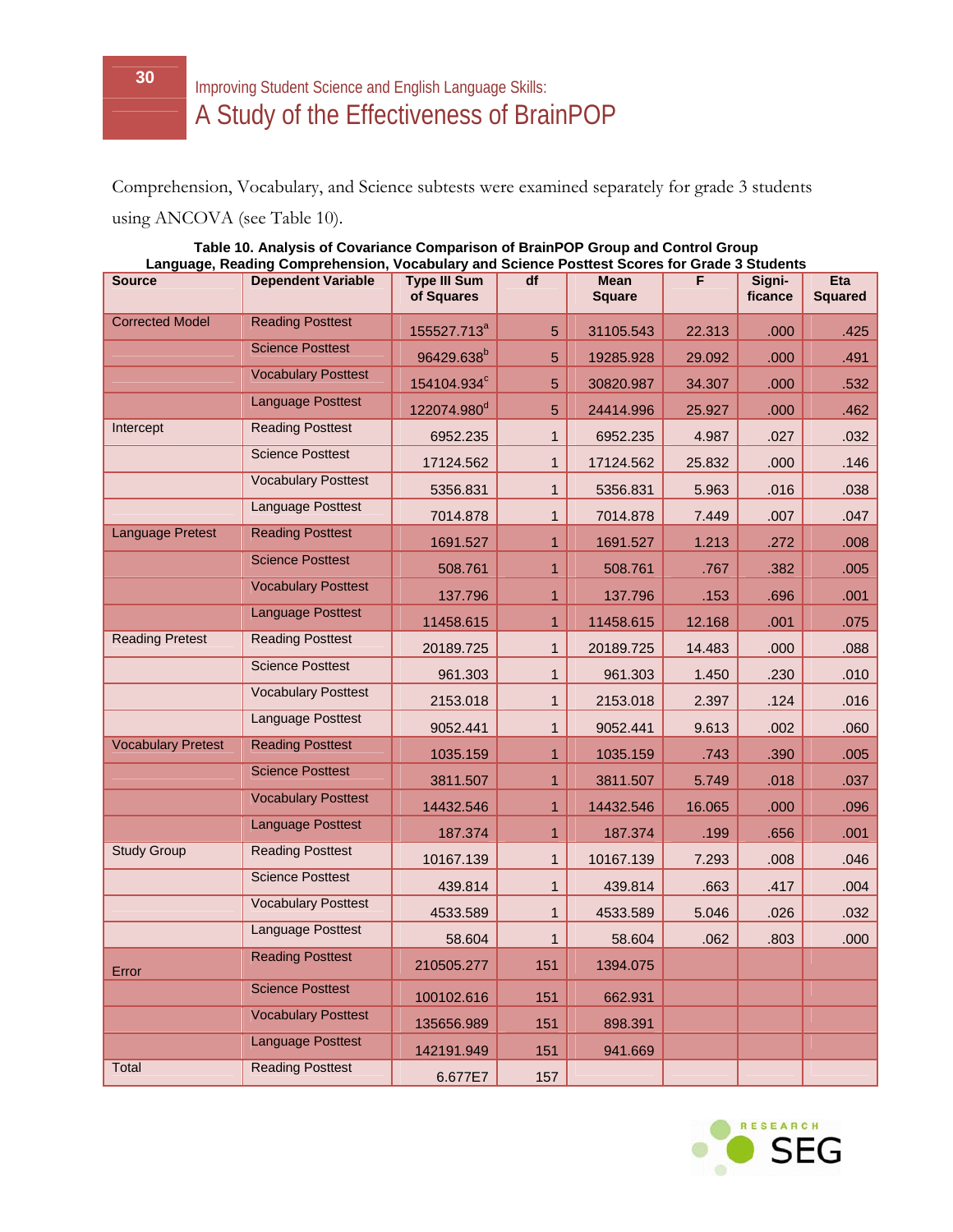|                        | <b>Science Posttest</b>    | 6.343E7    | 157 |  |  |
|------------------------|----------------------------|------------|-----|--|--|
|                        | <b>Vocabulary Posttest</b> | 6.007E7    | 157 |  |  |
|                        | Language Posttest          | 6.391E7    | 157 |  |  |
| <b>Corrected Total</b> | <b>Reading Posttest</b>    | 366032.990 | 156 |  |  |
|                        | <b>Science Posttest</b>    | 196532.254 | 156 |  |  |
|                        | <b>Vocabulary Posttest</b> | 289761.924 | 156 |  |  |
|                        | <b>Language Posttest</b>   | 264266.930 | 156 |  |  |

#### **Table 11. Descriptive Statistics Comparison of BrainPOP Group and Control Group Language, Reading Comprehension, Vocabulary, and Science Posttest Scores for Grade 3 Students (Adjusted for Pretest Covariate)**

| <b>Dependent Variable</b>              | <b>Group</b>    | N   | <b>Mean</b><br><b>SAT 10</b> | <b>Standard</b><br><b>Deviation</b><br><b>SAT 10</b> |
|----------------------------------------|-----------------|-----|------------------------------|------------------------------------------------------|
|                                        | <b>BrainPOP</b> | 81  | 637.32                       | 47.41                                                |
| <b>Language Posttest</b>               | Control         | 76  | 636.04                       | 33.33                                                |
|                                        | Total           | 157 | 636.68                       | 41.16                                                |
| <b>Reading</b><br><b>Comprehension</b> | <b>BrainPOP</b> | 81  | 658.47                       | 52.46                                                |
|                                        | Control         | 76  | 641.71                       | 40.79                                                |
| <b>Posttest</b>                        | Total           | 157 | 650.09                       | 48.44                                                |
|                                        | <b>BrainPOP</b> | 81  | 622.50                       | 47.42                                                |
| <b>Vocabulary Posttest</b>             | Control         | 76  | 611.31                       | 34.87                                                |
|                                        | Total           | 157 | 616.91                       | 43.10                                                |
|                                        | <b>BrainPOP</b> | 81  | 636.32                       | 39.10                                                |
| <b>Science Posttest</b>                | Control         | 76  | 632.83                       | 30.49                                                |
|                                        | Total           | 157 | 634.58                       | 35.49                                                |

#### **Language Growth**

The SAT 10 Language subtest scores, for those students in grade 3 classes using BrainPOP (Treatment Group) were compared to the SAT 10 Language subtest scores of those students in grade 3 classes that did not use BrainPOP (Control Group). ANCOVA was used to evaluate the difference in Language subtest scores (dependent variable) between BrainPOP users and non-BrainPOP users (independent variable) controlling for initial proficiency levels of the students

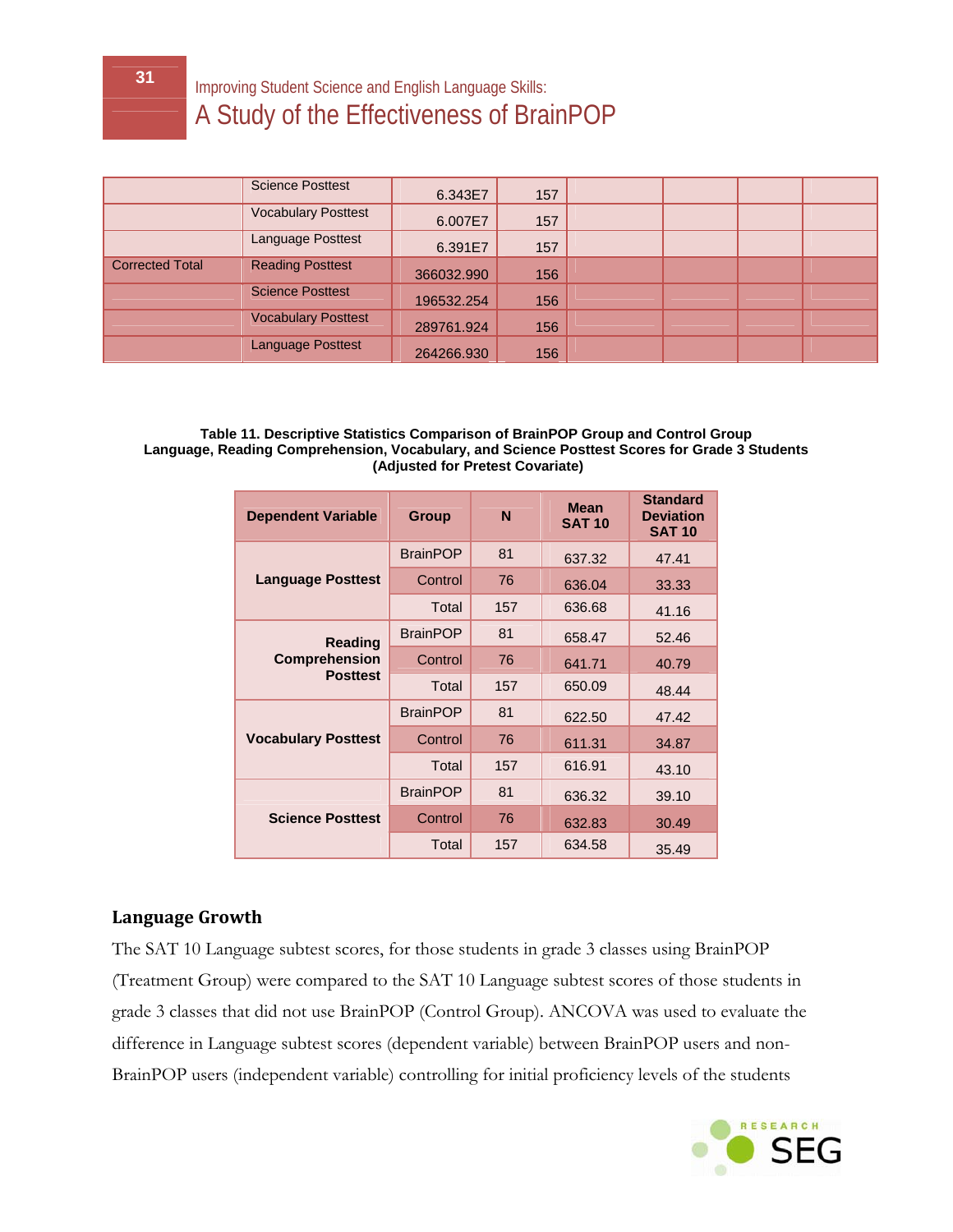(covariate). The SAT 10 pretest scores were used as the covariate to place students in the BrainPOP Group and the Control Group on the same baseline.

The results show that there were no significant difference in Language scores between the BrainPOP Group and the Control Group ( $df=1/157$ ; F=.062; p>.05) in grade 3 when initial Language proficiency is controlled. However, the mean scores for the Treatment and Control Groups suggest that grade 3 students using BrainPOP (Mean= 637.32) performed slightly better than grade 3 students who did not use BrainPOP (Mean= 636.04). The results are summarized in Table 9 and 10 (see above).

#### **Reading Comprehension Growth**

The SAT 10 Reading Comprehension subtest scores, for those students in grade 3 classes using BrainPOP (Treatment Group) were compared to the SAT 10 Reading Comprehension subtest scores of those students in grade 3 classes that did not use BrainPOP (Control Group). ANCOVA was used to evaluate the difference in Reading Comprehension subtest scores (dependent variable) between BrainPOP users and non-BrainPOP users (independent variable) controlling for initial proficiency levels of the students (covariate). The SAT 10 pretest scores were used as the covariate to place students in the BrainPOP Group and the Control Group on the same baseline.

The results show a significant difference in Reading Comprehension between the BrainPOP Group in grade 3 and the Control Group in grade 3 ( $df=1/157$ ; F=7.293; p<.01) when initial Reading proficiency is controlled. The average Reading subtest score for grade 3 students in the BrainPOP Group (Mean= 658.47) was significantly greater than the average Reading subtest score achieved by grade 3 students in the Control Group (Mean= 641.71). The results are summarized in Tables 10 and11 (see above).

#### **Vocabulary Growth**

The SAT 10 Vocabulary subtest scores, for those students in grade 3 classes using BrainPOP (Treatment Group) were compared to the SAT 10 Vocabulary subtest scores of those students in grade 3 classes that did not use BrainPOP (Control Group). ANCOVA was used to evaluate the

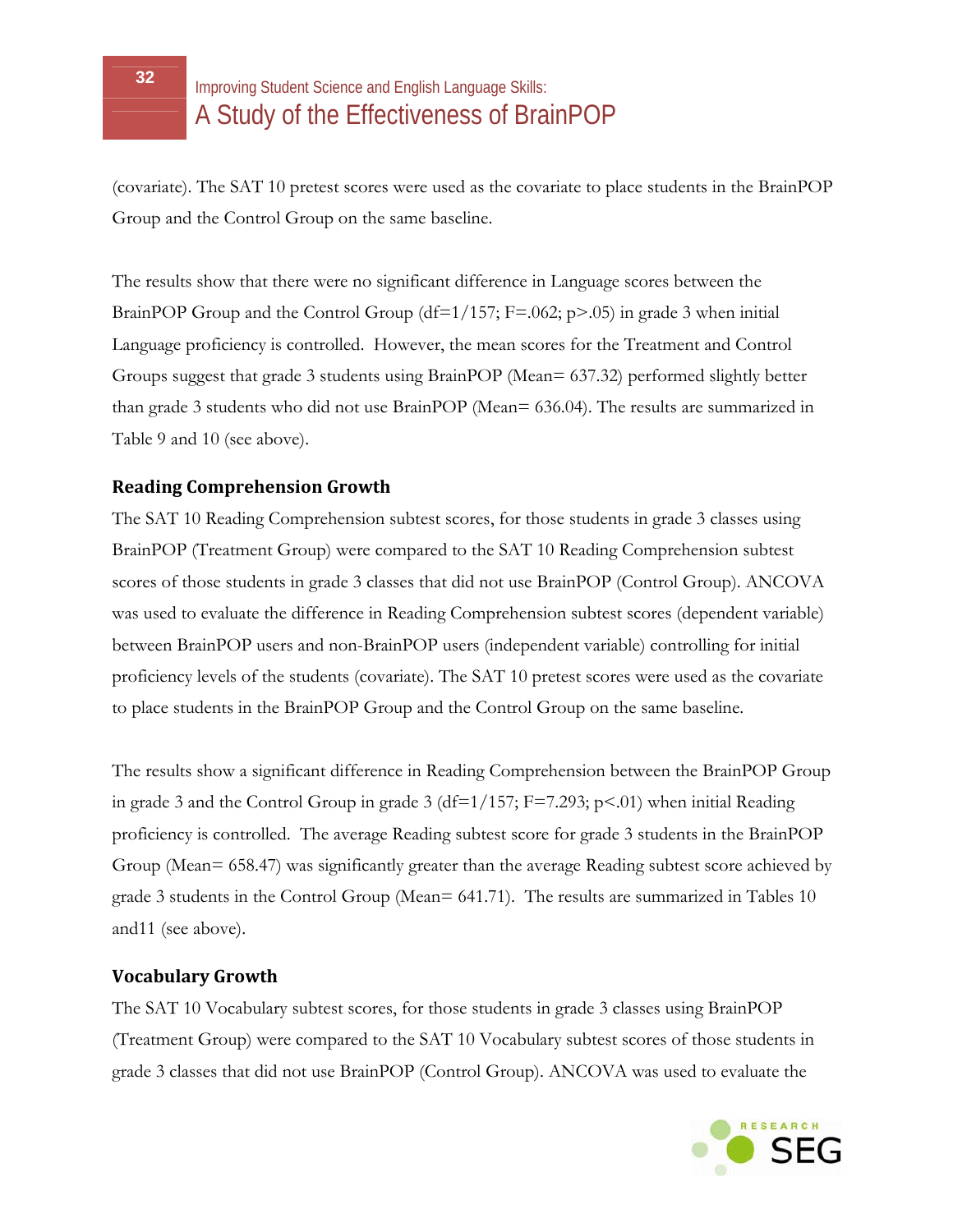difference in Vocabulary subtest scores (dependent variable) between BrainPOP users and non-BrainPOP users (independent variable) controlling for initial proficiency levels of the students (covariate). The SAT 10 pretest scores were used as the covariate to place students in the BrainPOP Group and the Control Group on the same baseline.

The results for grade 3 show a significant difference in Vocabulary achievement between the *BrainPOP* Group and the Control Group (df=1/157; F=5.05; p<.05) when initial Vocabulary proficiency is controlled. The average Vocabulary subtest score for grade 3 students in the BrainPOP Group (Mean= 622.50) was significantly greater than the average Vocabulary subtest score achieved by grade 3 students in the Control Group (Mean= 611.31). The results are summarized in Tables 10 and 11 (see above).

#### **Science Growth**

The SAT 10 Science subtest scores, for those students in grade 3 classes using BrainPOP (Treatment Group) were compared to the SAT 10 Science subtest scores of those students in grade 3 classes that did not use BrainPOP (Control Group). ANCOVA was used to evaluate the difference in Science subtest scores (dependent variable) between BrainPOP users and non-BrainPOP users (independent variable) controlling for initial proficiency levels of the students (covariate). The SAT 10 pretest scores were used as the covariate to place students in the *BrainPOP* Group and the Control Group on the same baseline.

The results for grade 3 show no significant differences in Science achievement between the BrainPOP Group and the Control Group (df=1/167; F=.663; p>.05) when initial Science proficiency is controlled. However, the average Science subtest score for grade 3 students in the BrainPOP Group (Mean= 636.32) was slightly greater than the average Science subtest score achieved by grade 3students in the Control Group (Mean= 632.83). The results are summarized in Tables 10 and 11 (see above).

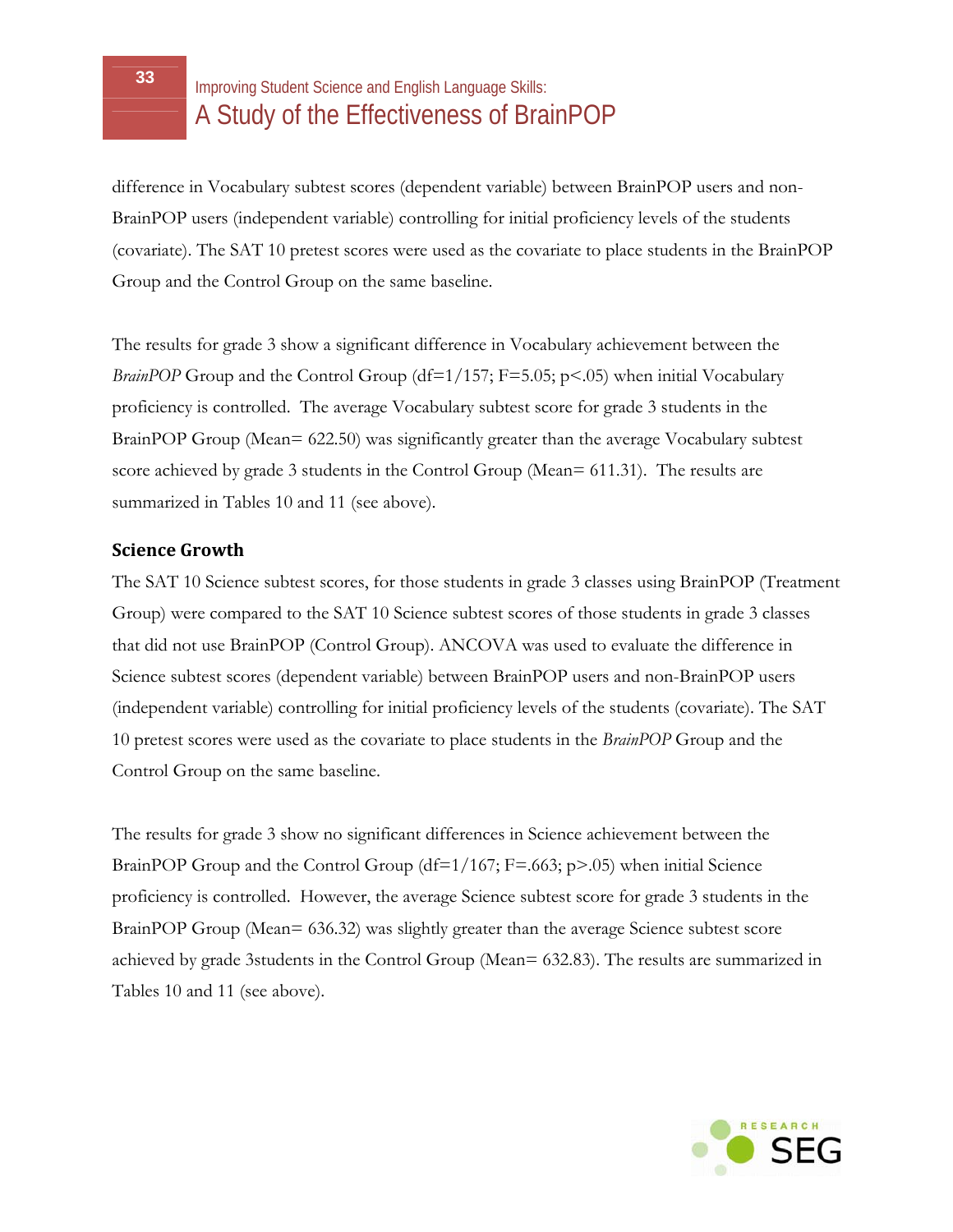#### **Grade 5 Overall Comparison of Growth**

The overall growth in Science, Reading Comprehension, Language and Vocabulary skills as measured by the Language, Reading Comprehension, Vocabulary and Science subtests of the SAT 10 for those students in grade 5 classes using the BrainPOP program (Treatment Group) were compared to the Language, Reading Comprehension, Vocabulary and Science subtests of the SAT 10 of those students in grade 5 classes who did not use BrainPOP (Control Group). Multivariate Analysis of Covariance (MANCOVA) was used to evaluate the difference in a composite Science, Reading Comprehension, Language and Vocabulary skill score (dependent variable) between BrainPOP users and non-BrainPOP users (independent variable) controlling for the initial Reading, Language, Vocabulary and Science levels of the students (covariate). The SAT 10 pretest scores were used as the covariate to place students in the BrainPOP Group and Control Group on the same baseline. The comparisons were based on 105 BrainPOP Group students and 109 Control Group students in grade 5 for whom all four pretest measures and all four posttest measures were available.

The results for grade 5 show a significant difference in a composite of the SAT 10 Language, Reading Comprehension, Vocabulary and Science subtest posttest scores between the BrainPOP Group and the Control Group (df=4/205; F=12.01; p<.001) when initial Reading, Language and Science skills are controlled. BrainPOP use accounted for approximately 19% of the variation in a composite of the Language, Reading Comprehension, Vocabulary and Science SAT 10 posttest scores. (Eta squared = .19). This means that about 19% of the growth in overall Reading, Language, Vocabulary and Science skills can be explained by whether or not teachers and their students used BrainPOP. The results, using Pillai's Trace, are summarized in Table 12 below.

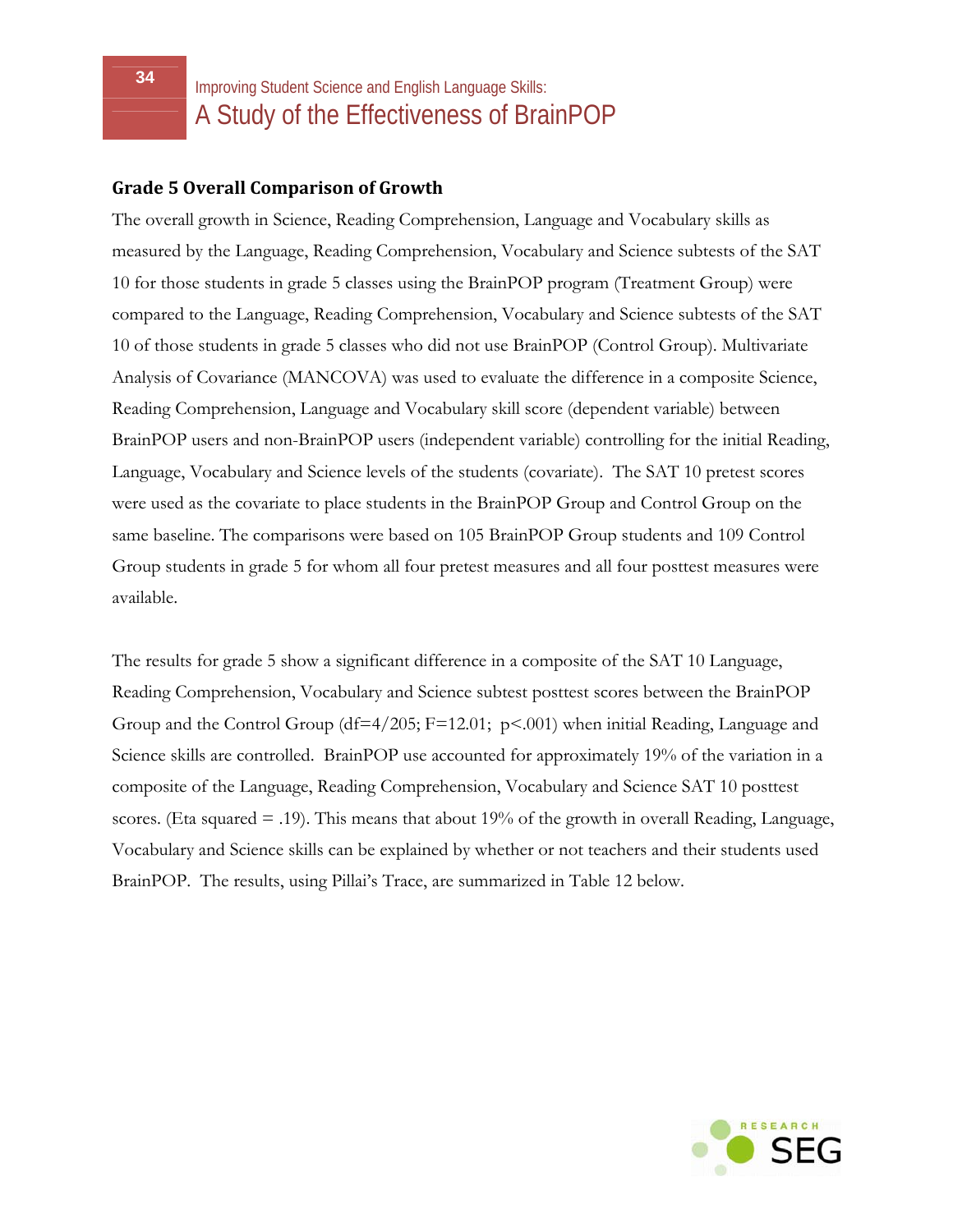**Table 12. Multivariate Analysis of Covariance Comparison of BrainPOP Group and Control Group Language, Reading Comprehension, Vocabulary and Science Posttest Scores for Grade 5 Students**

| <b>Effect</b>             |                       | Value | F           | <b>Hypothesis</b><br>df | <b>Error</b><br>df | <b>Significance</b> | <b>Partial Eta</b><br><b>Squared</b> |
|---------------------------|-----------------------|-------|-------------|-------------------------|--------------------|---------------------|--------------------------------------|
| Intercept                 | <b>Pillai's Trace</b> | .163  | $9.95^{a}$  | 4.00                    | 205.00             | .001                | .16                                  |
| Language Pretest          | <b>Pillai's Trace</b> | .146  | $8.74^{a}$  | 4.00                    | 205.00             | .001                | .15                                  |
| <b>Reading Pretest</b>    | <b>Pillai's Trace</b> | .170  | $10.49^{a}$ | 4.00                    | 205.00             | .001                | .17                                  |
| <b>Vocabulary Pretest</b> | Pillai's Trace        | .183  | $11.48^{a}$ | 4.00                    | 205.00             | .001                | .18                                  |
| <b>Science Pretest</b>    | <b>Pillai's Trace</b> | .222  | $14.64^a$   | 4.00                    | 205.00             | .001                | .22                                  |
| <b>Study Group</b>        | <b>Pillai's Trace</b> | .190  | $12.01^a$   | 4.00                    | 205.00             | .001                | .19                                  |

To provide a more complete understanding of these results for the separate Language, Reading,

Vocabulary, and Science skill areas, the individual effects for the Language, Reading

Comprehension, Vocabulary, and Science subtests were examined separately for grade 5 students using ANCOVA (see Table 13).

| <b>Source</b>           | <br><b>Dependent Variable</b> | <b>Type III Sum</b><br>of Squares | df | <b>Mean</b><br><b>Square</b> | F      | Signi-<br>ficance | Eta<br><b>Squared</b> |
|-------------------------|-------------------------------|-----------------------------------|----|------------------------------|--------|-------------------|-----------------------|
| <b>Corrected Model</b>  | <b>Reading Posttest</b>       | 115195.940 <sup>a</sup>           | 5  | 23039.188                    | 71.571 | .000              | .632                  |
|                         | <b>Science Posttest</b>       | 233810.810 <sup>b</sup>           | 5  | 46762.162                    | 77.859 | .000              | .652                  |
|                         | <b>Vocabulary Posttest</b>    | 232398.902 <sup>c</sup>           | 5  | 46479.780                    | 62.920 | .000              | .602                  |
|                         | <b>Language Posttest</b>      | 214837.027 <sup>d</sup>           | 5  | 42967.405                    | 54.900 | .000              | .569                  |
| Intercept               | <b>Reading Posttest</b>       | 10051.146                         |    | 10051.146                    | 31.224 | .000              | .131                  |
|                         | <b>Science Posttest</b>       | 616.562                           |    | 616.562                      | 1.027  | .312              | .005                  |
|                         | <b>Vocabulary Posttest</b>    | 2.322                             |    | 2.322                        | .003   | .955              | .000                  |
|                         | Language Posttest             | 293.227                           |    | 293.227                      | .375   | .541              | .002                  |
| <b>Language Pretest</b> | <b>Reading Posttest</b>       | 1885.187                          |    | 1885.187                     | 5.856  | .016              | .027                  |
|                         | <b>Science Posttest</b>       | 4812.712                          |    | 4812.712                     | 8.013  | .005              | .037                  |
|                         | <b>Vocabulary Posttest</b>    | 16817.211                         |    | 16817.211                    | 22.766 | .000              | .099                  |
|                         | <b>Language Posttest</b>      | 15245.772                         | 1  | 15245.772                    | 19.480 | .000              | .086                  |
| <b>Reading Pretest</b>  | <b>Reading Posttest</b>       | 12231.510                         |    | 12231.510                    | 37.997 | .000              | .154                  |
|                         | <b>Science Posttest</b>       | 2838.669                          |    | 2838.669                     | 4.726  | .031              | .022                  |
|                         | <b>Vocabulary Posttest</b>    | 3166.778                          |    | 3166.778                     | 4.287  | .040              | .020                  |
|                         | <b>Language Posttest</b>      | 13531.887                         |    | 13531.887                    | 17.290 | .000              | .077                  |

**Table 13. Analysis of Covariance Comparison of BrainPOP Group and Control Group Language, Reading Comprehension, Vocabulary and Science Posttest Scores for Grade 5 Students**

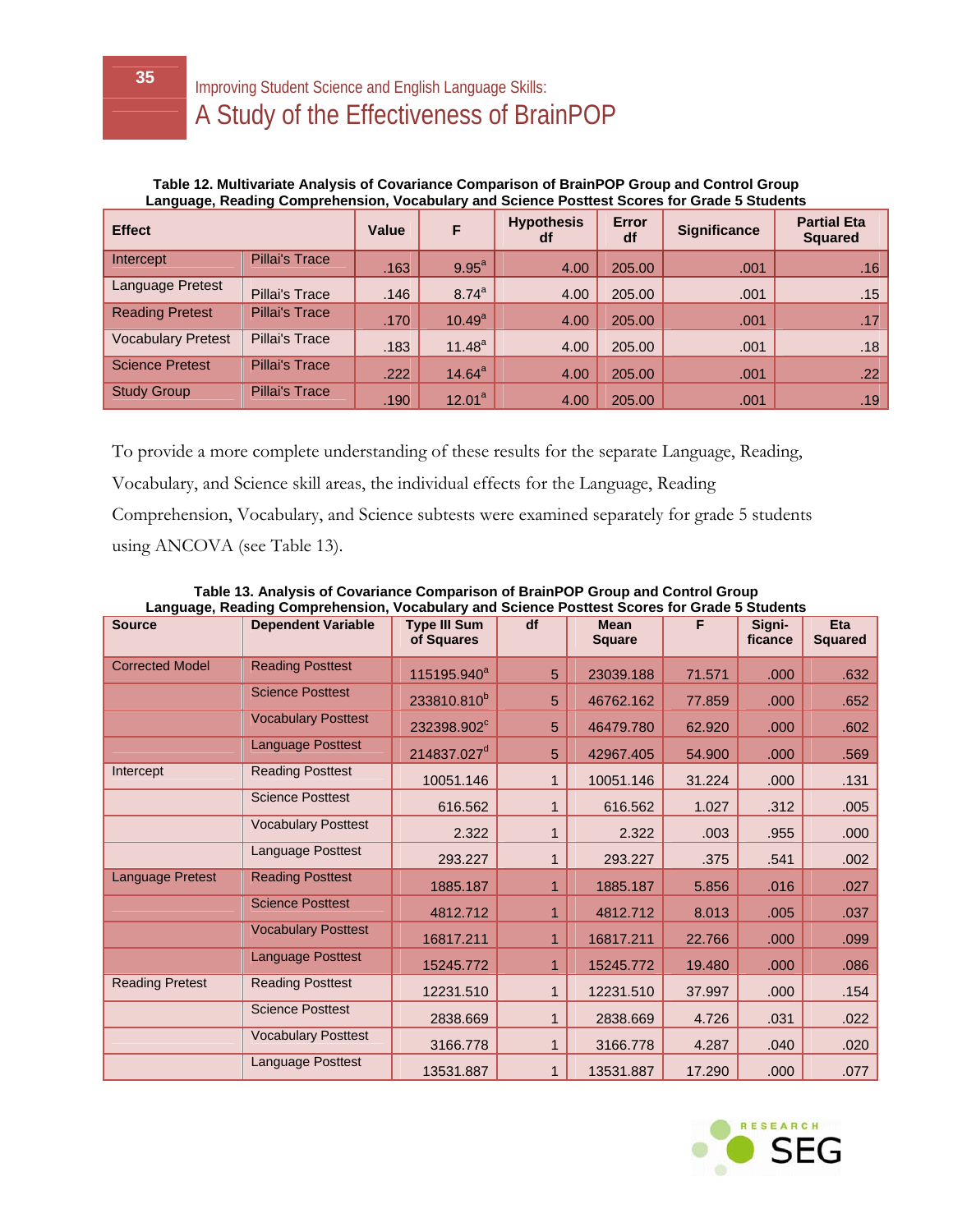| <b>Vocabulary Pretest</b> | <b>Reading Posttest</b>    | 5390.112   | 1   | 5390.112  | 16.744 | .000 | .075 |
|---------------------------|----------------------------|------------|-----|-----------|--------|------|------|
|                           | <b>Science Posttest</b>    | 4728.024   | 1   | 4728.024  | 7.872  | .005 | .036 |
|                           | <b>Vocabulary Posttest</b> | 25500.265  | 1   | 25500.265 | 34.520 | .000 | .142 |
|                           | <b>Language Posttest</b>   | 14725.585  | 1   | 14725.585 | 18.815 | .000 | .083 |
| <b>Study Group</b>        | <b>Reading Posttest</b>    | 7278.771   | 1   | 7278.771  | 22.611 | .001 | .098 |
|                           | <b>Science Posttest</b>    | 22628.386  | 1   | 22628.386 | 37.676 | .001 | .153 |
|                           | <b>Vocabulary Posttest</b> | 7559.345   | 1   | 7559.345  | 10.233 | .002 | .047 |
|                           | Language Posttest          | 6088.326   | 1   | 6088.326  | 7.779  | .006 | .036 |
| Error                     | <b>Reading Posttest</b>    | 66956.417  | 208 | 321.906   |        |      |      |
|                           | <b>Science Posttest</b>    | 124925.383 | 208 | 600.603   |        |      |      |
|                           | <b>Vocabulary Posttest</b> | 153652.392 | 208 | 738.713   |        |      |      |
|                           | <b>Language Posttest</b>   | 162790.001 | 208 | 782.644   |        |      |      |
| <b>Total</b>              | <b>Reading Posttest</b>    | 9.462E7    | 214 |           |        |      |      |
|                           | <b>Science Posttest</b>    | 9.642E7    | 214 |           |        |      |      |
|                           | <b>Vocabulary Posttest</b> | 9.750E7    | 214 |           |        |      |      |
|                           | Language Posttest          | 9.519E7    | 214 |           |        |      |      |
| <b>Corrected Total</b>    | <b>Reading Posttest</b>    | 182152.357 | 213 |           |        |      |      |
|                           | <b>Science Posttest</b>    | 358736.193 | 213 |           |        |      |      |
|                           | <b>Vocabulary Posttest</b> | 386051.294 | 213 |           |        |      |      |
|                           | <b>Language Posttest</b>   | 377627.028 | 213 |           |        |      |      |

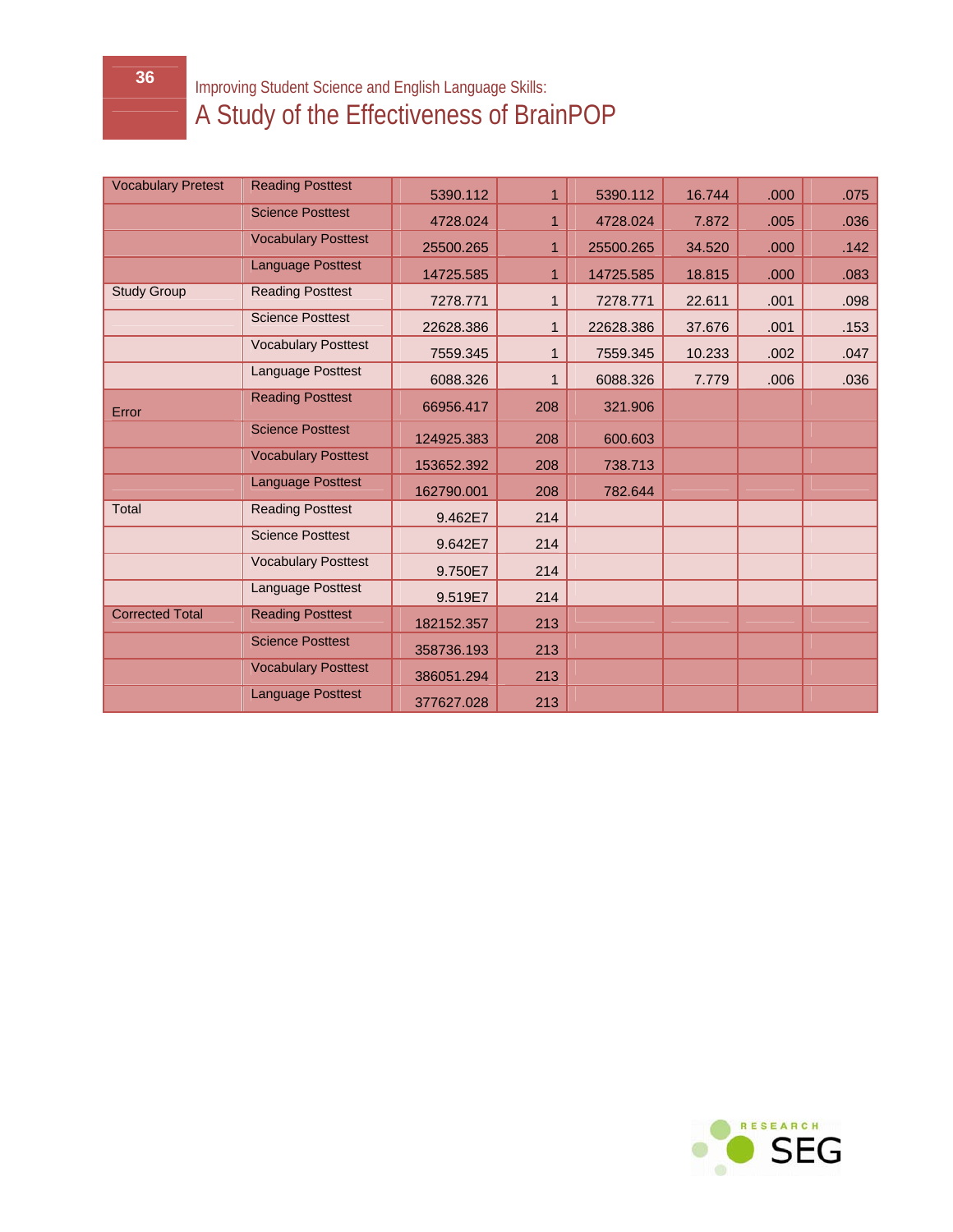#### **Table 14. Descriptive Statistics Comparison of BrainPOP Group and Control Group Language, Reading Comprehension, Vocabulary, and Science Posttest Scores for Grade 5 Students (Adjusted for Pretest Covariate)**

| <b>Dependent Variable</b>              | <b>Group</b>    |     | <b>Mean</b><br><b>SAT 10</b> | <b>Standard</b><br><b>Deviation</b><br><b>SAT 10</b> |
|----------------------------------------|-----------------|-----|------------------------------|------------------------------------------------------|
|                                        | <b>BrainPOP</b> | 105 | 671.57                       | 39.50                                                |
| <b>Language Posttest</b>               | Control         | 109 | 659.86                       | 43.41                                                |
|                                        | Total           | 214 | 665.72                       | 42.11                                                |
| <b>Reading</b><br><b>Comprehension</b> | <b>BrainPOP</b> | 105 | 670.84                       | 26.13                                                |
|                                        | Control         | 109 | 658.04                       | 29.70                                                |
| <b>Posttest</b>                        | Total           | 214 | 664.44                       | 29.24                                                |
|                                        | <b>BrainPOP</b> | 105 | 680.28                       | 40.58                                                |
| <b>Vocabulary Posttest</b>             | Control         | 109 | 667.24                       | 43.04                                                |
|                                        | Total           | 214 | 673.76                       | 42.57                                                |
|                                        | <b>BrainPOP</b> | 105 | 681.48                       | 37.13                                                |
| <b>Science Posttest</b>                | Control         | 109 | 658.92                       | 40.51                                                |
|                                        | Total           | 214 | 670.20                       | 41.04                                                |

#### **Language Growth**

The SAT 10 Language subtest scores, for those students in grade 5 classes using BrainPOP (Treatment Group) were compared to the SAT 10 Language subtest scores of those students in Grade 5 classes that did not use BrainPOP (Control Group). ANCOVA was used to evaluate the difference in Language subtest scores (dependent variable) between BrainPOP users and non-BrainPOP users (independent variable) controlling for initial proficiency levels of the students (covariate). The SAT 10 pretest scores were used as the covariate to place students in the BrainPOP Group and the Control Group on the same baseline.

The results show that there was a significant difference in Language scores between the BrainPOP Group and the Control Group (df= $1/213$ ; F=7.78; p>.01) in grade 5 when initial Language proficiency is controlled. The average Language subtest score for grade 5 students in the BrainPOP Group (Mean= 671.57) was significantly greater than the average Language subtest score achieved

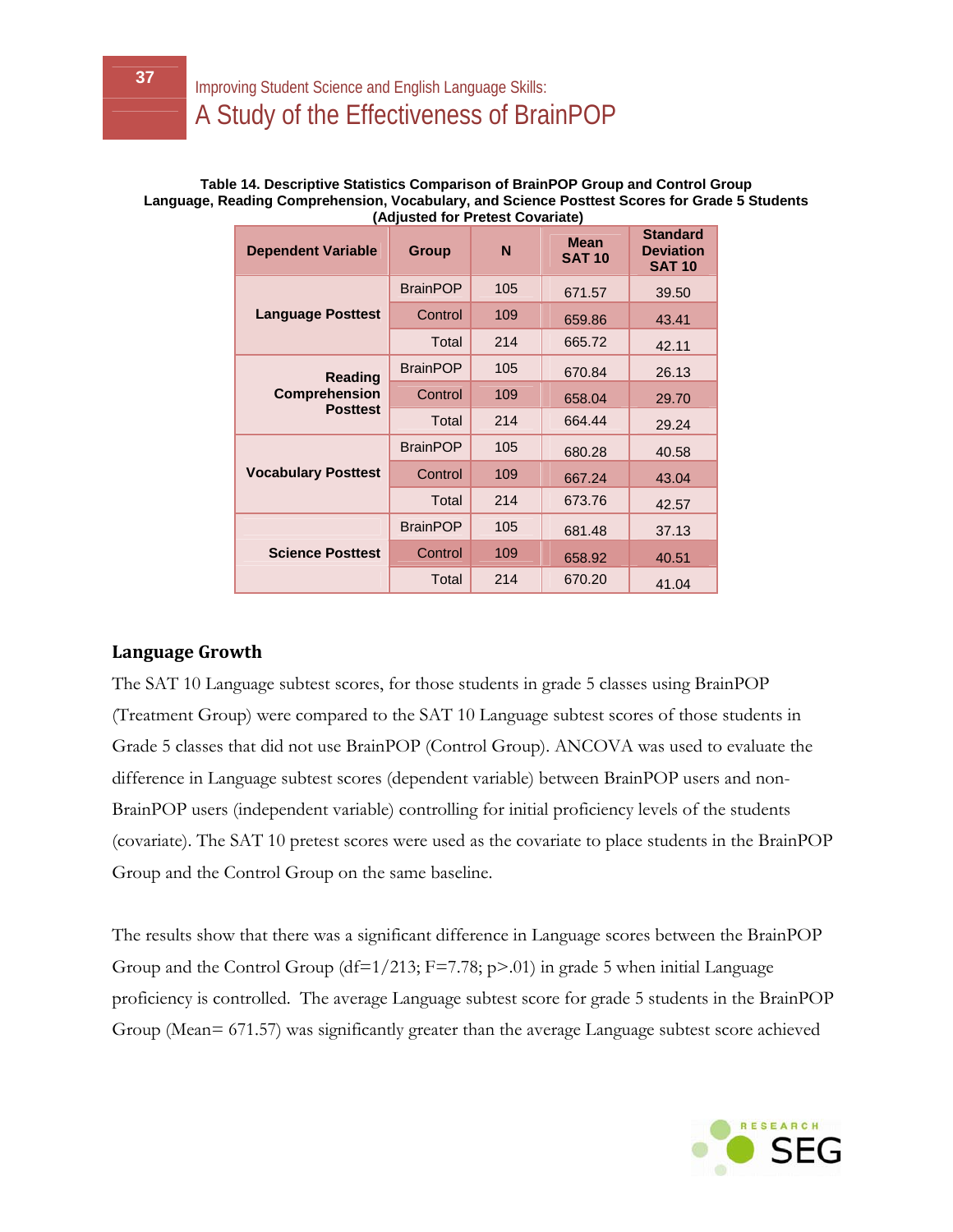by grade 5 students in the Control Group (Mean= 659.86). The results are summarized in Tables 13 and 14 (see above).

#### **Reading Comprehension Growth**

The SAT 10 Reading Comprehension subtest scores, for those students in grade 5 classes using BrainPOP (Treatment Group) were compared to the SAT 10 Reading Comprehension subtest scores of those students in grade 5 classes that did not use BrainPOP (Control Group). ANCOVA was used to evaluate the difference in Reading subtest scores (dependent variable) between BrainPOP users and non-BrainPOP users (independent variable) controlling for initial proficiency levels of the students (covariate). The SAT 10 pretest scores were used as the covariate to place students in the BrainPOP Group and the Control Group on the same baseline.

The results show a significant difference in Reading Comprehension between the BrainPOP Group in grade 5 and the Control Group in grade 5 (df= $1/213$ ; F=22.61; p<.001) when initial Reading proficiency is controlled. The average Reading subtest score for grade 5 students in the BrainPOP Group (Mean= 670.84) was significantly greater than the average Reading subtest score achieved by grade 5 students in the Control Group (Mean= 658.04). The results are summarized in Tables 13 and 14 (see above).

#### **Vocabulary Growth**

The SAT 10 Vocabulary subtest scores, for those students in grade 5 classes using BrainPOP (Treatment Group) were compared to the SAT 10 Language subtest scores of those students in grade 5 classes that did not use BrainPOP (Control Group). ANCOVA was used to evaluate the difference in Vocabulary subtest scores (dependent variable) between BrainPOP users and non-BrainPOP users (independent variable) controlling for initial proficiency levels of the students (covariate). The SAT 10 pretest scores were used as the covariate to place students in the BrainPOP Group and the Control Group on the same baseline.

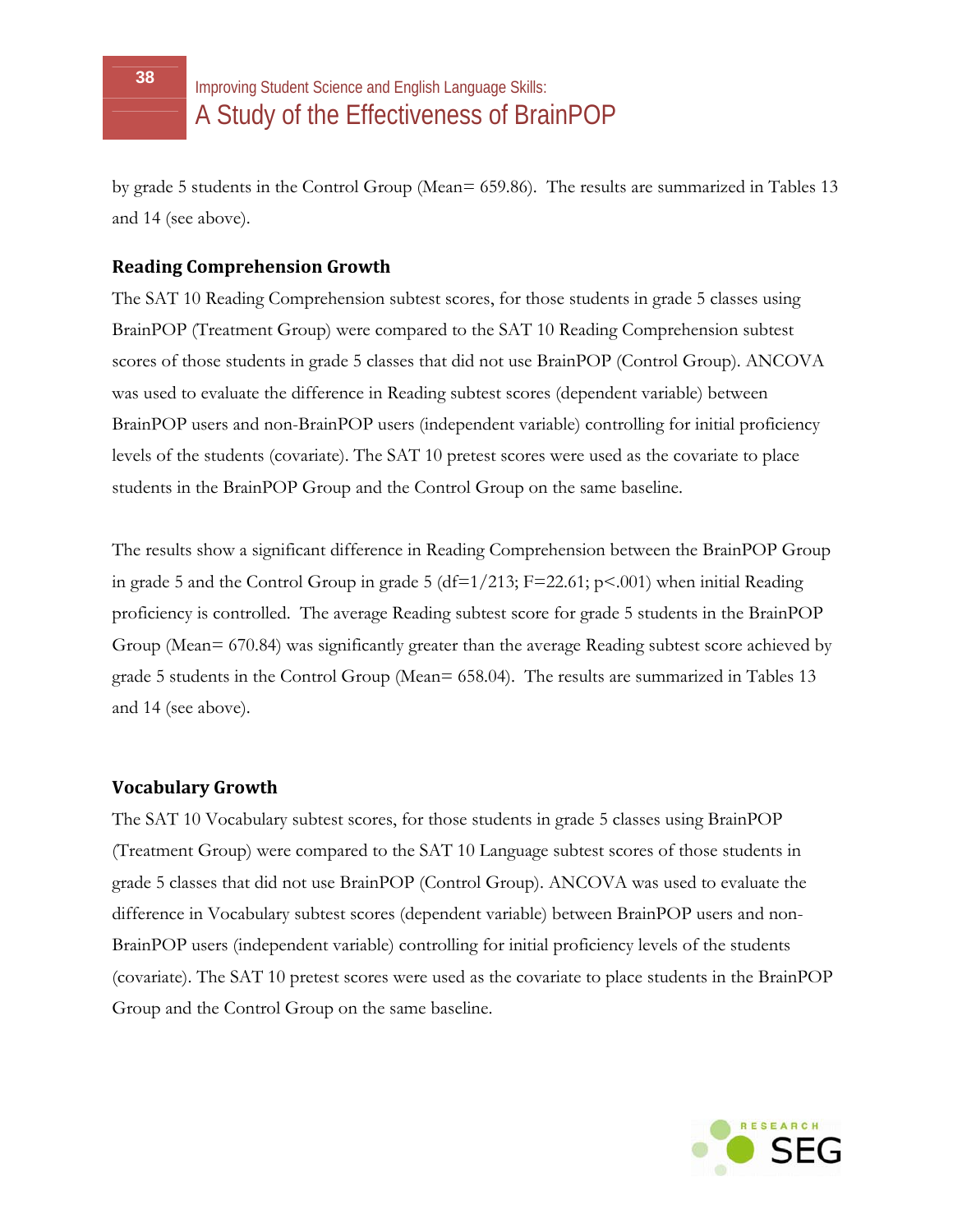The results for grade 5 show a significant difference in Vocabulary achievement between the BrainPOP Group and the Control Group (df= $1/213$ ; F=10.23; p<.05) when initial Vocabulary proficiency is controlled. The average Vocabulary subtest score for grade 5 students in the BrainPOP Group (Mean= 680.28) was significantly greater than the average Vocabulary subtest score achieved by grade 5 students in the Control Group (Mean= 667.24). The results are summarized in Tables 12 and 13 (see above).

#### **Science Growth**

The SAT 10 Science subtest scores, for those students in Grade 5 classes using BrainPOP (Treatment Group) were compared to the SAT 10 Science subtest scores of those students in grade 5 classes that did not use BrainPOP (Control Group). ANCOVA was used to evaluate the difference in Science subtest scores (dependent variable) between BrainPOP users and non-BrainPOP users (independent variable) controlling for initial proficiency levels of the students (covariate). The SAT 10 pretest scores were used as the covariate to place students in the BrainPOP Group and the Control Group on the same baseline.

The results for grade 5 show no significant differences in Science achievement between the BrainPOP Group and the Control Group (df=1/213; F=37.68; p>.001) when initial Science proficiency is controlled. However, the average Science subtest score for grade 5 students in the BrainPOP Group (Mean= 636.32) was slightly greater than the average Science subtest score achieved by grade 5 students in the Control Group (Mean= 632.83). The results are summarized in Tables 13 and 14 (see above).

#### **Grade 8 Overall Comparison of Growth**

The overall growth in Science, Reading Comprehension, Language and Vocabulary skills as measured by the Language, Reading Comprehension, Vocabulary and Science subtests of the SAT 10 for those students in grade 8 classes using the BrainPOP program (Treatment Group) were compared to the Language, Reading Comprehension, Vocabulary and Science subtests of the SAT 10 of those students in grade 8 classes who did not use BrainPOP (Control Group). Multivariate Analysis of Covariance (MANCOVA) was used to evaluate the difference in a composite Science,

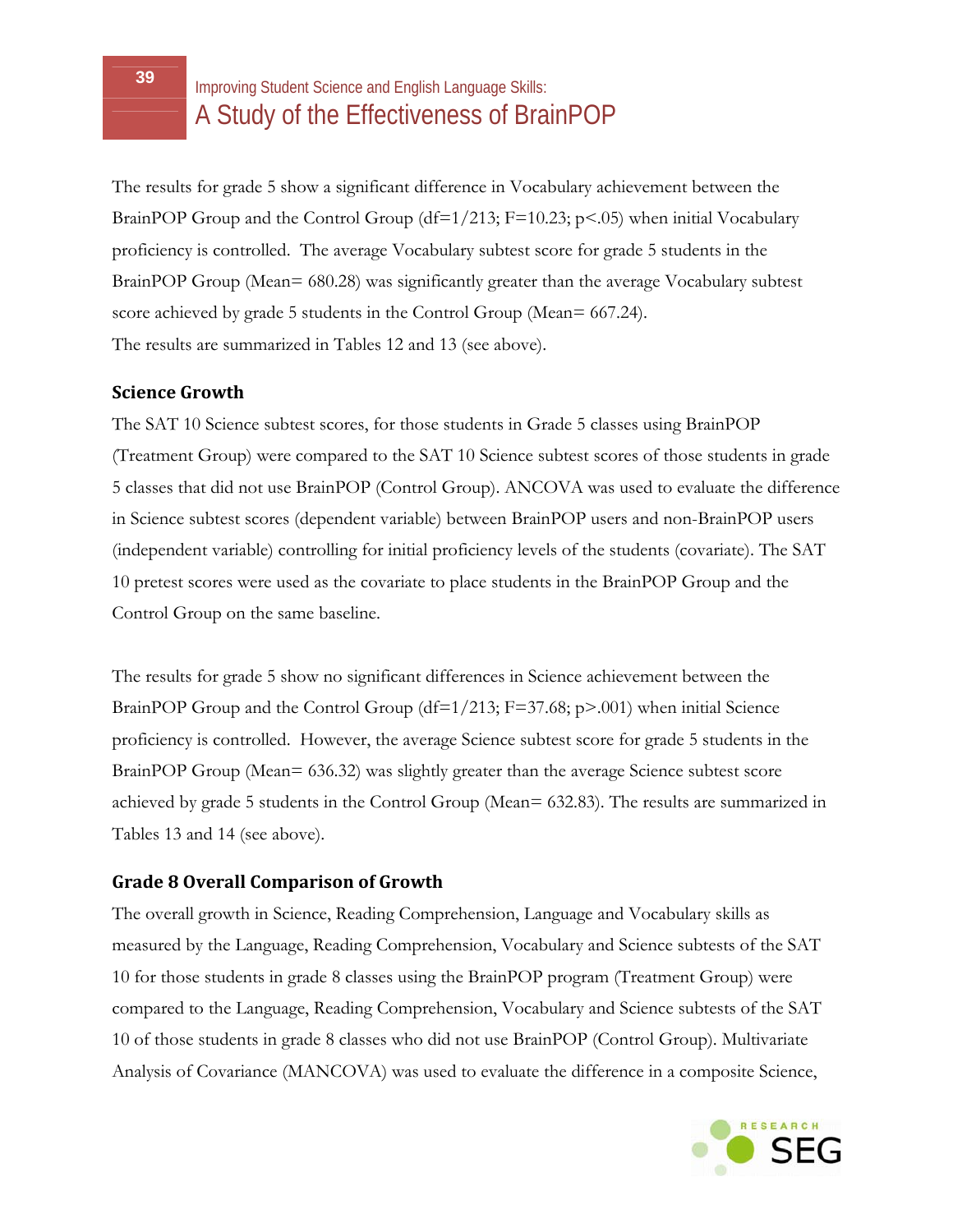Reading Comprehension, Language and Vocabulary skill score (dependent variable) between BrainPOP users and non-BrainPOP users (independent variable) controlling for the initial Reading, Language, Vocabulary and Science levels of the students (covariate). The SAT 10 pretest scores were used as the covariate to place students in the BrainPOP Group and Control Group on the same baseline. The comparisons were based on 59 BrainPOP Group students and 69 Control Group students in grade 8 for whom all four pretest measures and all four posttest measures were available.

The results for grade 8 show a significant difference in a composite of the SAT 10 Language, Reading Comprehension, Vocabulary and Science subtest posttest scores between the BrainPOP Group and the Control Group (df=4/119; F=4.73; p<.001) when initial Reading, Language and Science skills are controlled. BrainPOP use accounted for approximately 14% of the variation in a composite of the Language, Reading Comprehension, Vocabulary and Science SAT 10 posttest scores. (Eta squared = .14). This means that about 14% of the growth in overall Reading, Language, Vocabulary and Science skills can be explained by whether or not teachers and their students used BrainPOP. The results, using Pillai's Trace, are summarized in Table 15 below.

| <b>Effect</b>             |                       | Value |             | <b>Hypothesis</b><br>df | <b>Error</b><br>df | <b>Significance</b> | <b>Partial Eta</b><br><b>Squared</b> |  |
|---------------------------|-----------------------|-------|-------------|-------------------------|--------------------|---------------------|--------------------------------------|--|
| Intercept                 | <b>Pillai's Trace</b> | .172  | 6.18        | $\overline{4}$          | 119.00             | .001                | .17                                  |  |
| <b>Language Pretest</b>   | Pillai's Trace        | .182  | 6.62        | 4                       | 119.00             | .001                | .18                                  |  |
| <b>Reading Pretest</b>    | <b>Pillai's Trace</b> | .126  | 4.28        | $\overline{4}$          | 119.00             | .003                | .13                                  |  |
| <b>Vocabulary Pretest</b> | Pillai's Trace        | .199  | 7.38        | 4                       | 119.00             | .001                | .20                                  |  |
| <b>Science Pretest</b>    | <b>Pillai's Trace</b> | .244  | 9.60        | $\overline{4}$          | 119.00             | .001                | .24                                  |  |
| <b>Study Group</b>        | <b>Pillai's Trace</b> | .137  | $4.7^{3/2}$ | $\overline{4}$          | 119.00             | .001                | .14                                  |  |

**Table 15. Multivariate Analysis of Covariance Comparison of BrainPOP Group and Control Group Language, Reading Comprehension, Vocabulary and Science Posttest Scores for Grade 8 Students**

To provide a more complete understanding of these results for the separate Language, Reading, Vocabulary, and Science skill areas, the individual effects for the Language, Reading

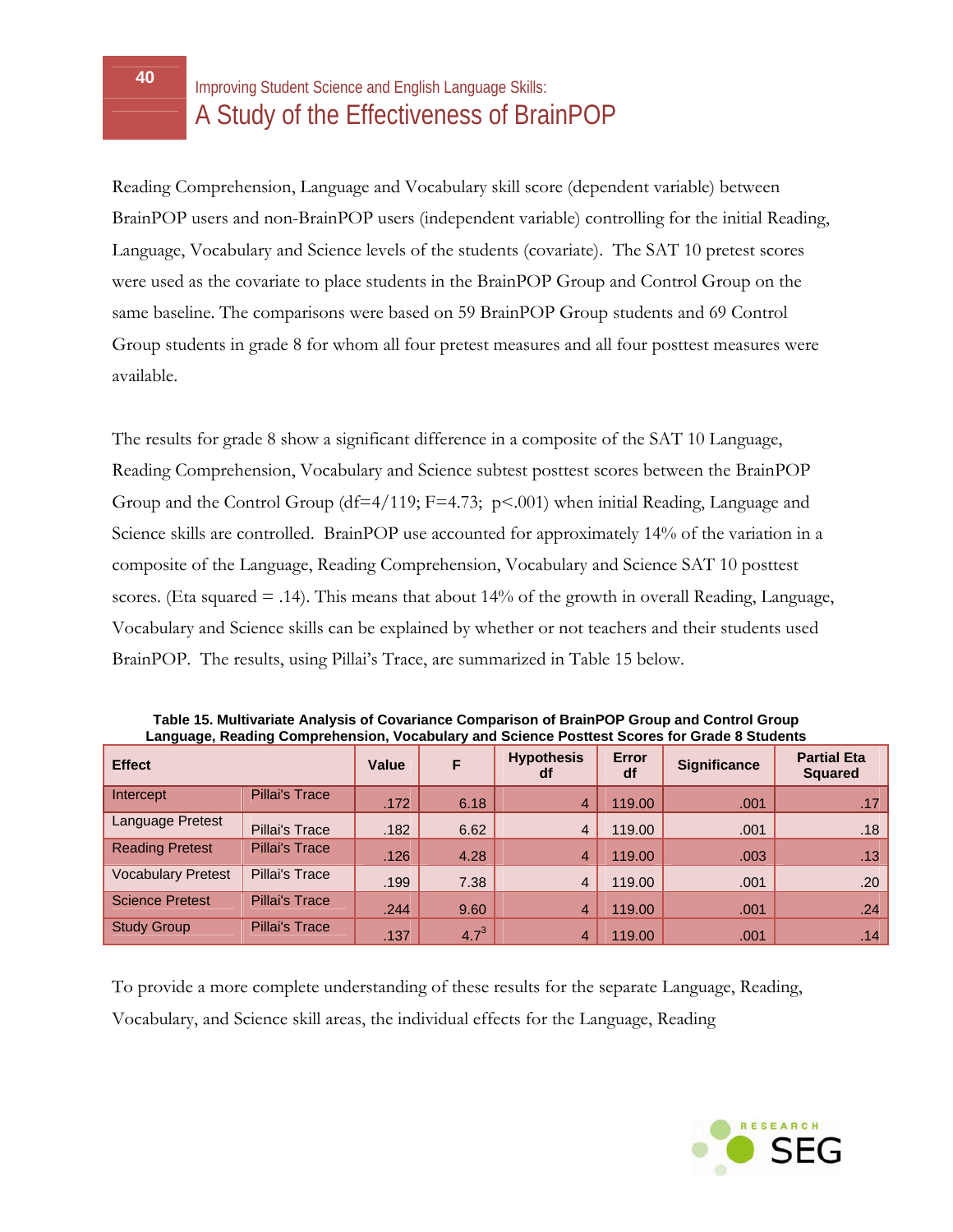Comprehension, Vocabulary, and Science subtests were examined separately for grade 8 students using ANCOVA (see Table 16).

| <b>Source</b>             | Language, Reading Comprehension, Vocabulary and Science Posttest Scores for Grade 8 Students<br><b>Dependent Variable</b> | <b>Type III Sum</b>     | df           | <b>Mean</b>   | F.     | Signi-  | <b>Eta</b>     |
|---------------------------|---------------------------------------------------------------------------------------------------------------------------|-------------------------|--------------|---------------|--------|---------|----------------|
|                           |                                                                                                                           | of Squares              |              | <b>Square</b> |        | ficance | <b>Squared</b> |
| <b>Corrected Model</b>    | <b>Reading Posttest</b>                                                                                                   |                         |              |               |        |         | .635           |
|                           | <b>Science Posttest</b>                                                                                                   | 132838.599 <sup>a</sup> | 5            | 26567.720     | 42.420 | .001    |                |
|                           | <b>Vocabulary Posttest</b>                                                                                                | 109852.920 <sup>b</sup> | 5            | 21970.584     | 51.355 | .001    | .678           |
|                           | <b>Language Posttest</b>                                                                                                  | 181347.154 <sup>c</sup> | 5            | 36269.431     | 44.316 | .001    | .645           |
| Intercept                 | <b>Reading Posttest</b>                                                                                                   | 190480.621 <sup>d</sup> | 5            | 38096.124     | 43.284 | .001    | .640           |
|                           |                                                                                                                           | 4480.409                | $\mathbf 1$  | 4480.409      | 7.154  | .009    | .055           |
|                           | <b>Science Posttest</b>                                                                                                   | 8392.344                | $\mathbf{1}$ | 8392.344      | 19.617 | .001    | .139           |
|                           | <b>Vocabulary Posttest</b>                                                                                                | 231.886                 | $\mathbf{1}$ | 231.886       | .283   | .595    | .002           |
|                           | Language Posttest                                                                                                         | .223                    | $\mathbf{1}$ | .223          | .000   | .987    | .000           |
| <b>Language Pretest</b>   | <b>Reading Posttest</b>                                                                                                   | 4491.227                | $\mathbf{1}$ | 4491.227      | 7.171  | .008    | .056           |
|                           | <b>Science Posttest</b>                                                                                                   | 651.064                 | $\mathbf{1}$ | 651.064       | 1.522  | .220    | .012           |
|                           | <b>Vocabulary Posttest</b>                                                                                                | 3969.751                | $\mathbf{1}$ | 3969.751      | 4.850  | .030    | .038           |
|                           | <b>Language Posttest</b>                                                                                                  | 21229.394               | 1            | 21229.394     | 24.121 | .001    | .165           |
| <b>Reading Pretest</b>    | <b>Reading Posttest</b>                                                                                                   | 9932.705                | $\mathbf{1}$ | 9932.705      | 15.859 | .001    | .115           |
|                           | <b>Science Posttest</b>                                                                                                   | 506.454                 | $\mathbf{1}$ | 506.454       | 1.184  | .279    | .010           |
|                           | <b>Vocabulary Posttest</b>                                                                                                | 2799.664                | $\mathbf{1}$ | 2799.664      | 3.421  | .067    | .027           |
|                           | Language Posttest                                                                                                         | 4384.905                | $\mathbf{1}$ | 4384.905      | 4.982  | .027    | .039           |
| <b>Vocabulary Pretest</b> | <b>Reading Posttest</b>                                                                                                   | 953.638                 | $\mathbf{1}$ | 953.638       | 1.523  | .220    | .012           |
|                           | <b>Science Posttest</b>                                                                                                   | 4021.346                | $\mathbf{1}$ | 4021.346      | 9.400  | .003    | .072           |
|                           | <b>Vocabulary Posttest</b>                                                                                                | 19796.301               | $\mathbf{1}$ | 19796.301     | 24.188 | .001    | .165           |
|                           | <b>Language Posttest</b>                                                                                                  | 2775.459                | $\mathbf{1}$ | 2775.459      | 3.153  | .078    | .025           |
| <b>Study Group</b>        | <b>Reading Posttest</b>                                                                                                   | 5609.097                | $\mathbf{1}$ | 5609.097      | 8.956  | .003    | .068           |
|                           | <b>Science Posttest</b>                                                                                                   | 6429.971                | $\mathbf{1}$ | 6429.971      | 15.030 | .001    | .110           |
|                           | <b>Vocabulary Posttest</b>                                                                                                | 133.879                 | $\mathbf{1}$ | 133.879       | .164   | .687    | .001           |
|                           | Language Posttest                                                                                                         | 1299.120                | $\mathbf{1}$ | 1299.120      | 1.476  | .227    | .012           |
| Error                     | <b>Reading Posttest</b>                                                                                                   | 76409.265               | 122          | 626.305       |        |         |                |
|                           | <b>Science Posttest</b>                                                                                                   | 52193.985               | 122          | 427.820       |        |         |                |
|                           | <b>Vocabulary Posttest</b>                                                                                                | 99848.346               | 122          | 818.429       |        |         |                |
|                           | <b>Language Posttest</b>                                                                                                  | 107376.848              | 122          | 880.138       |        |         |                |

#### **Table 16. Analysis of Covariance Comparison of BrainPOP Group and Control Group Language, Reading Comprehension, Vocabulary and Science Posttest Scores for Grade 8 Students**

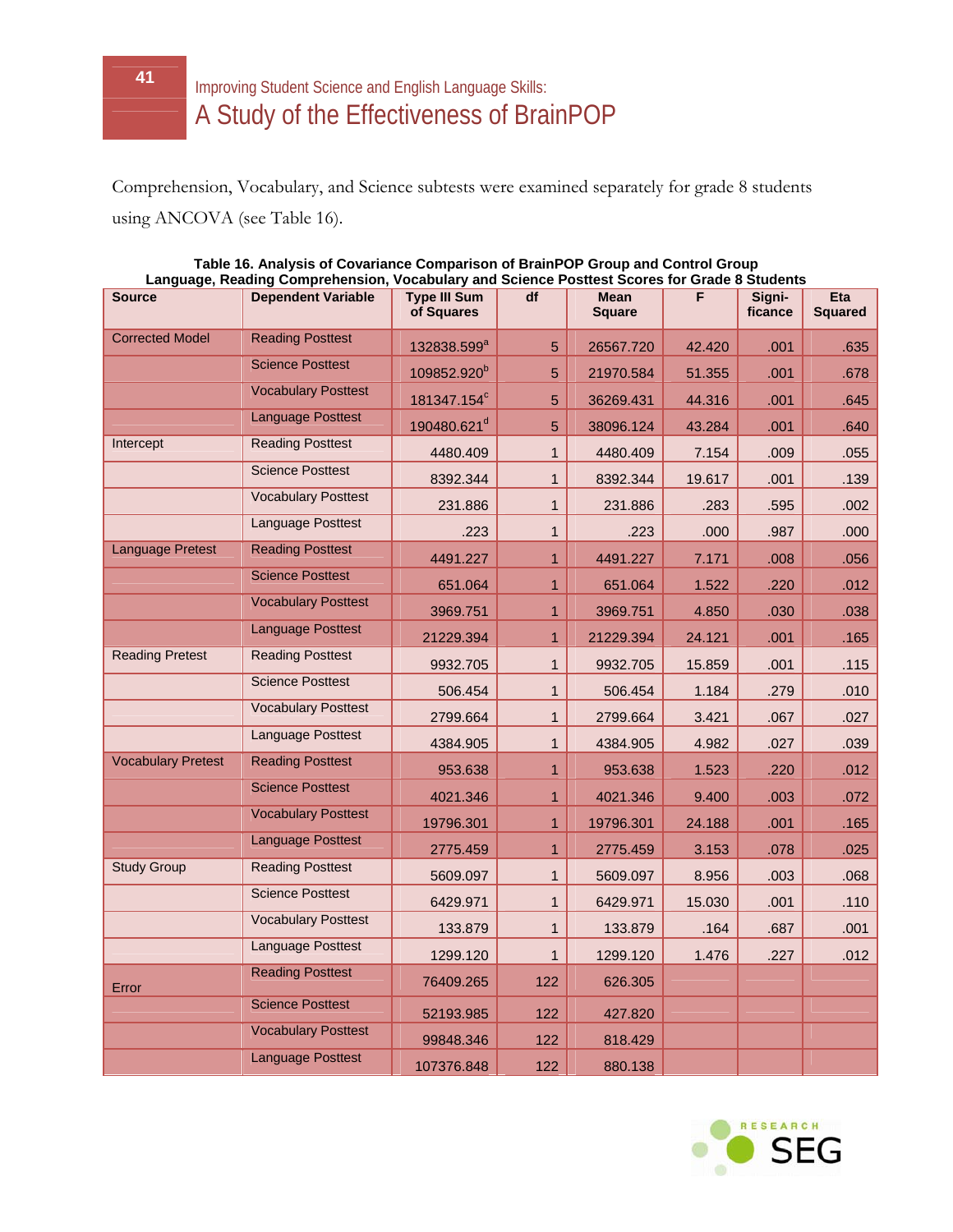| Total                  | <b>Reading Posttest</b>    | 6.472E7    | 128 |  |  |
|------------------------|----------------------------|------------|-----|--|--|
|                        | <b>Science Posttest</b>    | 6.238E7    | 128 |  |  |
|                        | <b>Vocabulary Posttest</b> | 6.794E7    | 128 |  |  |
|                        | Language Posttest          | 5.968E7    | 128 |  |  |
| <b>Corrected Total</b> | <b>Reading Posttest</b>    | 209247.864 | 127 |  |  |
|                        | <b>Science Posttest</b>    | 162046.905 | 127 |  |  |
|                        | <b>Vocabulary Posttest</b> | 281195.500 | 127 |  |  |
|                        | <b>Language Posttest</b>   | 297857.469 | 127 |  |  |

#### **Table 17. Descriptive Statistics Comparison of BrainPOP Group and Control Group Language, Reading Comprehension, Vocabulary, and Science Posttest Scores for Grade 8 Students (Adjusted for Pretest Covariate)**

| <b>Dependent Variable</b>  | <b>Group</b>    | N   | <b>Mean</b><br><b>SAT 10</b> | <b>Standard</b><br><b>Deviation</b><br><b>SAT 10</b> |
|----------------------------|-----------------|-----|------------------------------|------------------------------------------------------|
|                            | <b>BrainPOP</b> | 59  | 684.68                       | 49.93                                                |
| <b>Language Posttest</b>   | Control         | 69  | 678.12                       | 45.20                                                |
|                            | Total           | 128 | 681.40                       | 48.43                                                |
| <b>Reading</b>             | <b>BrainPOP</b> | 59  | 717.25                       | 37.60                                                |
| <b>Comprehension</b>       | Control         | 69  | 703.62                       | 39.51                                                |
| <b>Posttest</b>            | Total           | 128 | 710.43                       | 40.59                                                |
|                            | <b>BrainPOP</b> | 59  | 728.20                       | 42.81                                                |
| <b>Vocabulary Posttest</b> | Control         | 69  | 726.09                       | 49.62                                                |
|                            | Total           | 128 | 727.15                       | 47.06                                                |
|                            | <b>BrainPOP</b> | 59  | 705.03                       | 31.66                                                |
| <b>Science Posttest</b>    | Control         | 69  | 690.44                       | 35.11                                                |
|                            | Total           | 128 | 697.74                       | 35.72                                                |

#### **Language Growth**

The SAT 10 Language subtest scores, for those students in grade 8 classes using BrainPOP (Treatment Group) were compared to the SAT 10 Language subtest scores of those students in grade 8 classes that did not use BrainPOP (Control Group). ANCOVA was used to evaluate the difference in Language subtest scores (dependent variable) between BrainPOP users and non-BrainPOP users (independent variable) controlling for initial proficiency levels of the students

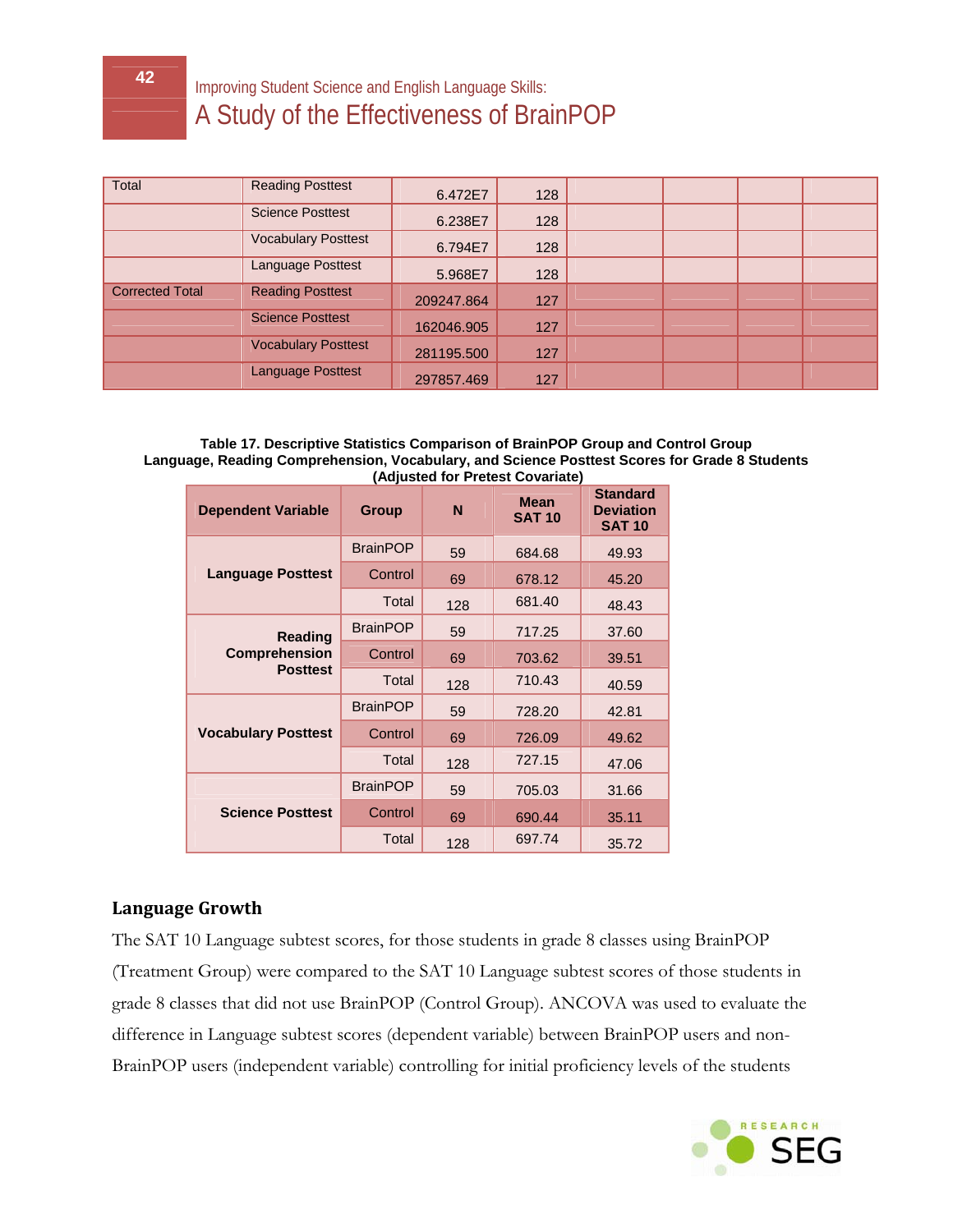(covariate). The SAT 10 pretest scores were used as the covariate to place students in the BrainPOP Group and the Control Group on the same baseline.

The results show that there was no significant difference in Language scores between the BrainPOP Group and the Control Group (df= $1/127$ ; F=1.48; p>.05) in grade 8 when initial Language proficiency is controlled. However, the average Language subtest score for grade 8 students in the BrainPOP Group (Mean= 684.68) was somewhat greater than the average Language subtest score achieved by grade 8 students in the Control Group (Mean= 678.12). The results are summarized in Tables 16 and 17 (see above).

#### **Reading Comprehension Growth**

The SAT 10 Reading Comprehension subtest scores, for those students in grade 8 classes using BrainPOP (Treatment Group) were compared to the SAT 10 Reading Comprehension subtest scores of those students in grade 8 classes that did not use BrainPOP (Control Group). ANCOVA was used to evaluate the difference in Reading subtest scores (dependent variable) between BrainPOP users and non-BrainPOP users (independent variable) controlling for initial proficiency levels of the students (covariate). The SAT 10 pretest scores were used as the covariate to place students in the BrainPOP Group and the Control Group on the same baseline.

The results show a significant difference in Reading achievement between the BrainPOP Group in grade 8 and the Control Group in grade 8 (df= $1/127$ ; F=8.96; p<.01) when initial Reading proficiency is controlled. The average Reading subtest score for grade 8 students in the BrainPOP Group (Mean= 703.62) was significantly greater than the average Reading subtest score achieved by grade 8 students in the Control Group (Mean= 710.43). The results are summarized in Tables 16 and 17 (see above).

#### **Vocabulary Growth**

The SAT 10 Vocabulary subtest scores, for those students in grade 8 classes using BrainPOP (Treatment Group) were compared to the SAT 10 Vocabulary subtest scores of those students in

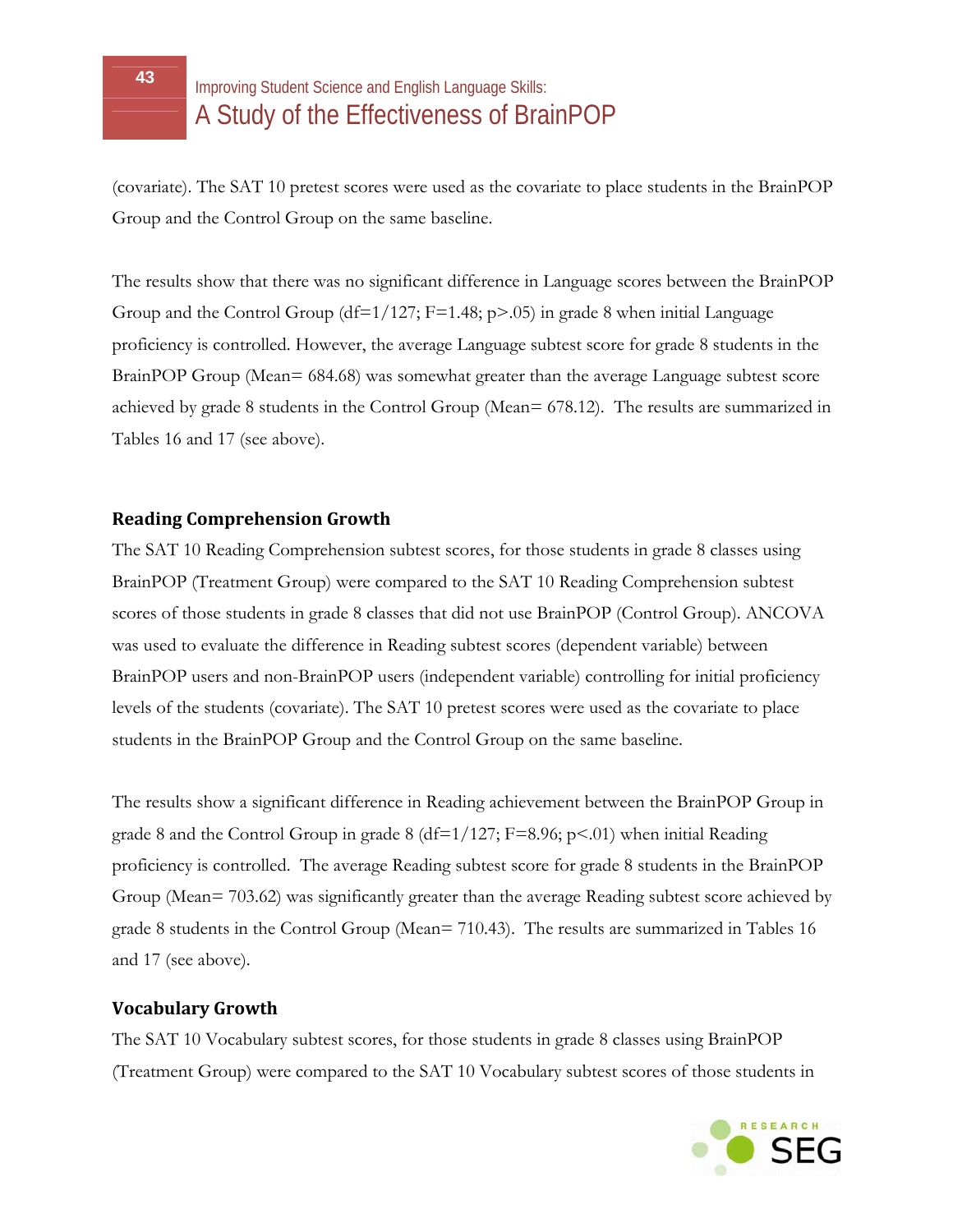grade 8 classes that did not use BrainPOP (Control Group). ANCOVA was used to evaluate the difference in Vocabulary subtest scores (dependent variable) between BrainPOP users and non-BrainPOP users (independent variable) controlling for initial proficiency levels of the students (covariate). The SAT 10 pretest scores were used as the covariate to place students in the BrainPOP Group and the Control Group on the same baseline.

The results for grade 8 show no significant differences in Vocabulary achievement between the BrainPOP Group and the Control Group (df=1/21;  $F = .16$ ;  $p > .05$ ) when initial Vocabulary proficiency is controlled. The average Vocabulary subtest score for grade 8 students in the BrainPOP Group and the Control Group were nearly identical. The results are summarized in Tables 16 and 17 (see above).

#### **Science Growth**

The SAT 10 Science subtest scores, for those students in grade 8 classes using BrainPOP (Treatment Group) were compared to the SAT 10 Language subtest scores of those students in grade 8 classes that did not use BrainPOP (Control Group). ANCOVA was used to evaluate the difference in Science subtest scores (dependent variable) between BrainPOP users and non-BrainPOP users (independent variable) controlling for initial proficiency levels of the students (covariate). The SAT 10 pretest scores were used as the covariate to place students in the BrainPOP Group and the Control Group on the same baseline.

The results for grade 8 show a significant difference in Science achievement between the BrainPOP Group and the Control Group (df= $1/127$ ; F=15.03; p>.001), when initial Science proficiency is controlled. The average Science subtest score for grade 8 students in the BrainPOP Group (Mean= 705.03) was significantly greater than the average Science subtest score achieved by grade 8 students in the Control Group (Mean= 690.44). The results are summarized in Tables 16 and 17 (see above).

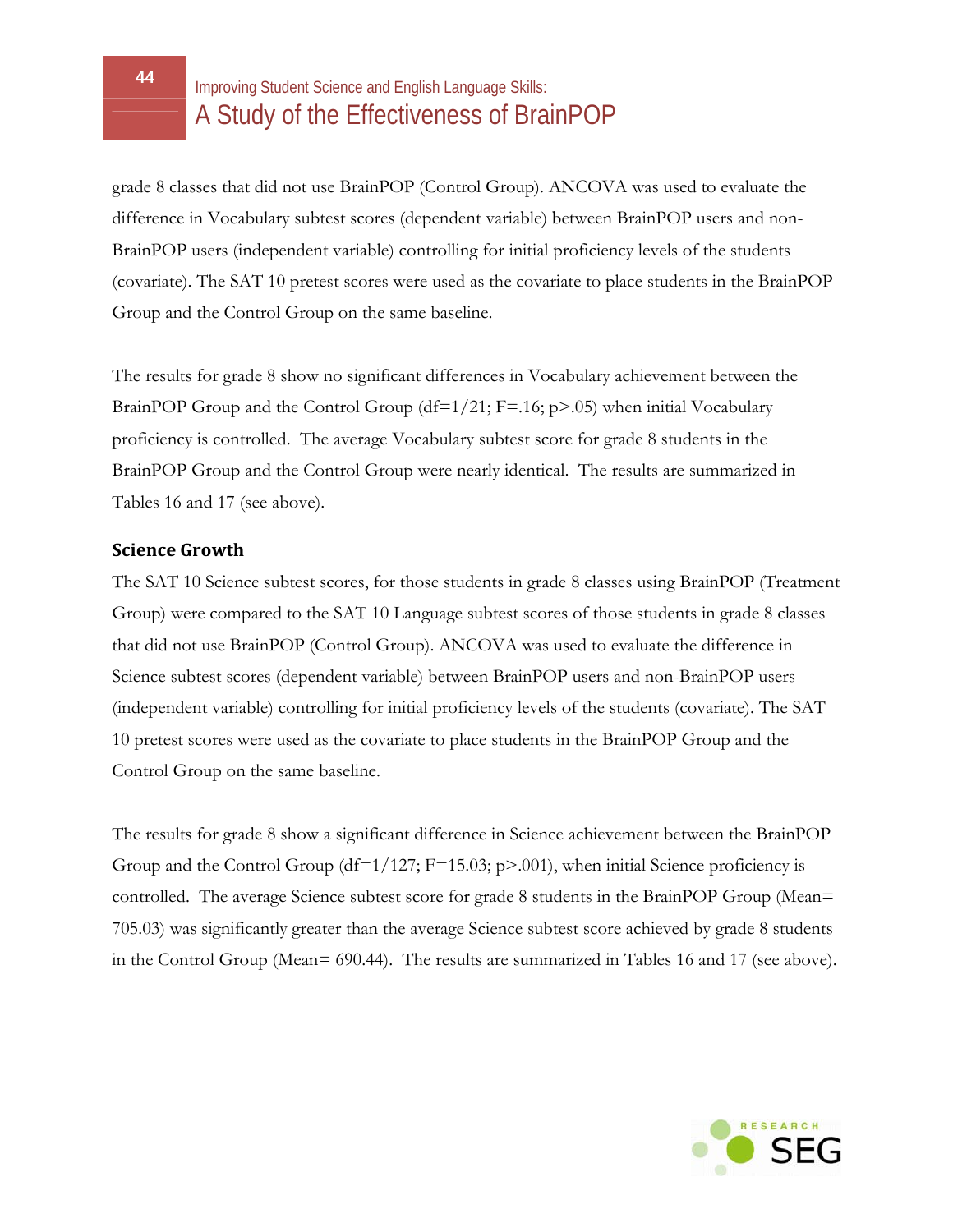#### **Gender and Ethnicity Analysis**

We examined whether there were any differences in growth between male and female students (main effects) and whether or not there were differences in effectiveness for male and female students in classes using BrainPOP as compared to male and female students in classes not using BrainPOP (interaction effects).We also examined the (main and interaction) effects of BrainPOP usage among students in different ethnic groups

To this end, the overall growth in Reading, Language, Vocabulary and Science skills for students in classes using BrainPOP (Treatment Group) as measured by the SAT 10 subtests was compared to the overall growth in Reading, Language, Vocabulary and Science skills for students in classes that did not use BrainPOP (Control Group) as measured by the SAT 10 considering both the gender and ethnicity of the students. MANCOVA was used to evaluate the difference in a composite score (dependent variable) between BrainPOP users and non-BrainPOP users (independent variable) of different gender and ethnic backgrounds (independent variable) controlling for the initial skill levels of the students (covariate) in each group. The SAT 10 pretest scores were used as the covariate to place students in the BrainPOP Group and the Control Group on the same baseline.

The gender comparisons were based on 190 female students and 168 male students. The ethnicity comparisons were based on 204 students classified as White/Caucasian; 30 students categorized as Black/African American; 73 students classified as Hispanic; 30 students classified as Asian/Pacific Islander; and 21 students classified as Mixed Race or Other. The counts for gender and ethnicity are presented in Table 18 (see below).

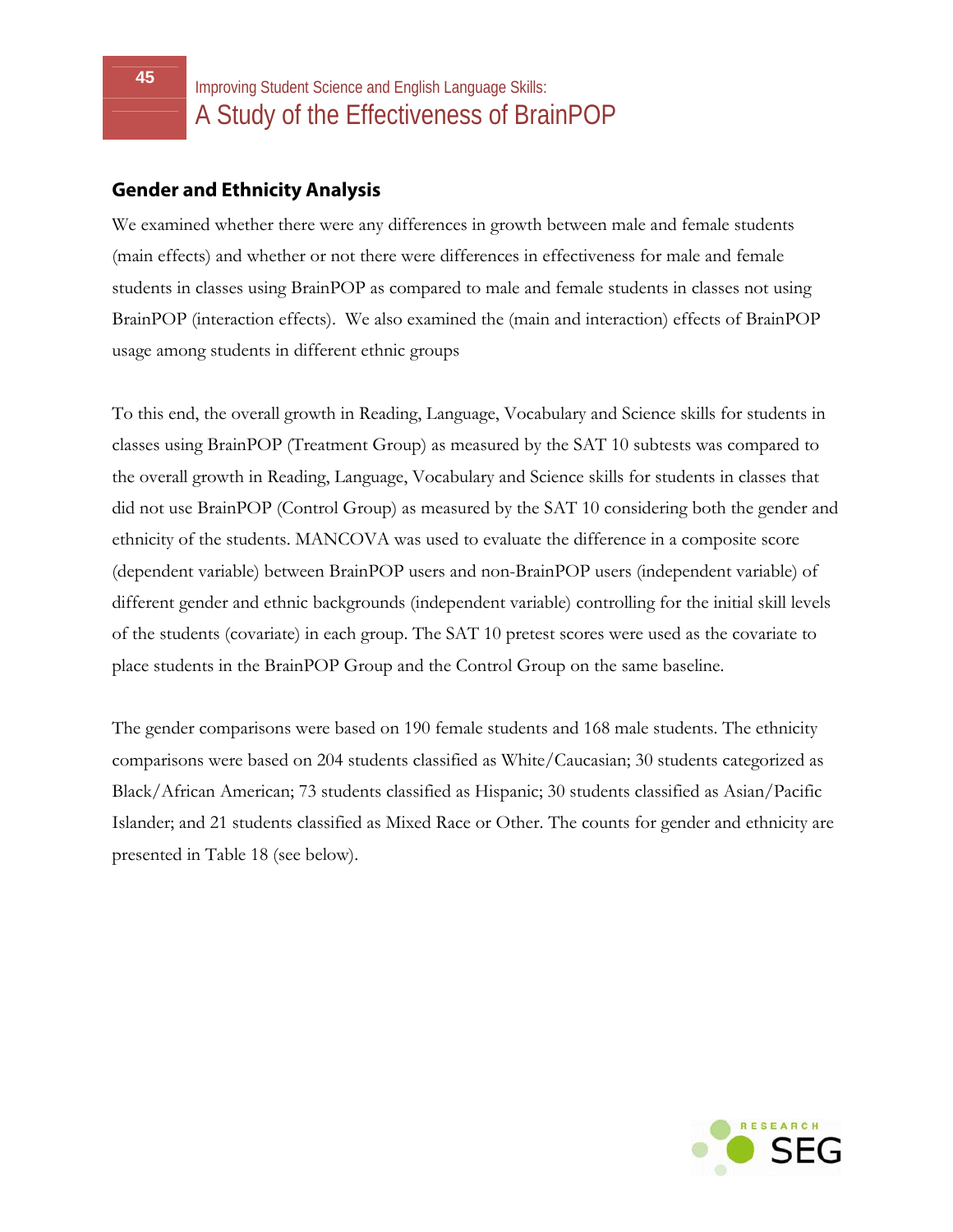|                  | <b>Group</b>                  | N   |
|------------------|-------------------------------|-----|
| Gender           | <b>Female</b>                 | 190 |
|                  | <b>Male</b>                   | 168 |
|                  | <b>Total</b>                  | 358 |
| <b>Ethnicity</b> | <b>White/ Caucasian</b>       | 204 |
|                  | <b>Black/African American</b> | 30  |
|                  | <b>Hispanic</b>               | 73  |
|                  | <b>Asian/Pacific Islander</b> | 30  |
|                  | <b>Mixed Race or Other</b>    | 21  |
|                  | <b>Total</b>                  | 358 |

 **Table 18. Number of Students by Gender and Ethnicity** 

The main effect for BrainPOP use (Treatment Group), was again confirmed; there was a significant difference in a composite of the SAT 10 Language, Reading Comprehension, and Vocabulary posttest scores between students in the BrainPOP Group and students in the Control Group when initial Reading and Language proficiency levels are controlled ( $F=8.49$ ;  $df=4/331$  p<.001). BrainPOP use accounted for approximately 9% of the variation in a composite of the SAT 10 Language, Reading Comprehension, Vocabulary and Science posttest scores overall (Eta squared=.09). There were no significant main effects for either gender (F=2.07; df=4/331; p>.05) or ethnicity (F=.99; df=4/1336; p>.05).

The interaction effects for gender by study group ( $F = .51$  df $= 4/331$ ; p $> .05$ ) and ethnicity by study group (F=.69; df=16/1336; p>.05) were not statistically significant. This indicates that BrainPOP wass equally effective with boys and girls and equally effective among students of different ethnicities. The results, using Pillai's Trace, are summarized in Table 19 (see below).

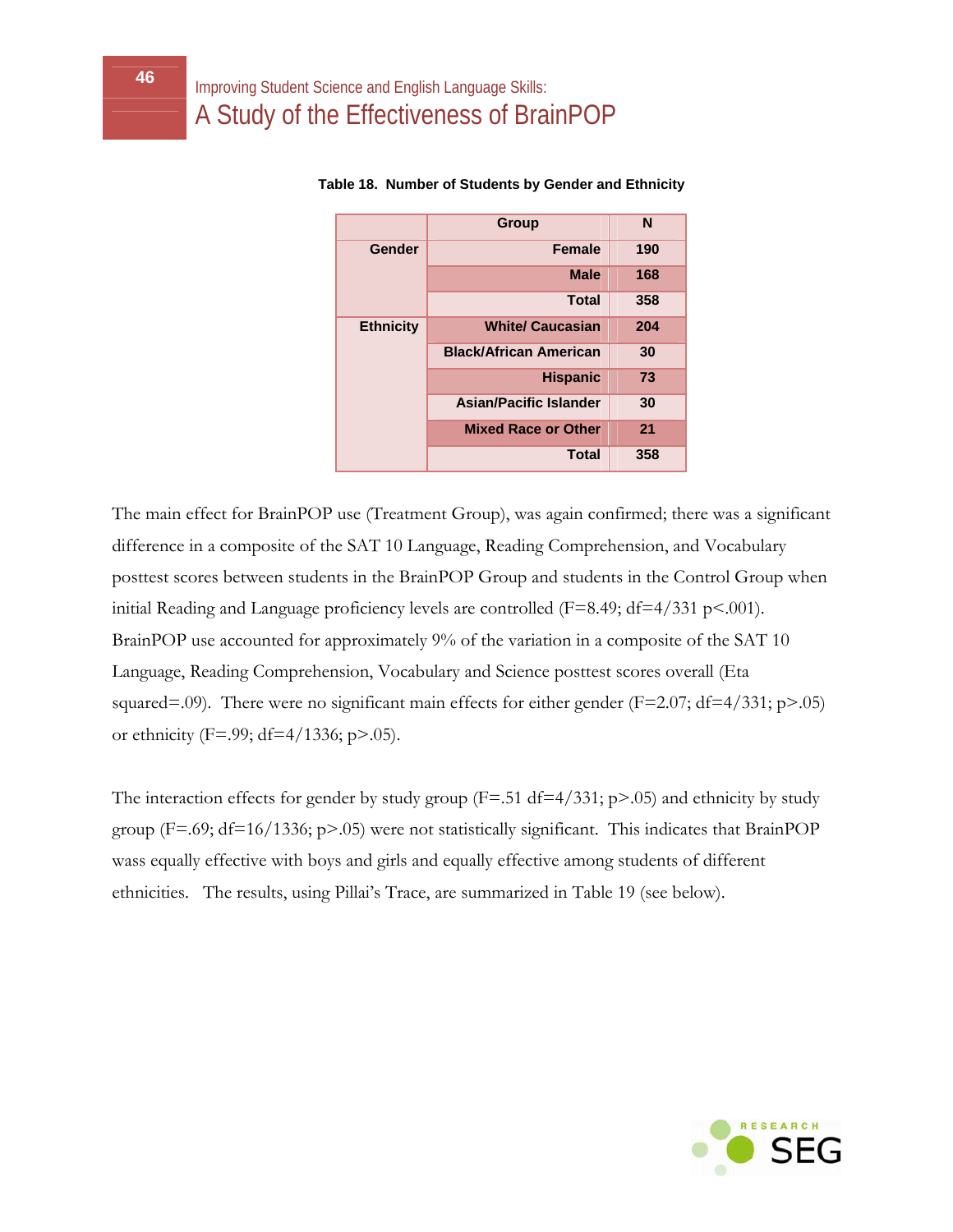| Effect                                      |                       | Value | F                | <b>Hypothesis</b><br>df | Error df | Significance | <b>Partial Eta</b><br>Squared |
|---------------------------------------------|-----------------------|-------|------------------|-------------------------|----------|--------------|-------------------------------|
| Intercept                                   | <b>Pillai's Trace</b> | .170  | 16.91            | $\overline{4}$          | 331      | .001         | .17                           |
| Language Pretest                            | Pillai's Trace        | .099  | 9.1 <sup>1</sup> | $\overline{4}$          | 331      | .001         | .10                           |
| <b>Vocabulary Pretest</b>                   | <b>Pillai's Trace</b> | .231  | 24.89            | $\overline{4}$          | 331      | .001         | .23                           |
| <b>Reading Pretest</b>                      | <b>Pillai's Trace</b> | .174  | 17.43            | $\overline{4}$          | 331      | .001         | .17                           |
| <b>Science Pretest</b>                      | Pillai's Trace        | .275  | 31.38            | 4                       | 331      | .001         | .28                           |
| <b>Study Group</b>                          | Pillai's Trace        | .093  | 8.49             | $\overline{4}$          | 331      | .001         | .09                           |
| Gender                                      | <b>Pillai's Trace</b> | .024  | 2.07             | 4                       | 331      | .084         | .02                           |
| <b>Ethnicity</b>                            | Pillai's Trace        | .047  | .99              | 16                      | 1336     | .466         | .01                           |
| <b>Study Group by</b><br>Gender             | <b>Pillai's Trace</b> | .006  | .5 <sup>1</sup>  | $\overline{4}$          | 331      | .729         | .01                           |
| Study Group by/<br>Linguistic<br>Background | Pillai's Trace        | .033  | .69              | 16                      | 1336.    | .803         | .01                           |

#### **Table 19. Multivariate Analysis of Covariance Comparison of BrainPOP Group and Control Group by Gender and Linguistic Background Language, Vocabulary, Reading and Science Posttest Scores**

#### **Free and Reduced Lunch Analysis**

We examined whether there were any differences in growth between students receiving free or reduced lunch and those who were not receiving this service (main effects). We also looked at whether or not there were differences in effectiveness for free and reduced lunch recipients in classes using BrainPOP as compared to free and reduced lunch recipients in classes not using BrainPOP (interaction effect).

To this end, the overall growth in Reading, Language, Vocabulary and Science skills for students in classes using BrainPOP (Treatment Group) as measured by the SAT 10 subtests was compared to the overall growth in Reading, Language, Vocabulary and Science skills for students in classes that did not use BrainPOP (Control Group) as measured by the SAT 10 considering whether or not the students were receiving free or reduced lunch. MANCOVA was used to evaluate the difference in a composite score (dependent variable) between BrainPOP users and non-BrainPOP users

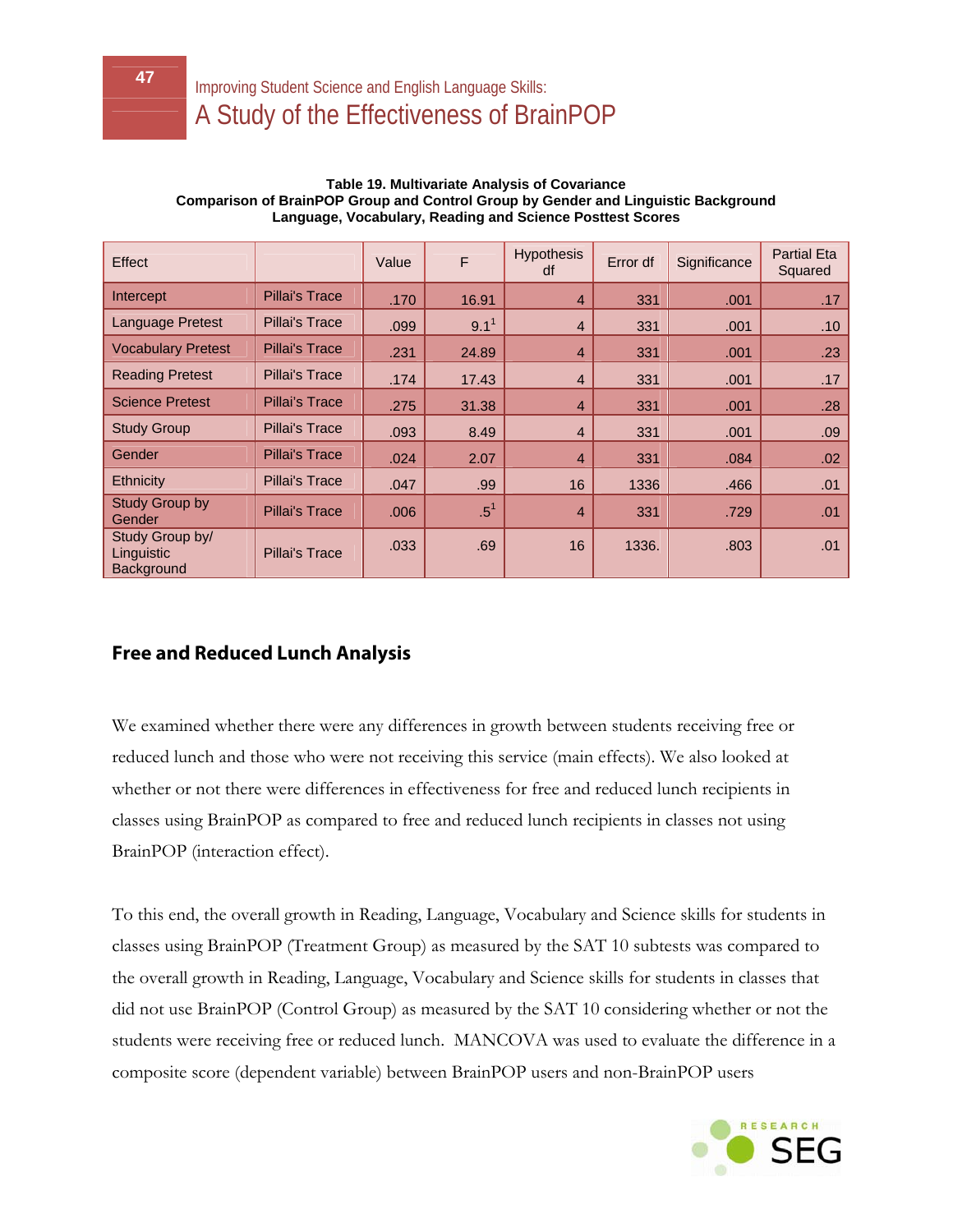(independent variable) of students receiving free or reduced lunch and those not receiving this service (independent variable), controlling for the initial skill levels of the students (covariate) in each group. The SAT 10 pretest scores were used as the covariate to place students in the BrainPOP Group and the Control Group on the same baseline.

The free and reduced lunch comparisons were based on 239 students who were not receiving free or reduced lunch and 149 students who were receiving free or reduced lunch.

The main effect for BrainPOP use (Treatment Group), was again confirmed; there was a significant difference in a composite of the SAT 10 Language, Reading Comprehension, and Vocabulary posttest scores between students in the BrainPOP Group and students in the Control Group when initial Reading and Language proficiency levels are controlled ( $F=12.83$ ; df $=4/377$  p<.001). BrainPOP use accounted for approximately 12% of the variation in a composite of the SAT 10 Language, Reading Comprehension, Vocabulary and Science posttest scores overall (Eta squared=.12).

The interaction effect for free or reduced lunch status by study group ( $F = .71 df = 4/377$ ; p $> .05$ ) was not statistically significant. BrainPOP was equally effective with students receiving free or reduced lunch and those who did not receive free or reduced lunch. The results, using Pillai's Trace, are summarized in Table 20 (see below).

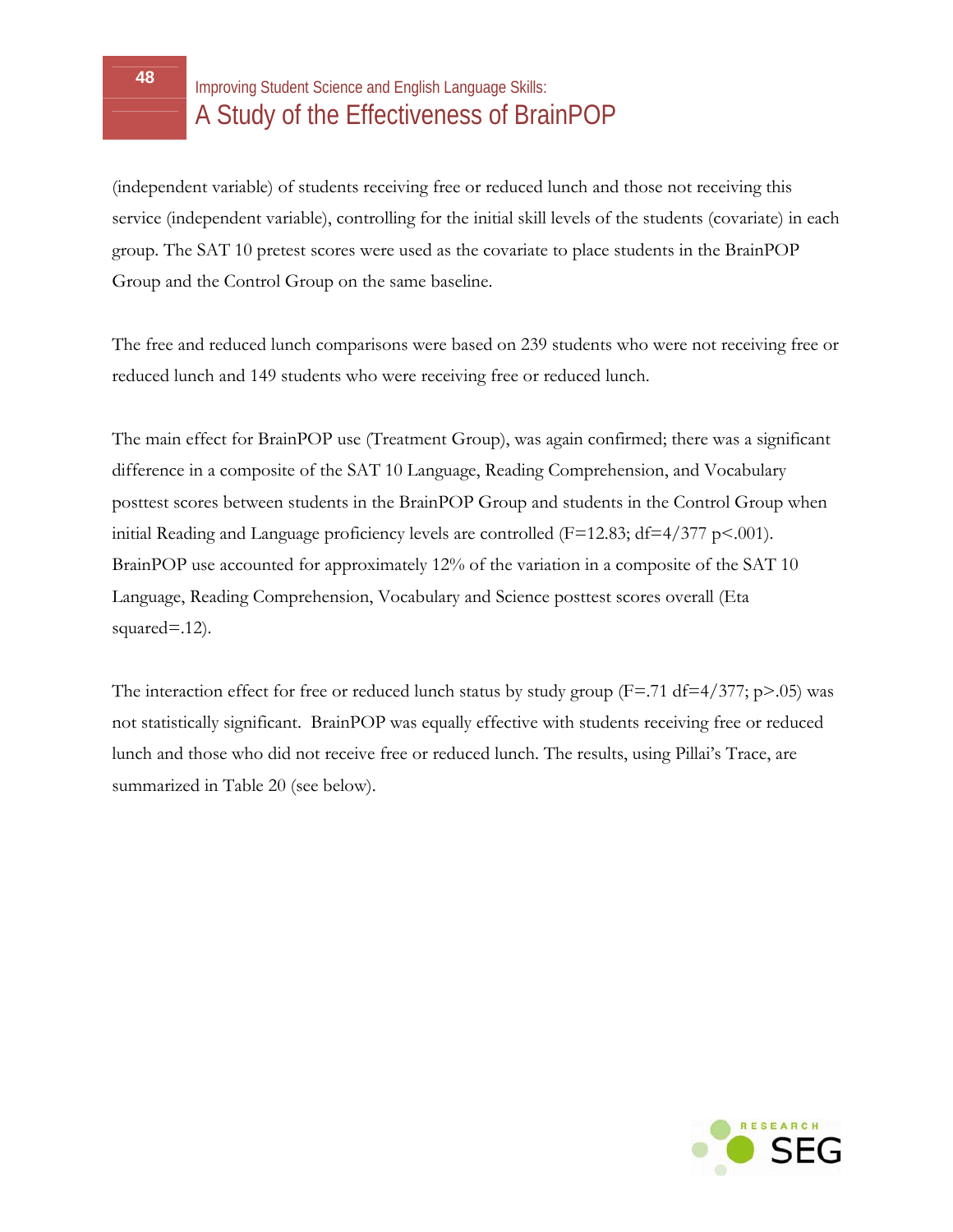| Effect                                             |                       | Value | F     | <b>Hypothesis</b><br>df | Error df | Significance | Partial<br>Eta<br>Squared |
|----------------------------------------------------|-----------------------|-------|-------|-------------------------|----------|--------------|---------------------------|
| Intercept                                          | <b>Pillai's Trace</b> | .229  | 27.94 | $\overline{4}$          | 377      | .001         | .23                       |
| <b>Language Pretest</b>                            | <b>Pillai's Trace</b> | .079  | 8.1   | $\overline{4}$          | 377      | .001         | .08                       |
| <b>Vocabulary Pretest</b>                          | <b>Pillai's Trace</b> | .247  | 30.85 | $\overline{4}$          | 377      | .001         | .25                       |
| <b>Reading Pretest</b>                             | <b>Pillai's Trace</b> | .156  | 17.4  | $\overline{4}$          | 377      | .001         | .16                       |
| <b>Science Pretest</b>                             | <b>Pillai's Trace</b> | .251  | 31.61 | $\overline{4}$          | 377      | .001         | .25                       |
| <b>Study Group</b>                                 | <b>Pillai's Trace</b> | .120  | 12.83 | $\overline{4}$          | 377      | .001         | .12                       |
| <b>Free or Reduced</b><br>Lunch                    | <b>Pillai's Trace</b> | .012  | 1.18  | $\overline{4}$          | 377      | .318         | .01                       |
| Study Group by/<br><b>Free or Reduced</b><br>Lunch | <b>Pillai's Trace</b> | .007  | .71   | $\overline{4}$          | 377      | .585         | .01                       |

#### **Table 20. Multivariate Analysis of Covariance Comparison of BrainPOP Group and Control Group by Free or Reduced Lunch Status Language, Vocabulary, Reading and Science Posttest Scores**

#### **Teacher Survey**

At the conclusion of the study, teachers using BrainPOP were asked to complete a 32 question survey to provide background information about themselves and their schools and to find out about their perceptions of BrainPOP effectiveness. The survey was conducted online over a period of three weeks in June 2009. Twenty (of the twenty four participating BrainPOP using teachers) teachers returned completed surveys. Highlights of the results are provided below.

**Teacher Profile.** Four fifths (80%) of the teachers responding indicated that they were female and one fifth (20%) indicated they were male. More than one third (35%) of the teachers indicated that they were between the ages of 41 and 50, while a quarter (25%) of the group indicated that they were between the ages of 51 and 60 and another fifth (20%) indicated that they were between the age of 31 and 40. About four fifths (85%) of the participating teachers reported their ethnic background was white/Caucasian; the remaining teachers categorized themselves as Asian, Native American or Other.

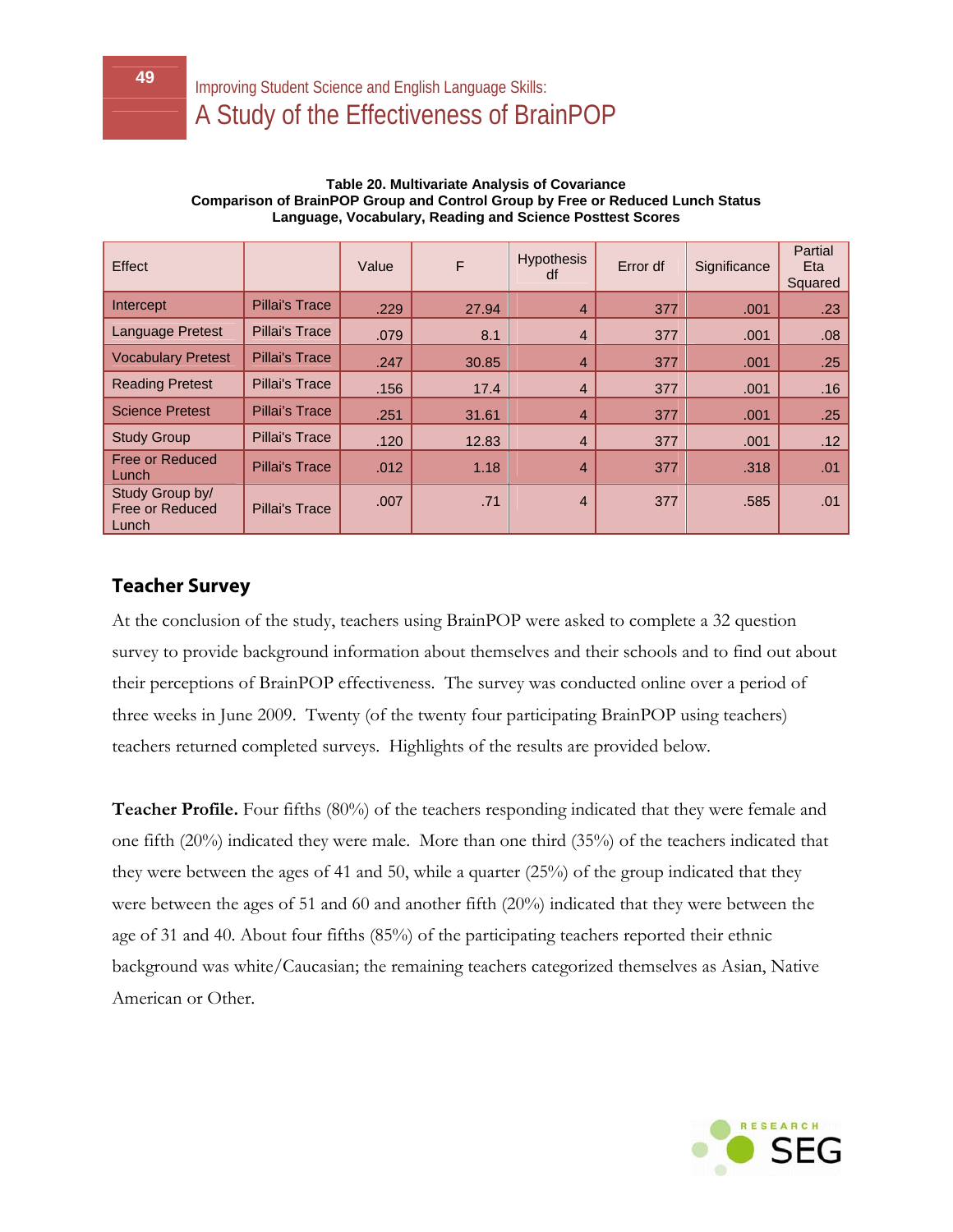About half (45%) of the teachers reported that they had 10 or more years of teaching experience, with about a quarter (30% indicating they had 2-4 years of experience and another quarter indicating they had 5-9 years of teaching experience.

**School Characteristics.** Three quarters (75%) of the teachers responding indicated that they taught in a school with 800 or more students with another fifth (20%) indicating they taught in a school with 600-800 students. About two thirds (65%) reported that they taught in a class with 21- 30 students and another quarter (25%) reported teaching in a class with 11-20 students.

**Perceptions of Effectiveness.** When asked to indicate how likely they were to use BrainPOP in the future, all (100%) of the teachers indicated that they would definitely use BrainPOP in the future. Similarly, all (100%) of the teachers indicated that they would definitely recommend BrainPOP to others, when asked their likelihood of recommending BrainPOP for use by others.

Ninety percent of the teachers felt that BrainPOP was good or excellent in increasing students' cognitive/intellectual growth. Similarly, 90% felt that BrainPOP was good or excellent at improving student's attitudes toward school and learning. When asked how well BrainPOP helps their students improve their Science skills, more than four fifths (85% indicated extremely well or very well, with the remaining respondents indicating that it increased these skills moderately well. When asked how well BrainPOP helps their students improve their Reading and Language arts skills, three fifths (60%) indicated extremely well or very well, with the remaining respondents indicating that it increased these skills moderately well. Only about one quarter (25%) of the respondents felt that BrainPOP worked extremely well or very well in increasing their students mathematics skills, with the majority of teachers (60%) reporting that BrainPOP worked moderately well in improving these skills.

Four fifths (80%) of those teachers responding indicated that BrainPOP was extremely well or very well aligned with the instructional goals and standards that guide their instruction; the remaining respondents felt that BrainPOP was moderately well aligned to those goals and standards.

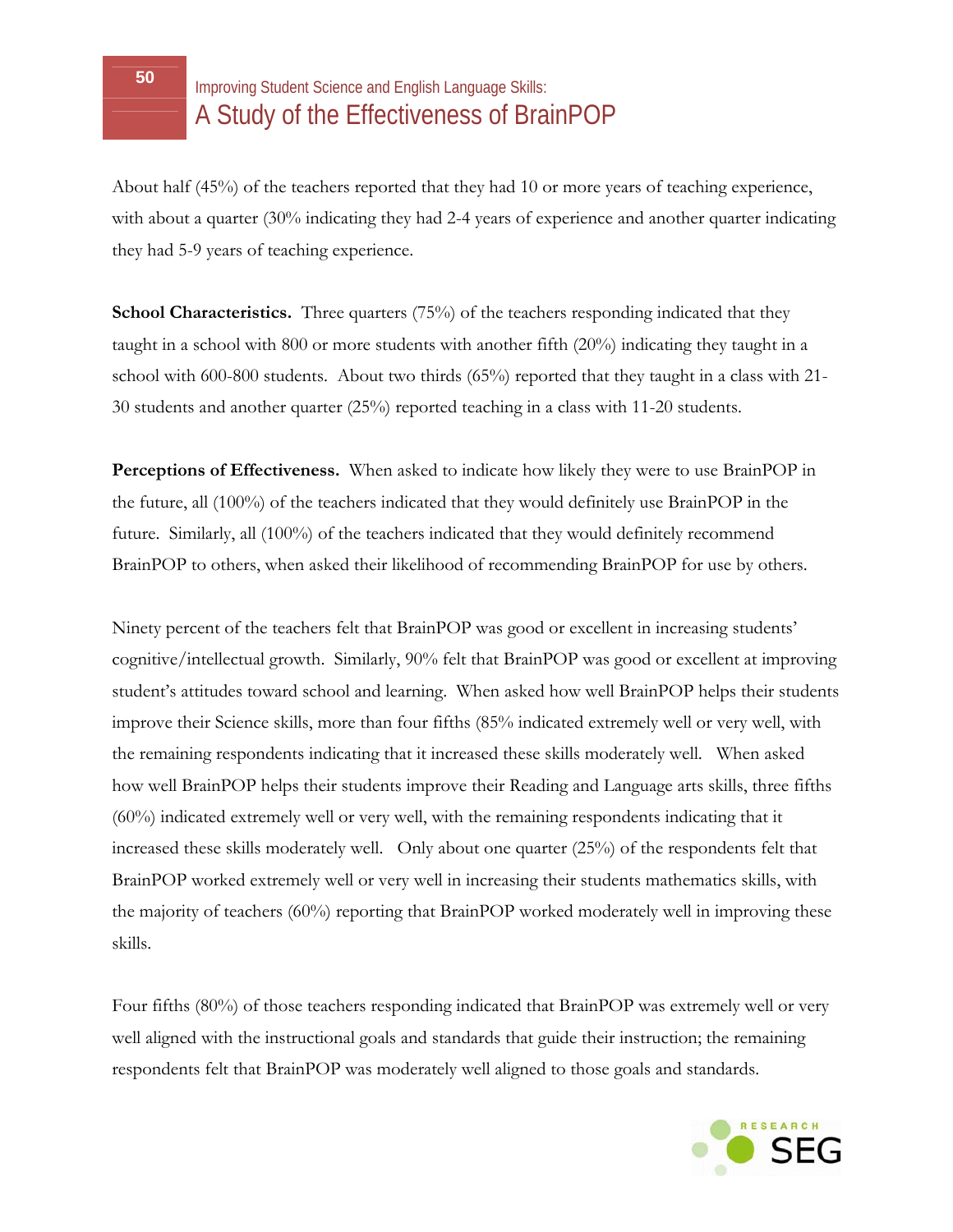**BrainPOP Use.** About a third (35%) of the teachers indicated that they used BrainPOP about 3 hours per week, about a third (35%) indicated that they used BrainPOP about 2 hours per week and another 20% reported using BrainPOP about 1 hour or less per week. One teacher reported using BrainPOP 6 or more hours per week.

BrainPOP movies enjoyed the highest use of any of the BrainPOP components with 90% of the teachers reporting use of the movies either every week or every two weeks. BrainPOP quizzes were also a frequently used component with three quarters (75%) of the teachers indicating that they used them every week or every two weeks. BrainPOP activity pages were also used by three quarters (75%) of the educators every week or every two weeks. BrainPOP Educators was used every week or every two weeks by about two fifths (40%) of the teachers.

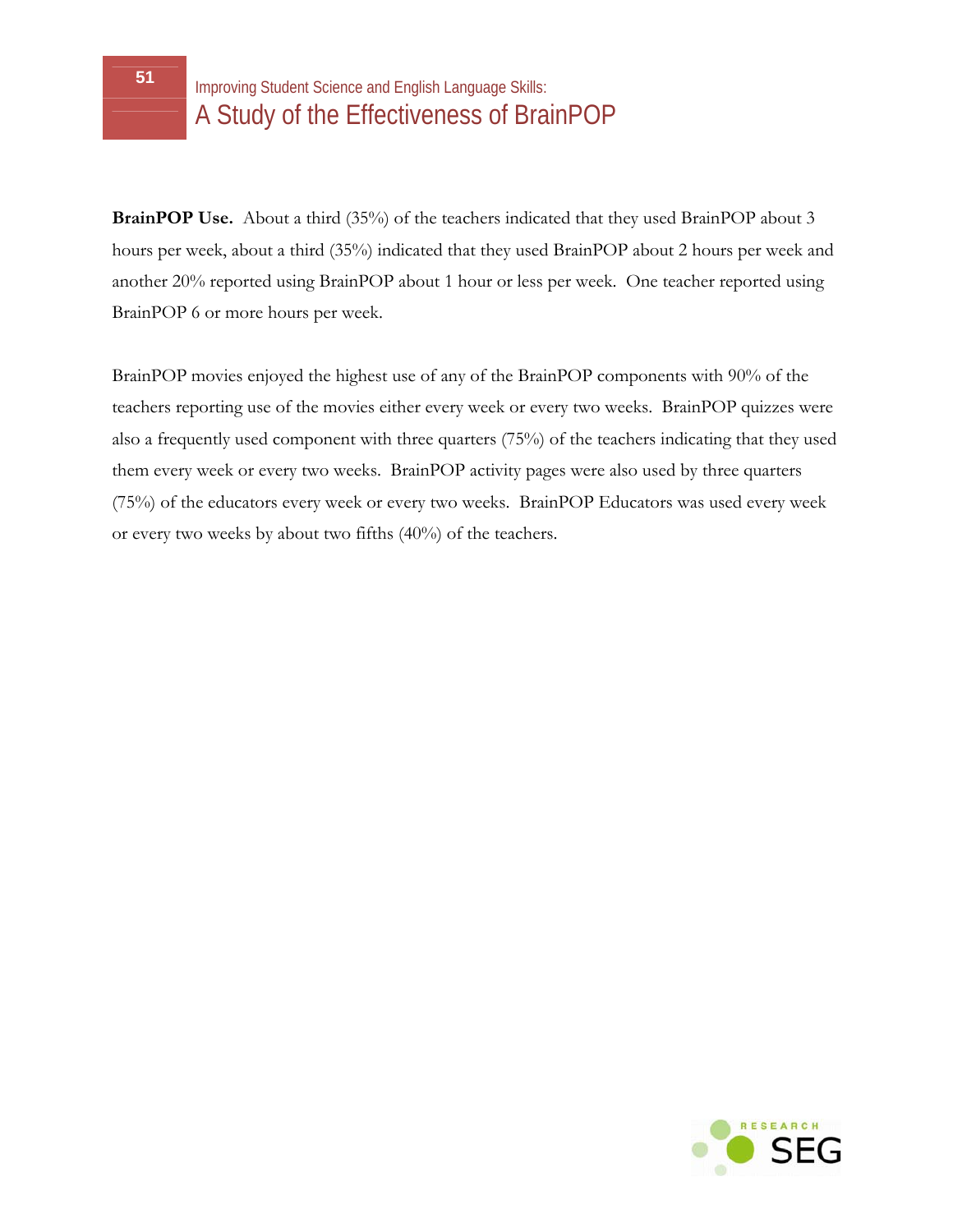### SUMMARY AND DISCUSSION

This study examined the effectiveness of BrainPOP, a web-based animated instructional tool that supports educators and engages students. The study examined the effectiveness of BrainPOP by looking at the growth of Science, Reading Comprehension, Language and Vocabulary skills among students in classes using BrainPOP and comparing the level of growth to students in classes that did not use BrainPOP. The study examined differences in growth among the total group of students and between students of different gender and ethnic backgrounds as well as whether or not they received free or reduced lunch.

#### **Study Design**

Between January 2009 and June 2009, approximately 1,100 students in 46 classrooms in Palm Beach County, Florida and New York City, New York participated in a controlled study of BrainPOP effectiveness. Classes either used BrainPOP ( Treatment Group) or did not use BrainPOP (Control Group) during the course of the study. Students in both the BrainPOP users and the Control Groups were similar in ability and demographically.

Using a quasi-experimental, pre-post design, this study compared the growth in Language, Reading Comprehension, and Vocabulary skills between students in classes using BrainPOP (Treatment Group) and a comparable group of students in classes that did not use BrainPOP (Control Group). Student growth in Language, Reading comprehension, Vocabulary and Science was measured by comparing scores from the Stanford 10 Achievement Test™, Abbreviated Battery (SAT 10), at the beginning of the second semester of the school year and end of the 2008-2009 school year.

Students in both the treatment (BrainPOP users) and the Control Groups took a pretest (SAT 10) at the beginning of the second semester of the school year to obtain a baseline measure of student Science, Reading Comprehension, Language and Vocabulary skills. Students in the Treatment Group then received instruction that included BrainPOP, while those in the Control Group received instruction without the benefit of BrainPOP. At the end of the school year (May and June of 2009),

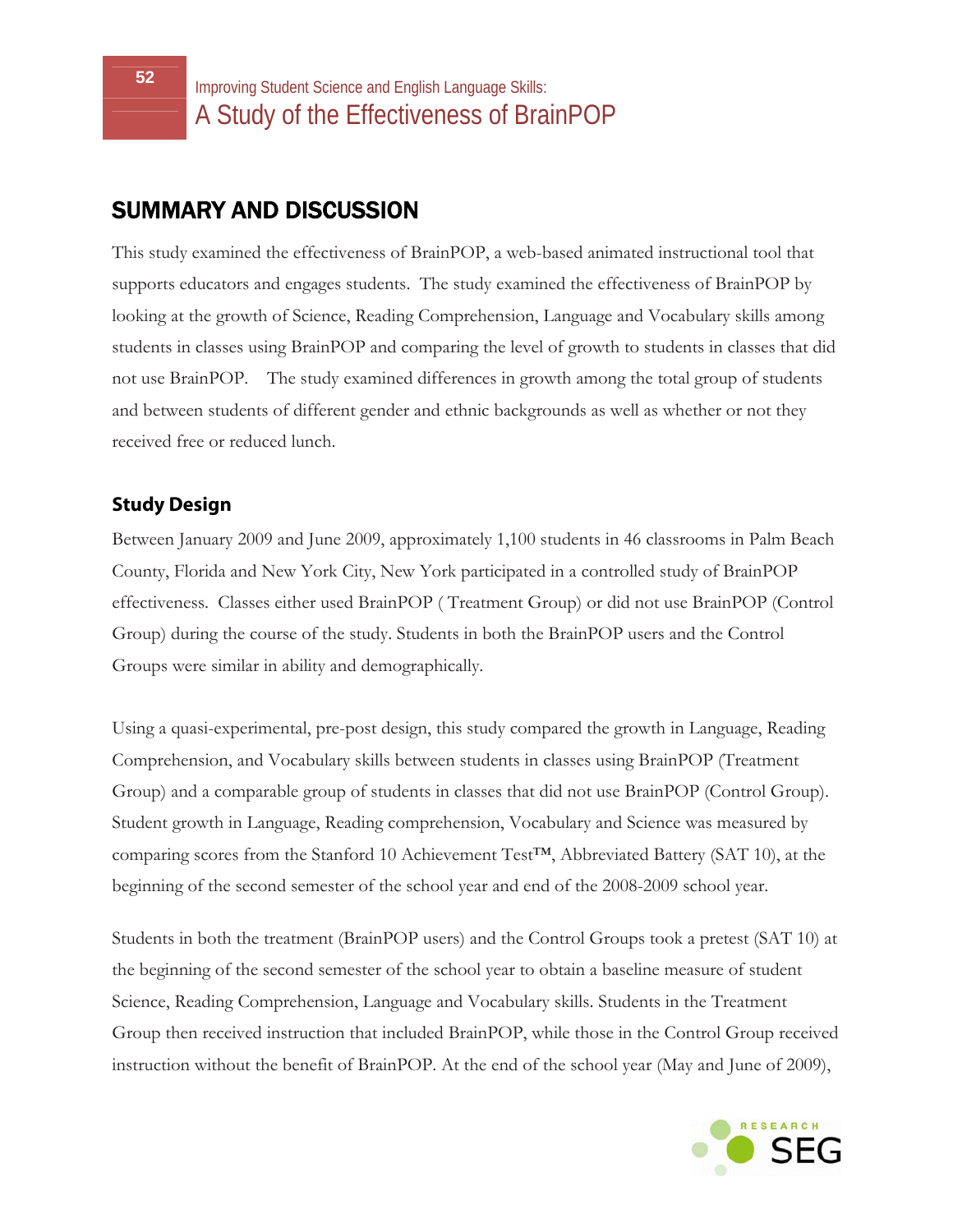students in both the BrainPOP Group and the Control Group were administered a posttest (SAT 10). The results from the SAT 10 pretest and posttest were compared statistically to determine the level of growth in Language, Reading Comprehension, Vocabulary and Science skills. The study controlled for any initial differences in the Science, Reading Comprehension, Language and Vocabulary skills of students in the treatment and Control Groups during analysis using ANCOVA.

#### **Summary of Results**

#### **PrePost Growth for BrainPOP users**

The students in classes using BrainPOP showed significant gains from pre- to posttest in Language, Reading comprehension, Vocabulary and Science. From January 2009 to June 2009, students in BrainPOP classrooms increased their SAT 10 Language scale-scores by 24 points, their Reading Comprehension scale-scores by 17 points, their Vocabulary scale-scores by 11 points and their Science scores by 17 points .

To better understand the magnitude of growth for BrainPOP users we looked at the "effect size," a common metric that can be used to evaluate the amount of growth across studies, when different measures are used. We found effect sizes of +.37 for Reading, +.47 for Language, +.19 for Vocabulary and +.36 for Science (unadjusted for Control Group differences). This indicates that students in classes that used BrainPOP showed substantial growth in Reading, Language, Vocabulary and Science from the beginning to the end of the study.

#### **Comparison of Growth Between BrainPOP users and the Control Group**

The students using BrainPOP showed significantly greater gains in Science, Language, and Reading comprehension than those students in the Control Group who were not using BrainPOP. This study controlled for any initial differences in the Science, Reading Comprehension, Language and Vocabulary skills of students in the BrainPOP Users and Control Groups using a statistical procedure known as analysis of covariance (ANCOVA). When controlling for students' initial ability

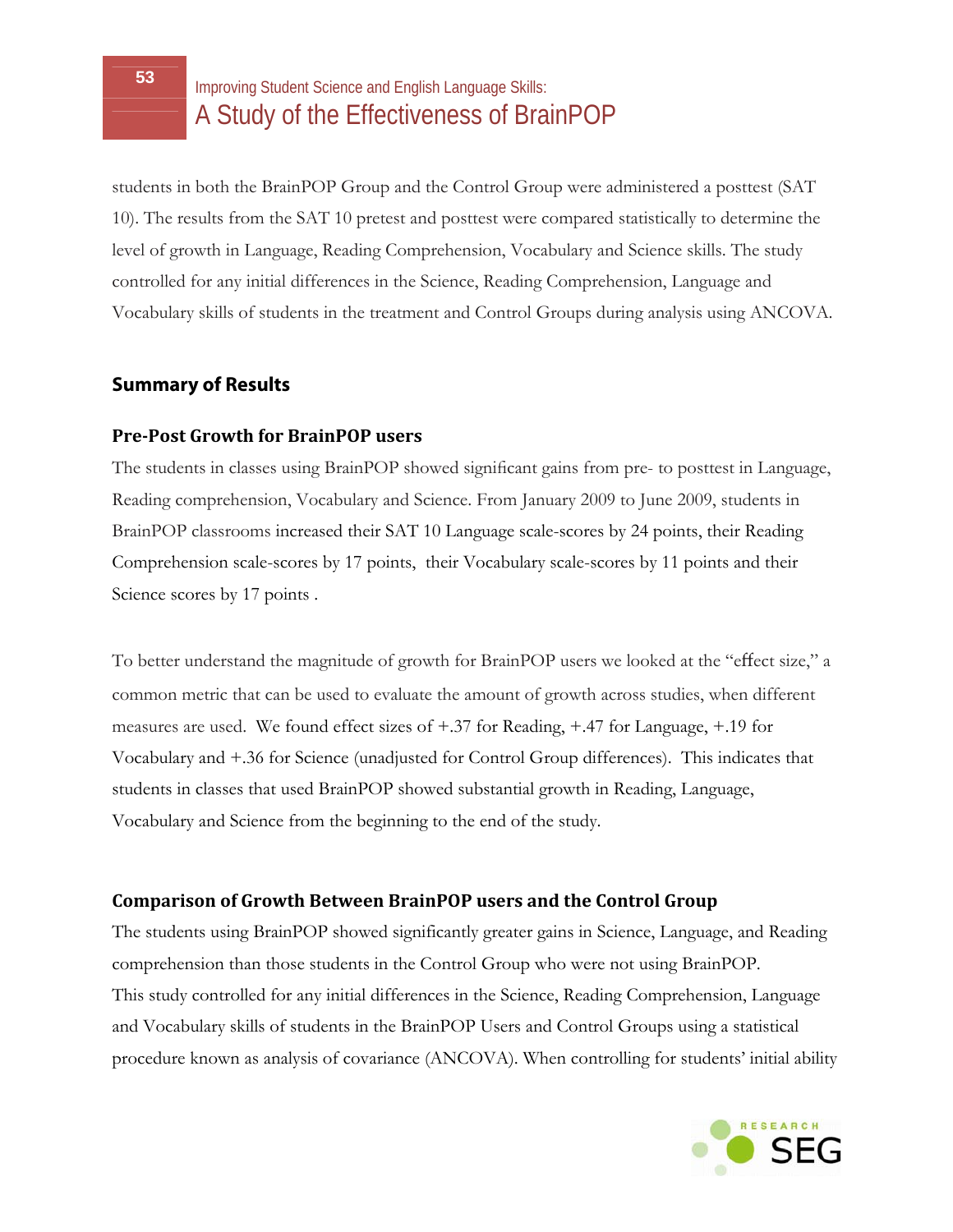using ANCOVA, the findings of this study are quite significant. BrainPOP users finished the year with scores that were 16 scale-score points higher in Reading Comprehension, 13 scale-score points higher in Science, 8 scale-score points higher in Language, and 5 points higher in Vocabulary than the Control Group on the SAT 10 assessments.

We found effect sizes of +.34 for Reading Comprehension, +.29 for Science, +.17 for Language, and + .09 for Vocabulary. This is a large effect, indicating that the students in classes that used BrainPOP performed well above the students in classes that did not use BrainPOP, particularly in Reading Comprehension, Science and Language.

The results by grade level indicated that BrainPOP produced significantly greater increases in a composite of Reading, Language, Vocabulary and Science. The effects were most dramatic at the 5th grade level, where BrainPOP accounted for 19% of the variance in growth. This means that 19% of the growth in a composite of Reading, Language, Vocabulary and Science can be accounted for by BrainPOP alone.

BrainPOP was found to be equally effective for boys and girls, students of different ethnicities and both students receiving free or reduced lunch services and those not receiving this service. The interaction between BrainPOP use and gender, ethnicity and free or reduced lunch status was not statistically significant.

#### **Teacher Perceptions of Effectiveness**

 When asked to indicate how likely they were to use *BrainPOP* in the future, all (100%) of the teachers indicated that they would definitely use *BrainPOP* in the future. Similarly, all (100%) of the teachers indicated that they would definitely recommend BrainPOP to others, when asked their likelihood of recommending *BrainPOP* for use by others.

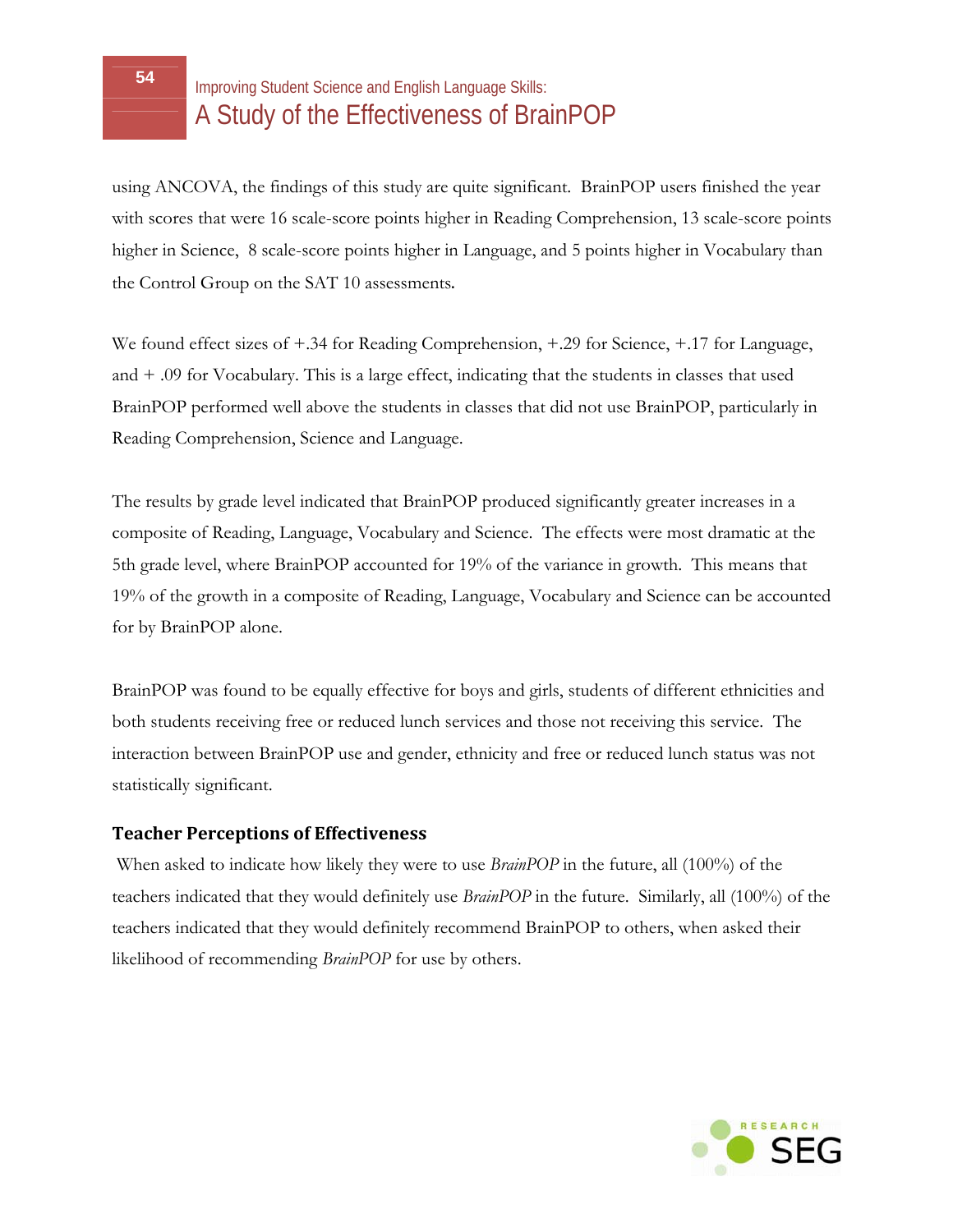#### **Conclusion**

Students enrolled in classes using BrainPOP achieved significantly greater gains in Science, Language, and Reading comprehension than students enrolled in classes that did not use BrainPOP was found to be equally effective for students regardless of gender, ethnicity and whether or not they received free or reduced lunch.

The students who used BrainPOP showed significant gains from pre- to posttest in Science, Language, Reading comprehension, and Vocabulary. From January 2009 to June 2009, students in BrainPOP classrooms increased their SAT 10 scale-scores by 11-24 points. Students in BrainPOP classrooms did significantly better than their peers in classrooms that did not use BrainPOP*,* scoring 5-16 points higher than their peers on the SAT 10, when adjusted for initial pretest differences. This represents an effect size of +.29 for Science, +.34 for Reading Comprehension, +.17 for Language and +.09 for Vocbulary. This is a substantial effect, indicating that the students who used BrainPOP performed better than those the students who did not use BrainPOP*,* particularly in Reading Comprehension, Science and Language.

These findings are particularly significant for two reasons: First, the study was conducted for only a single semester, from January to June. The level of growth seen is particularly significant in light of the fact that it reflects the effects of only 16-20 weeks of instruction. Second, the SAT 10 (the preand posttest measure used) is a standardized, national, norm-referenced test; it measures achievement in broad strokes to allow comparison across diverse curricular and instructional settings. Therefore, the SAT 10 may not be as instructionally sensitive to the specific areas addressed in the BrainPOP instructional program. So, the level of growth seen for BrainPOP users is very significant in light of the nature of the SAT 10.

The findings of this study demonstrate that students using BrainPOP can make significant gains in Reading, Language, Vocabulary and Science during one school year's time and make significantly greater gains than students who do not use BrainPOP.

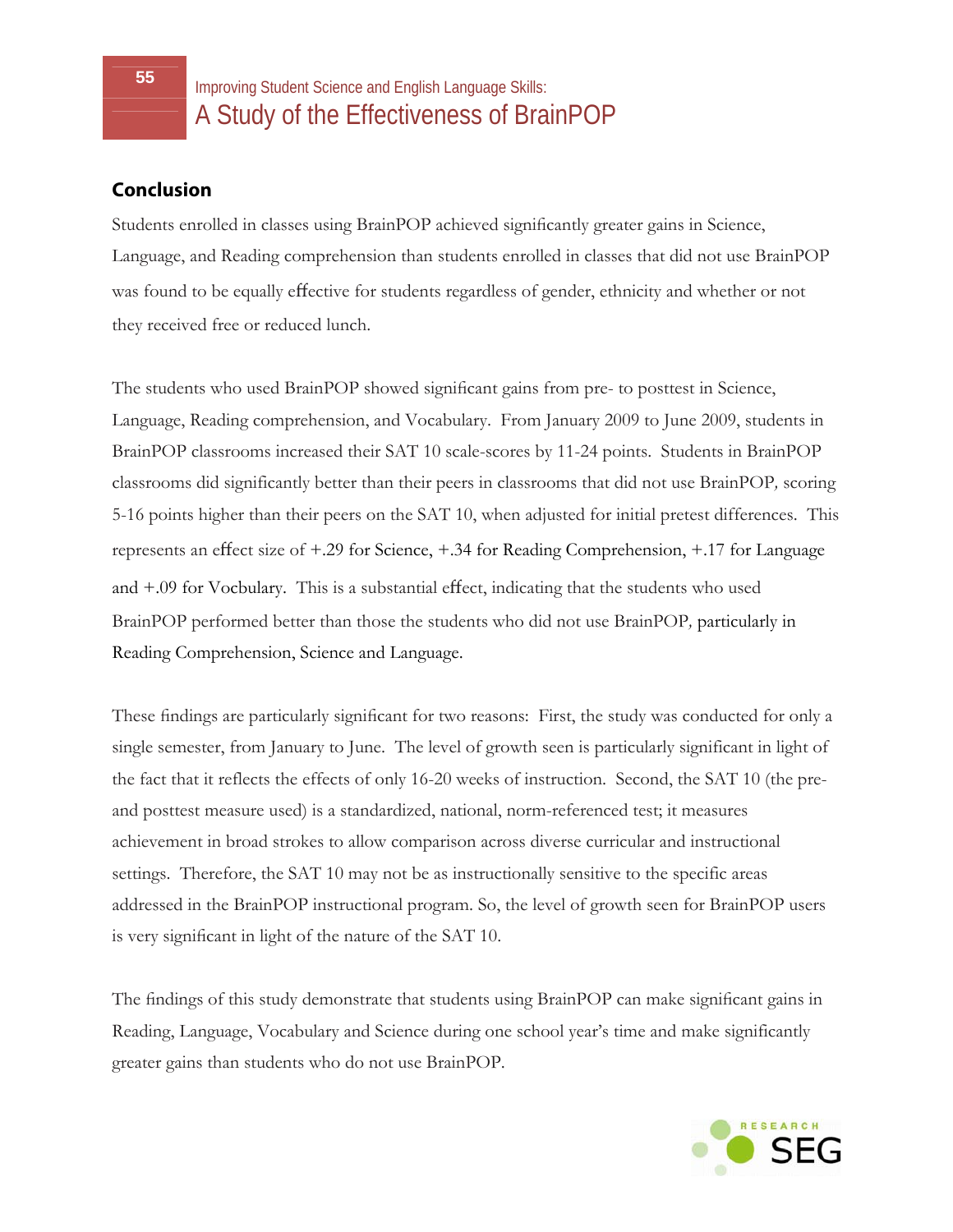#### **References**

Baddeley, A. (1992) "Working memory." *Science*, 255, pp.556-559.

Baddeley, A. (1999) *Human memory.* Boston: Allyn and Bacon.

Betrancourt, M. (2005) "The animation and interactivity principles in multimedia learning." In R. E. Mayer (Ed.). *The Cambridge Handbook of Multimedia Learning.* New York: Cambridge University Press.

Chandler, Panda Sweller, J. (1991). "Cognitive load theory and the format of instruction." *Cognition and Instruction*, 8, pp.293-332.

Chi, M., Glaser R., and Rees, E. (1982) "Expertise in problem solving." In R. Sternberg (Ed.) *Advances in the psychology of human intelligence* (pp.7-75) Hillsdale, NJ. Erlbaum

Clark, R.E. and Feldon, D.F. (2005) "Five common but questionable principles of multimedia learning." In R. E. Mayer (Ed.). *The Cambridge Handbook of Multimedia Learning.* New York: Cambridge University Press.

Craig, S.D., Gholson B., and Driscoll, D.M. (2002). "Animated pedagogical agent in multimedia education environments: Effects of agent properties, picture features, and redundancy." *Journal of Educational Psychology*, 94, pp.428-434.

Gardner, H. (1993) *Frames of Mind: the theory of multiple intelligences*. New York: Basic Books.

Gardner, H. (1999) *Intelligence reframed: Multiple intelligences for the 21<sup>st</sup> Century*. New York: Basic Books.

Gee, J.P. (2005): "Learning by design: Good video games as learning machines." *E-Learning*. Vol.2 pp. 5-16.

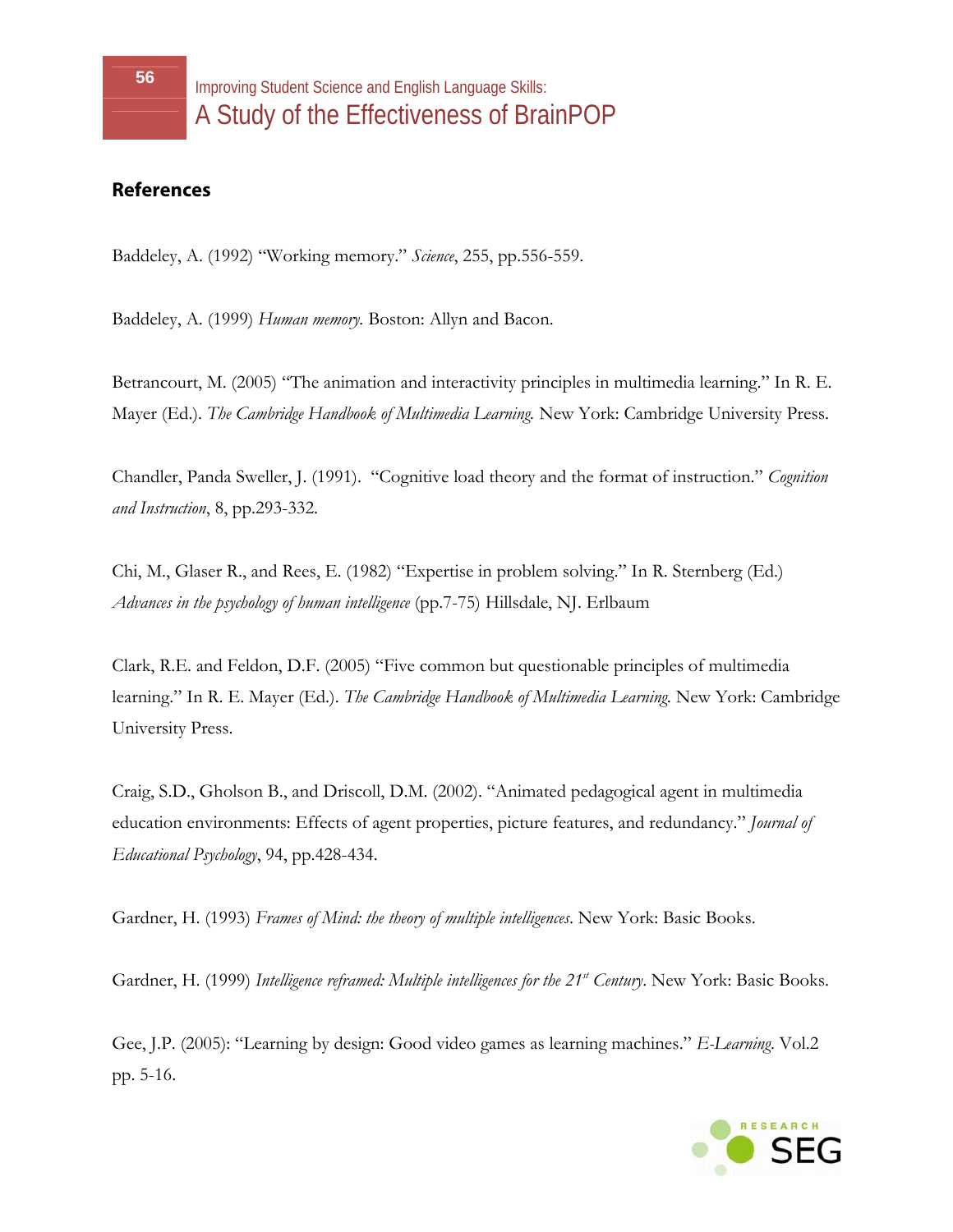Harcourt Assessment (2002) Stanford *Achievement Test Series™, Tenth Edition, Technical manual*: San Antonio, Texas: Harcourt Assessment.

Institute for Learning Styles (2008) "Overview of the seven perceptual styles." Retrieved August 28, 2008 from [http://www.learning](http://www.learning/) styles .org

Kalyuga, S. (2005) "Prior knowledge principle in multimedia learning." In R. E. Mayer (Ed.). *The Cambridge Handbook of Multimedia Learning.* New York: Cambridge University Press.

Kalyuga, S.,Chandler, P. and Sweller, J. (1999). "Managing spilt attention and redundancy in multimedia instruction." *Applied Cognitive Psychology*, 13, pp.351-371.

Kolb, D. A., Boyatzis, R., & Mainemelis, C. (2001). "Experiential learning theory: Previous research and new directions." In R. Sternberg and L. Zhang (Eds.) *Perspectives on cognitive learning, and thinking styles.* Mahwah, NJ: Erlbaum

Lee, J., Grigg, W., and Dion, G. (2007). *The Nation's Report Card: Mathematics 2007(NCES 2007– 494)*.National Center for Education Statistics, Institute of Education Sciences, U.S. Department of Education, Washington, D.C.

Lowe, K. (2002) *What's the story: making meaning in primary classrooms.* ERIC Document No. ED468691

Miller, (1956) "The magic number of seven plus or minus two. Some limits on our capacity for processing information." *Psychological Review*; Vole, 63, 31-97.

Mayer, R.E. (2003*) Learning and Instruction*. Upper Saddle River, NJ: Prentice Hall.

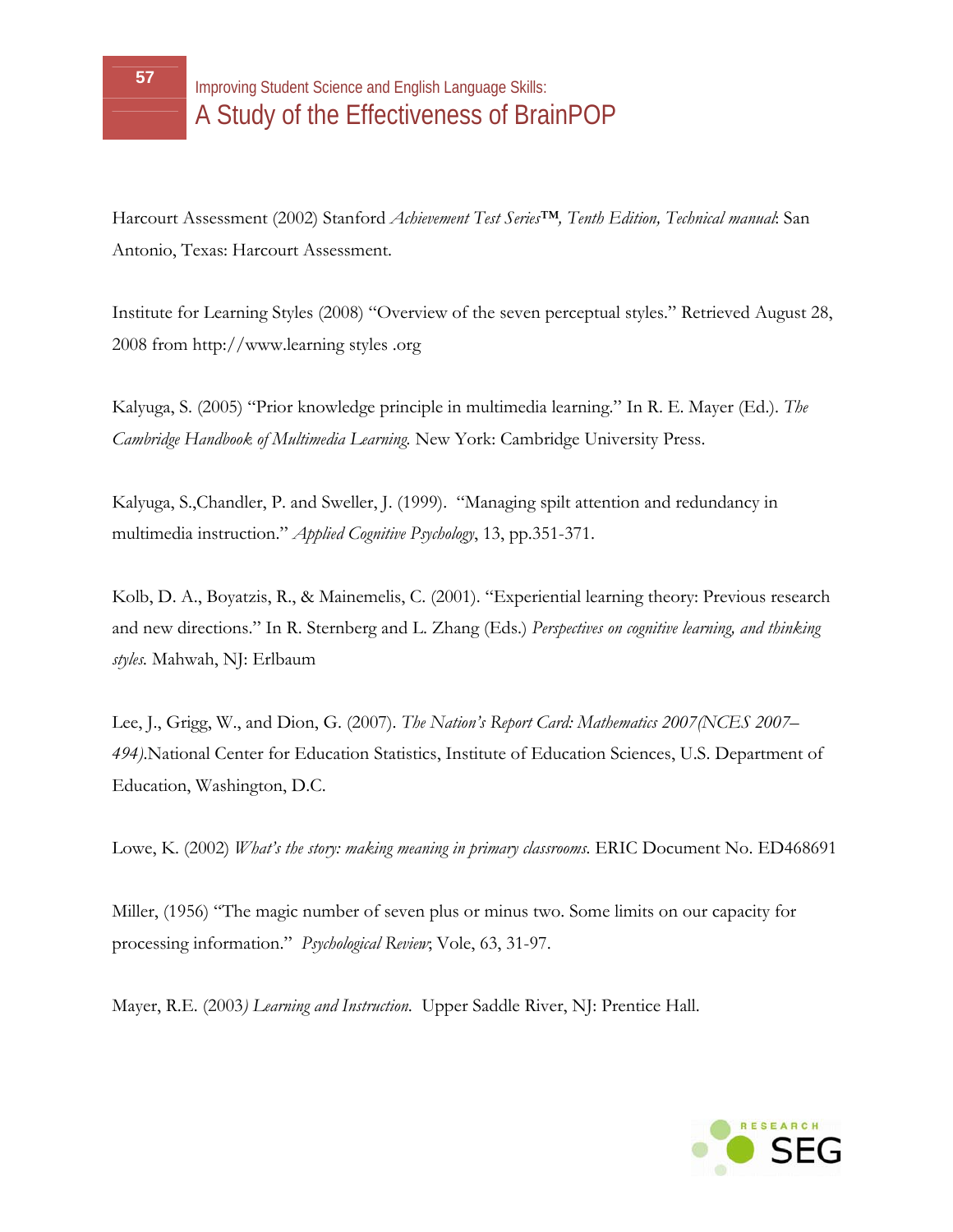Mayer, R.E. (2005) "Introduction to multimedia learning." in R. E. Mayer (Ed.). *The Cambridge Handbook of Multimedia Learning.* New York: Cambridge University Press.

Mayer, R.E. (2005a). "Principles of multimedia learning based on social cues: personalization, voice, and image principles." In R. E. Mayer, (Ed.) *The Cambridge Handbook of Multimedia Learning.* New York: Cambridge University Press.

Mayer, R.E. and Chandler, P. (2001) "When learning is just a click away: Does simple interaction foster deeper understanding of multimedia messages?" *Journal of Educational Psychology*, Vol. 93, pp. 390-397.

Mayer, R.E. and Sims, V.K. (1994) "For whom is a picture worth a thousand words? Extensions of a dual-coding theory of multimedia learning." *Journal of Educational Psychology*, 86, pp.389-401

Mayer, R.E., Sobko, K., and Mautone, P.D. (2003) "Social cues in multimedia learning: role of speaker's voice." *Journal of Educational Psychology*, 95, pp. 419-425.

Park, O. (1994). "Dynamic visual displays in media-based instruction." *Educational Technology*, pp. 21– 25.

Perkins, D. (1992) *Smart Schools: Better thinking and learning for every child*. New York: The Free Press.

Pollock, E., Chandler, P., and Sweller J. (2002) "Assimilating complex information." *Learning and Instruction*, 12, pp. 61-86.

Sweller, J. (2003) "Evolution of human cognitive architecture." In B. Ross (Ed.), *The Psychology of learning and Motivation* (Vol. 43, pp.215-266). San Diego, CA: Academic Press.